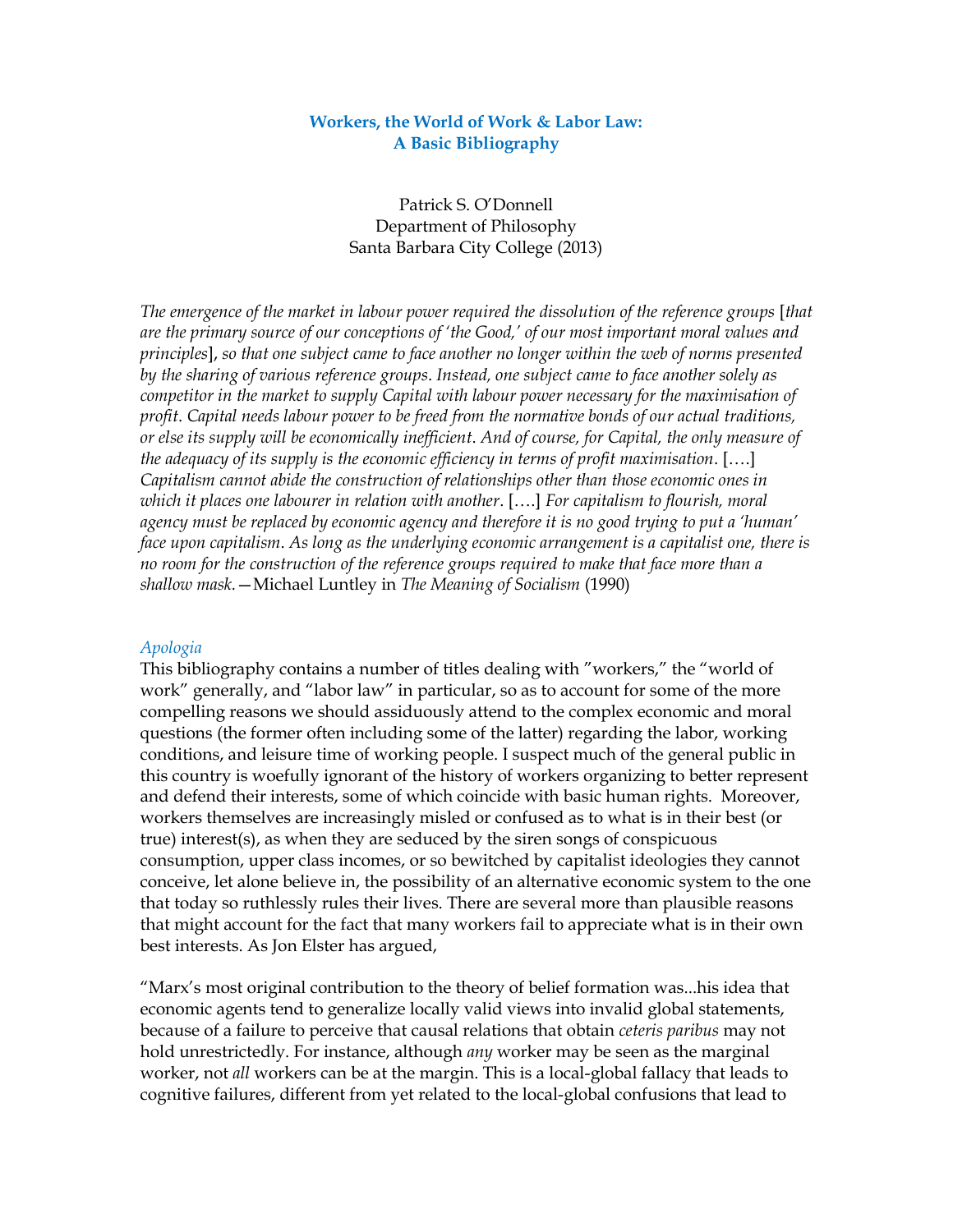failures of action. This is perhaps the most powerful part of the Marxist methodology: the demonstration that in a decentralized economy there spontaneously arises a *fallacy of composition* with consequences for theory as well as for practice. [….]

"Outside the factory gate, no one can tell the worker what to do. He can purchase the goods he wants to, within the limits of his wage. He can change employer, within the limits of alternative employment. He may even try to become self-employed or an employer himself, and sometimes succeed. That freedom, while ultimately a danger to capitalism, has useful short-term ideological consequences, since it creates an appearance of independence not only from any particular capitalist, but from capital itself. [….]

Both the freedom to change employer and the freedom to become an employer oneself give rise to ideological illusions that embody the fallacy of composition. The first is the inference from the fact that a given worker is independent of any specific employer to the conclusion that he is free from *all* employers, that is, independent of capital as such, to the conclusion that *all* workers can achieve such independence. It might look as if the conclusion of the first inference follows validly from the premise of the second, but this is due merely to the word 'can' being employed in two different senses. The freedom of the worker to change employer depends, for its realization, mainly on his decision to do so. He 'can' do it, having the real ability to do so should he want to. The freedom to move into the capitalist class, by contrast, only can be realized by the worker who is [to quote Marx] an 'exceedingly clever and shrewd fellow.' Any worker 'can' do it, in the sense of having the formal freedom to do so, but only a few are really able to. Hence the worker possesses the least important of the two freedoms—namely the freedom to change employer—in the strongest sense of these two senses of freedom. He can actually use it should he decide to. Conversely, the more important freedom to move into the capitalist class obtains only in the weaker, more conditional sense: 'every workman, *if*  he is an exceedingly clever fellow…can possibly be converted into an *exploiteur du travail d'autrui.*' Correlatively, the ideological implications of the two freedoms differ. With respect to the first, the ideologically attractive aspect is that the worker is free in the strong sense, while the second has the attraction of making him free with respect to an important freedom. If the two are confused, as they might easily be, the idea could emerge that the worker remains in the working class by choice rather than necessity." From Jon Elster's *Making Sense of Marx* (Cambridge, UK: Cambridge University Press, 1985): 208 and 211 respectively.

In addition, as Joshua Cohen and Joel Rogers explain, the nature of "capitalist democracy" places structural constraints on both the articulation and satisfaction of interests within the system. With regard to the latter, for instance, and owing to their control of investment, "the satisfaction of the interests of capitalists is a necessary condition for the satisfaction of all other interests in the system," which means "the welfare of workers remains structurally secondary to the welfare of capitalists," a fact we conveniently forget in times of economic abundance and low unemployment but is resurrected in the wake of the cycles, crashes, and panics endemic to capitalism. The decisions of capitalists are directly responsible for the well-being of workers, and thus we see the "interests of capitalists appear as general interests of the society as a whole,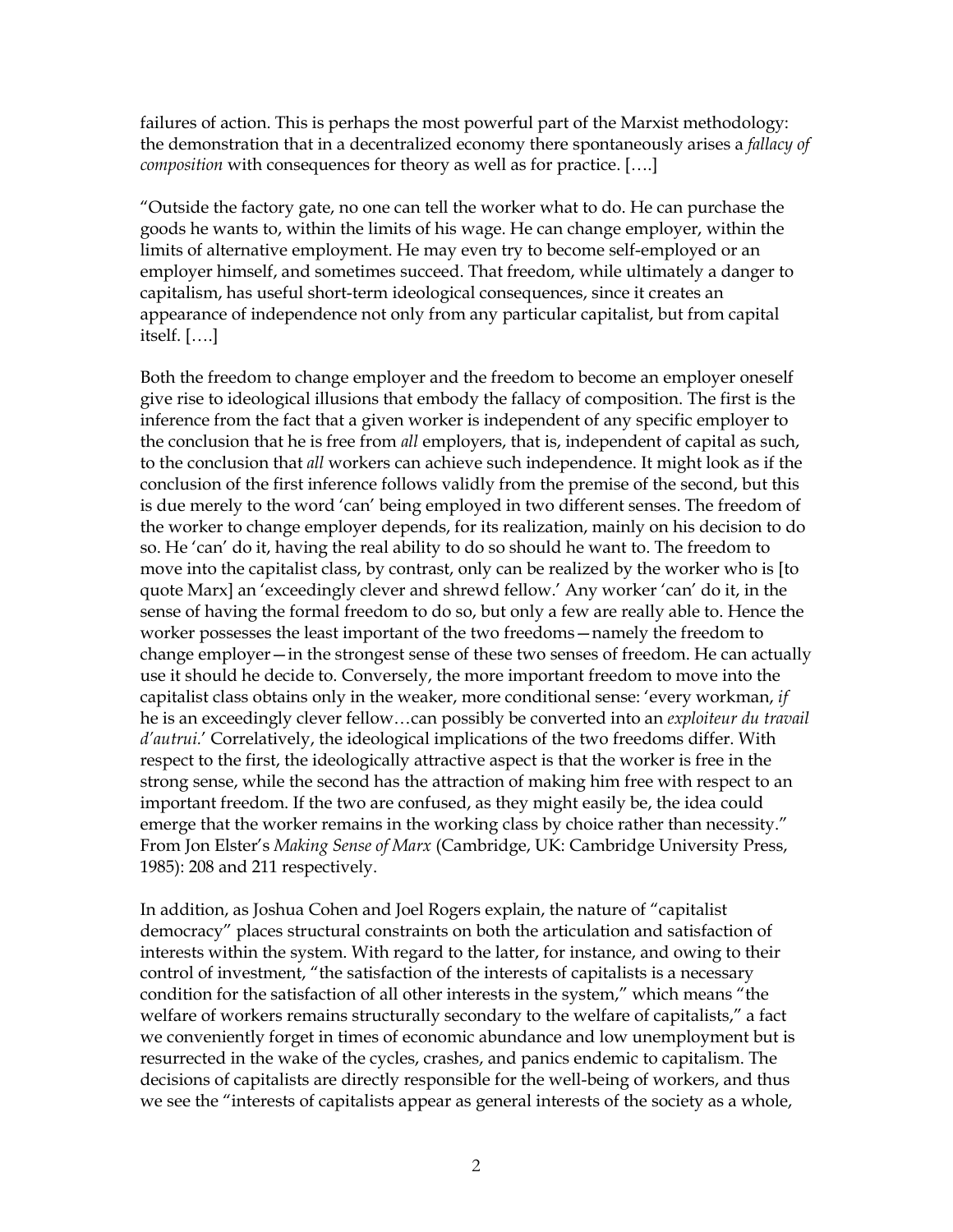[with] the interests of everyone else appear as merely particular, or 'special.'" As for the articulation of those interests inextricably tied to basic human and political rights:

"In a capitalist democracy the exercise of political rights is constrained in two important ways. In the first place, the political rights granted to all citizens, workers among others, are formal or procedural, and not substantive. That is, they do not take into account in their own form and application the inequalities in the distribution of resources, characteristic of capitalism, which decisively affect the exercise of political rights and importantly limit their power of expression. [….] Capitalist democracy also tends to direct the exercise of political rights toward the satisfaction of certain interests. The structuring of political demand, or what we call the 'demand constraint,' is crucial to the process of consent. [….] [C]apitalist democracy is in some measure capable of satisfying the interests encouraged by capitalist democracy itself, namely, interests in short-term material gain.

This "demand constraint" canalizes the articulation of the interests of working people into the exclusive pursuit of economic advantage, in part owing to the ubiquitous conditions of "material uncertainty" for all but the wealthy classes: "There is a characteristic economic rationality to the actions of workers encouraged by capitalism. In the face of material uncertainties arising from continual dependence on the labor market under conditions of the private control of investment, it makes sense for workers to struggle to increase their wages."

This point is reiterated in a different way with regard to prevailing Left-leaning Liberal ideology in the following observation by the political scientist, Ian Shapiro:

"The ambiguous moral status of Keynesianism and welfare economics has always inhered in the fact that they appeal to the short-term interests of the disadvantaged (such as unemployed workers and firms on the verge of bankruptcy during recessions) by ensuring subsistence, creating employment, and expanding credit, yet these policies are geared in the medium term to sustaining the system which generates those very disadvantages—hence the ironic force of Joan Robinson's quip that the one thing worse than being exploited is not being exploited at all." (Ian Shapiro, *The Evolution of Rights in Liberal Theory*, 1986: 152-153)

This dramatically lessens the likelihood that workers will spontaneously awaken the requisite energy and craft the collective tools necessary for critiquing and transcending the system as such, hence the role of activists, organizers, intellectuals, social movements, trade unions, and so on that serve—ideally—to selflessly lead workers in their own efforts at collective self-emancipation. As Rudolf Bahro reminds us,

"[I]n no known historical case did the first creative impulse in ideas and organization proceed from the masses; the trade unions do not anticipate any new civilization. The political workers' movement was itself founded by declassed bourgeois intellectuals, which in no way means that the most active proletarian elements did not soon come to play a role of their own in the socialist parties and tend themselves to become intellectuals" (Rudolf Bahro, *The Alternative in Eastern Europe,* 1978).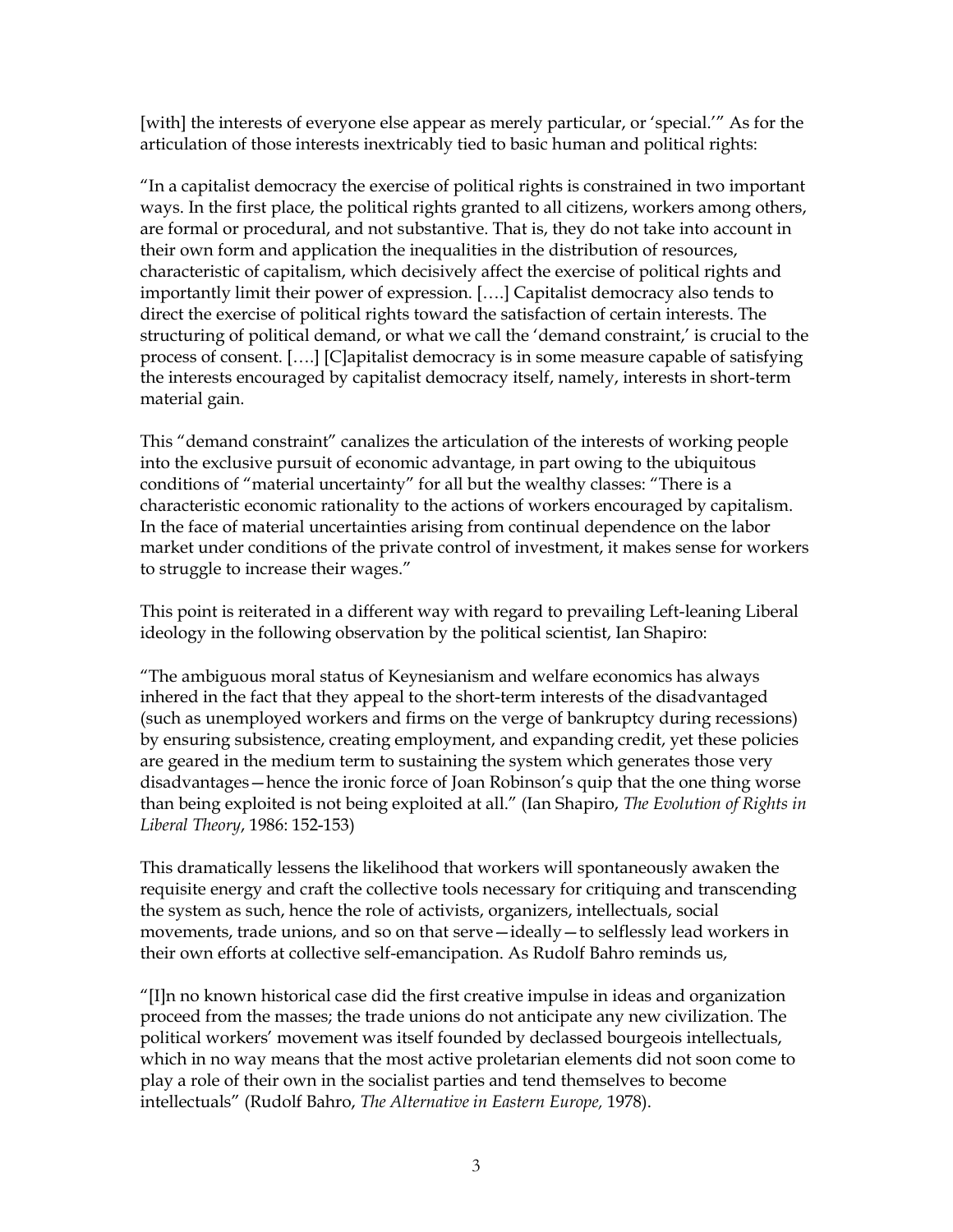As for the "ignorance" and inattention of all too many academics and intellectuals on these topics, in particular those not intimately acquainted with the Marxist tradition, one can't help but suspect ideological and socio-psychological mechanisms (e.g., states of denial, self-deception, wishful thinking: ideological delusions and illusions generally) are responsible for their conspicuous failure to actively commit themselves to any one or several of the myriad means available for ameliorating and transforming the conditions of the world of work. Precious few lawyers, for instance and comparatively speaking, are devoted to assisting workers in such tasks as collective self-organization, collective bargaining, and defending the rights of both organized and unorganized workers. Such task-specific "cause lawyering" (see Sarat and Scheingold: 1998; cause lawyering is arguably most conspicuous among criminal defense lawyers) is but part of a general emancipation consisting in "the liberation of individuals from all socially determined limitations on the their development," and is accomplished to the degree "that men [and women] are positively placed in a position to appropriate the social totality—or to put it another way, to make subjectively their own the quintessence of the overall cultural achievement that mankind has so far produced or reproduce (i.e., handed down)" (Bahro: 255). The conditions for general emancipation, as Bahro reminds us, "go far beyond the provision of material means in the narrower sense," and hence transcend the primary interests engendered by capitalist democracy, "namely, interests in short-term material gain."

Progressive cause lawyering on behalf of labor organizations and movements, as well as social justice and democratic struggles intrinsic to the world of work more generally, can be understood as acting in response to the Sartrian "plea for intellectuals" in so far as it

- 1. struggle[s] against the perpetual rebirth of ideology amongst the popular classes. In other words, [it] should attack externally and internally every ideological representation that they entertain of themselves or their power (the 'positive hero,' the 'personality cult,' the 'glorification of the proletariat'…).
- 2. make[s] use of the capital of knowledge [the intellectual] has acquired from the dominant class in order to help raise popular culture—that is to say, the foundations of a popular culture.
- 3. help[s] to form technicians of practical knowledge within the underprivileged classes…in the hope that they will become the organic intellectuals of the working class….
- 4. [endeavors to] radicalize actions under way, by demonstrating the ultimate objectives beyond immediate aims—in other words, universalization as a historical goal of the working class. (Jean-Paul Sartre, 'A Plea for Intellectuals,' a series of lectures delivered in Tokyo and Kyoto in 1965 and published in Sartre's *Between Existentialism and Marxism.* New York: Morrow Quill, 1979: 228-285.

The basic assumption here is that such intellectuals will be committed to what Sartre called—and Gandhi embodied in the practice of the *satyāgrahi*—"a concrete and unconditioned alignment with the actions of the underprivileged classes."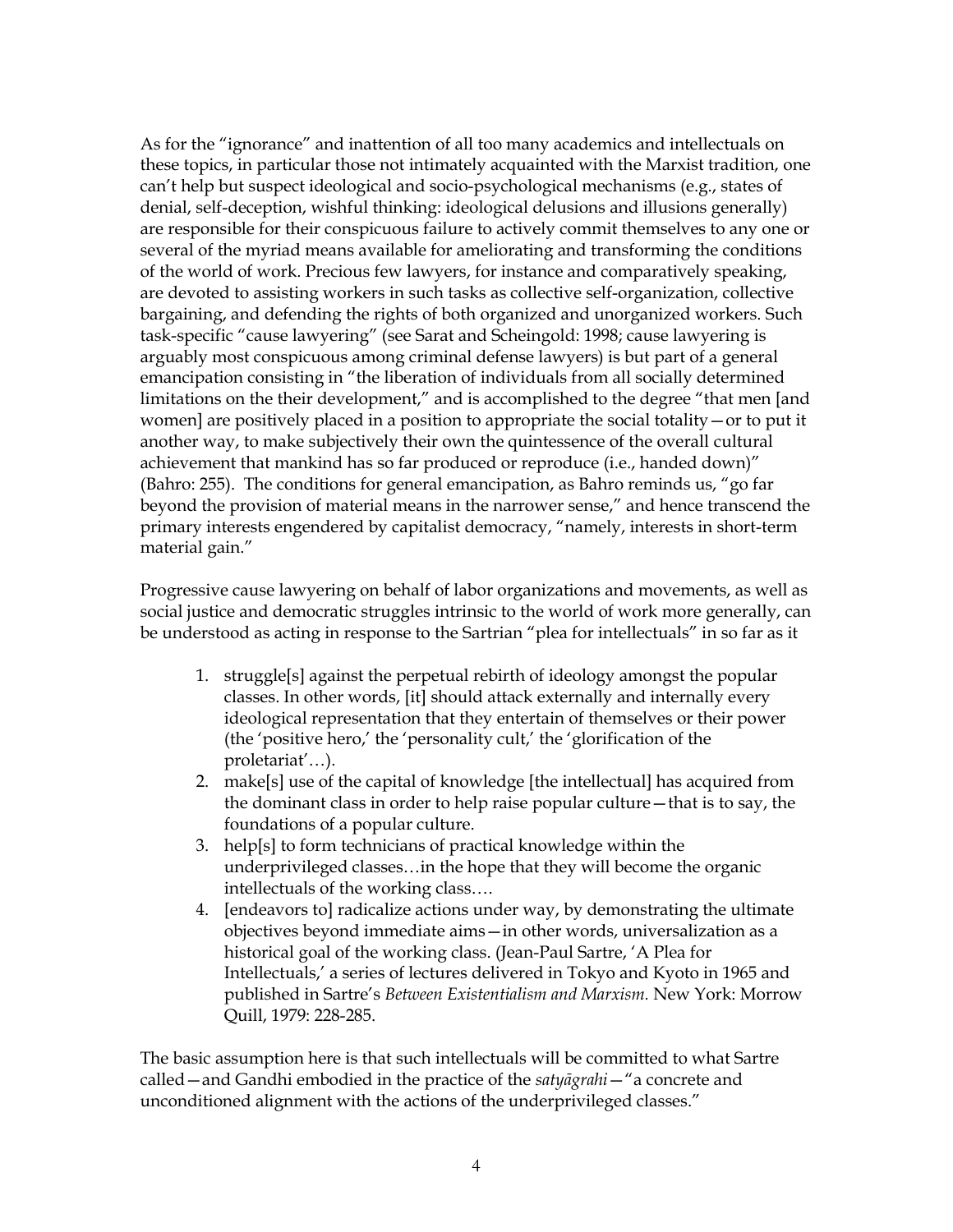We need to ask ourselves if neo-Keynesian and welfare economics is capable of accomplishing what the New Deal and World War II did in the last century, namely, saving capitalism from itself. The manias, crashes, and panics endemic to capitalist cycles (Meghnad Desai) have heretofore been subject to (i.e., tempered or tamed by) Keynesian and conventional or neo-classical economic discipline, but one wonders if the combined effects of global economic consolidation and environmental degradation are creating conditions that render obsolete calcified models of neo-classical economic growth and capital accumulation. To be sure, in several important yet underappreciated ways, the World Trade Organization (WTO), as an institution of global economic governance, represents economic and political progress (as Desai points out, its 'structure is the most egalitarian of any of the international institutions—one country one vote'). Are the IMF and the World Bank amenable to truly social democratic-like economic reform? Can existing global institutions become susceptible to democratic transformation while a significant number of member states in the world system remain internally authoritarian? In short, is it possible to achieve a *globally* egalitarian (neo-) Keynesian Golden Age?

Poverty remains recalcitrant in several regions of the world alongside increasing regional and global inequality, while extremely high levels of unemployment around the globe appear disturbingly obdurate, economic facts we might grant without in any way diminishing the historic significance of capitalism for unprecedented wealth creation (and thus betterment of standards of living if not quality of life indices). Are we, at last, reaching the structural limits of capitalist economic logic? Have we exhausted the economic and bourgeois virtues of the neo-classical economic worldview? Or, are we merely at the lowest ebb of an economic cycle that will be cured by some fortuitous combination of conventional and creative politico-economic policies crafted by prudent democratic leaders of countries North and South? Is this a propitious time for contemplation of the imminent dissolution of the "aristocracy of capital" and the "economization of social relations?" Is our time ripe for (re)articulation of the authority of the Good by way of abandoning purely neoliberal capitalist criteria for market success? Are we prepared to break, once and for all, the structural socio-economic and political constraints of "*capitalist* democracy?" Must the welfare of the many and their generalizable interests remain subordinate to the welfare of capitalists and their particular or special interests? Are the interests of working people fated to be canalized into the exclusive pursuit of economic advantage? Must labor markets remain plagued by the material uncertainties and insecurities intrinsic to the private control of investment within the terms of finance capitalism?

The distorted and artificial needs and the individually and socially harmful desires generated by hyper-industrialized casino capitalism finds the masses in a state in which they feel an overwhelming need to be psychologically indemnified by the possession and consumption of as many goods and services as possible, in a socio-economic world in which conspicuous consumption exists side-by-side with absolute and relative poverty. Capitalist democracy remains committed to the aristocracy of Capital, meaning that, in the end, the special interests of capitalists trump generalizable interests tied to a common good committed in the first place to individual self-realization, while economic insecurity compels workers to canalize their interests in the struggle for higher wages or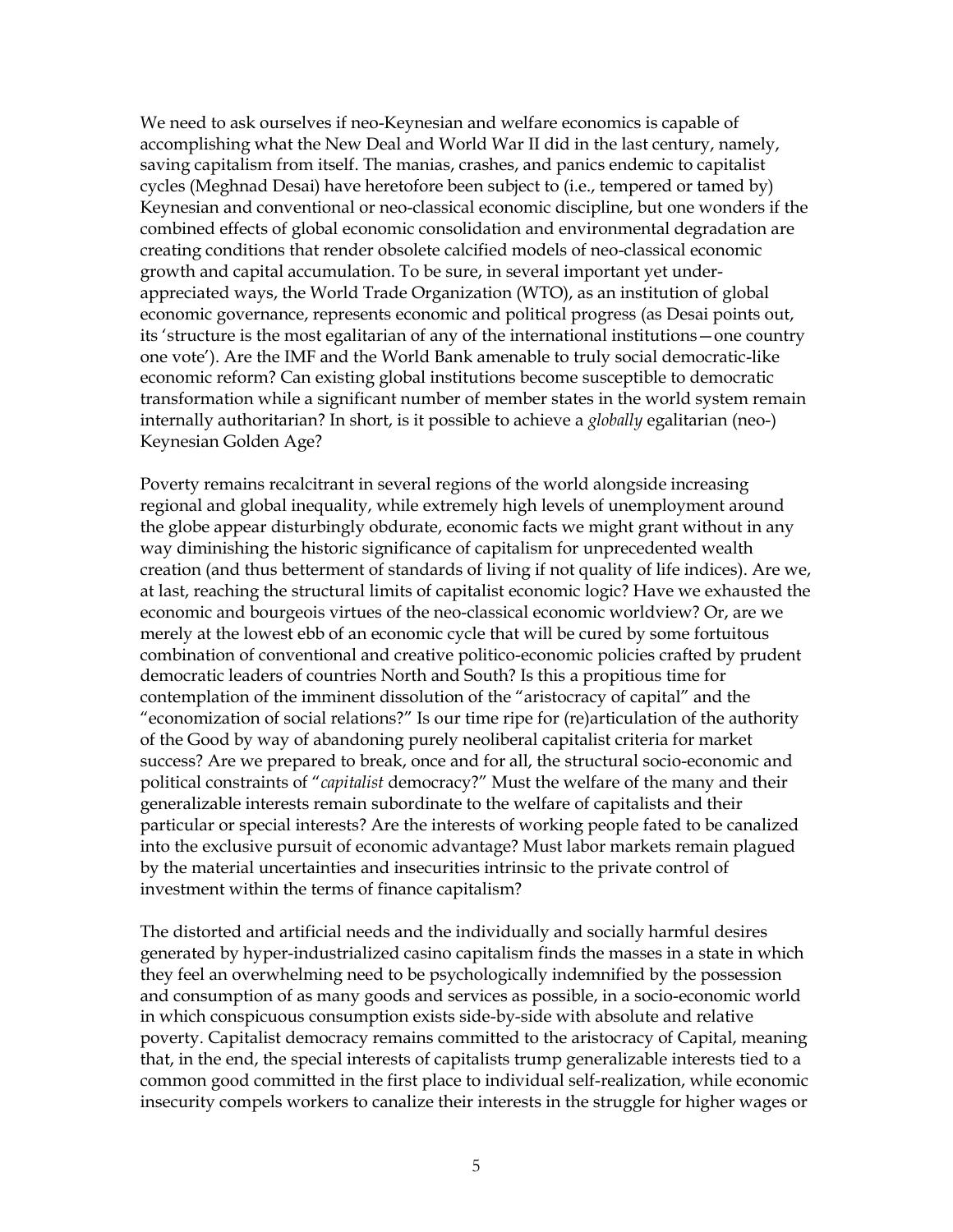short-term material gain. The aristocracy of Capital and the commodification of labor finds workers dehumanized insofar as they're indemnified by the false promises of conspicuous consumption and irresponsible affluence. This serves to utterly distort the pursuit of happiness or human flourishing and blocks generalization of the opportunity for individuals alone and in concert to instantiate the myriad virtues and uniquely realize the complementary motley values that make for human fulfillment and flourishing.

Can we, instead, accord socio-economic primacy to creating the necessary (and thus not necessarily sufficient) conditions for generalizing psychological and moral individuation or self-realization? Assuming the capacity to meet basic material human needs, can we resort to criteria associated with the recognition and fulfillment of our moral and spiritual needs by way of the regulation of economic life and therefore subordinate economic life to establishing the conditions necessary for generalizing the pursuit of selfactualization or self-realization in a psychological, moral and spiritual sense, for generalizing the innate incentive toward worthy living, for generalizing, within the constraints of dignity and self-respect (as Dworkin says), the capacity for realization of what it means to live worthy lives? As John Dewey said, "Democracy has many meanings, but if it has a moral meaning, it is found in resolving that the supreme test of all political institutions and industrial arrangements shall be the contribution they make to the all-around growth of every member of society."

- 1. Workers' Rights, Collective Bargaining & Labor Law
- 2. The World of Work: Economics, Technology & Industrial Relations
- 3. The World of Work & Organized Labor: History, Politics…

Please note: Some of the titles may fall into more than one of the above rubrics but a decision was made to place them in just one category. I welcome suggestions for new titles.

# 1. Workers' Rights, Collective Bargaining & Labor Law (some of the case books listed below may be available in later editions)

- Aaron, Benjamin A. and Katherine V.W. Stone. *Rethinking Comparative Labor Law*: *Bridging the Past and the Future*. Lake Mary, FL: Vandeplas, 2007.
- Alston, Philip, ed. *Labour Rights as Human Rights*. Oxford, UK: Oxford University Press, 2005.
- Atleson, James B. *Values and Assumptions in American Labor Law*. Amherst, MA: University of Massachusetts Press, 1983.
- Atleson, James, *et al*. *International Labor Law*: *Cases and Materials on Workers' Rights in the Global Economy*. St. Paul, MN: West Law School/Thomson-West, 2008.
- Avery, Dianne, Maria L. Ontiveros, Roberto L. Corrada, Michael Selmi, and Melissa Hart. *Employment Discrimination Law*: *Cases and Materials on Equality in the Workplace*. St. Paul, MN: Thomson-West, 8th ed., 2010.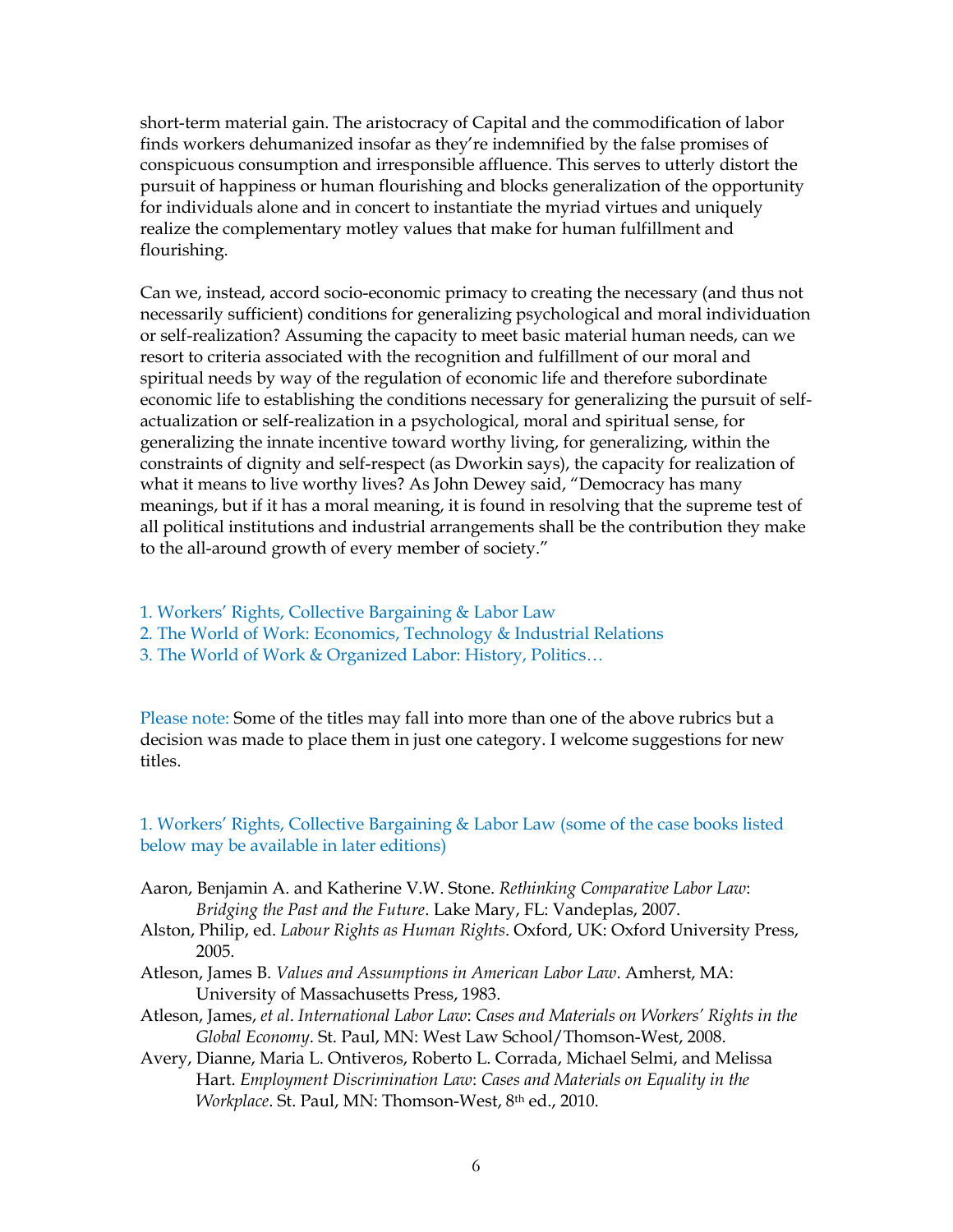- Bales, Richard A. *Compulsory Arbitration*: *The Grand Experiment in Employment*. Ithaca, NY: ILR Press/Cornell University Press, 1997.
- Bales, Richard A., Jeffrey M. Hirsch, and Paul M. Secunda. *Understanding Employment Law*. Newark, NJ: LexisNexis, 2nd ed., 2013.
- Barrow, Charles. *Industrial Relations Law.* London, UK: Cavendish Publishing, 2nd ed., 2002.
- Basu, Kaushik, *et al.,* eds. *International Labor Standards*: *History, Theory and Policy Options*. Malden, MA: Blackwell, 2003.
- Bernard, Catherine. *EC Employment Law*. New York: Oxford University Press, 3rd ed., 2000.
- Blanpain, Roger, ed. *Corporate Restructuring and the Role of Labour Law*. The Hague: Kluwer Law International, 2003.
- Blanpain, R. and M. Colucci. *The Globalization of Labour Standards*: *The Soft Law Track (Global Compact, ILO Principles, NAFTA Agreement, OECD Guidelines)*. The Hague: Kluwer Law International, 2004.
- Blanpain, Roger, *et al. The Global Workplace*: *International and Comparative Employment Law*  (*Cases and Materials*). Cambridge, UK: Cambridge University Press, 2007.

Bodie, Matthew and Samuel Estreicher, eds. *Workplace Discrimination, Privacy and Security in an Age of Terrorism*. The Hague: Kluwer Law International, 2007.

- Bowers, John, *et al., Blackstone's Employment Law Practice, 2006*. New York: Oxford University Press, 2006.
- Bronstein, Arturo. *International and Comparative Labour Law*: *Current Challenges*. New York: Palgrave Macmillan, 2009.
- Brown, Ronald C. *Understanding Employment and Labor Law in China*. Cambridge, UK: Cambridge University Press, 2010.
- Brown, Ronald C. *East Asian Labor and Employment Law*: *International and Comparative Context*. New York: Cambridge University Press, 2012.
- Carlson, Richard R. *Employment Law*. New York: Aspen, 2nd ed., 2009.
- Carrell, Michael R. and Christina Heavrin. *Labor Relations and Collective Bargaining*: *Cases, Practice, and Law*. Upper Saddle River, NJ: Pearson Prentice Hall, 8th ed., 2006.
- Casebeer, Kenneth M. and Gary Minda. *Work Law in American Society*. Durham, NC: Carolina Academic Press, 2nd ed., 2010.
- Casebeer, Kenneth M., ed. *American Labor Struggles and Law Histories*. Durham, NC: Carolina Academic Press, 2011.
- Cihon, Patrick J. and James Octavio Castagnera. *Employment and Labor Law*. Cincinnati, OH: West/Thomson, 7<sup>th</sup> ed., 2010.
- Clark, Paul, John T. Delaney, and Ann C. Frost, eds. *Collective Bargaining in the Private Sector*. Ithaca, NY: ILR Press/Cornell University Press, 2003.
- Cobble, Dorothy Sue. *The Other Women's Movement*: *Workplace Justice and Social Rights in Modern America*. Princeton, NJ: Princeton University Press, 2004.
- Compa, Lance A. and Stephen F. Diamond, eds. *Human Rights, Labor Rights, and International Trade*. Philadelphia, PA: University of Pennsylvania Press, 2003.
- Conaghan, Joanne and Kerry Rittich, eds. *Labour Law, Work, and Family*. New York: Oxford University Press, 2005.
- Conaghan, Joanne, Richard Michael Fischl, and Karl Klare, eds. *Labour Law in an Age of Globalization*: *Transformative Practices & Policies*. New York: Oxford University Press, 2002.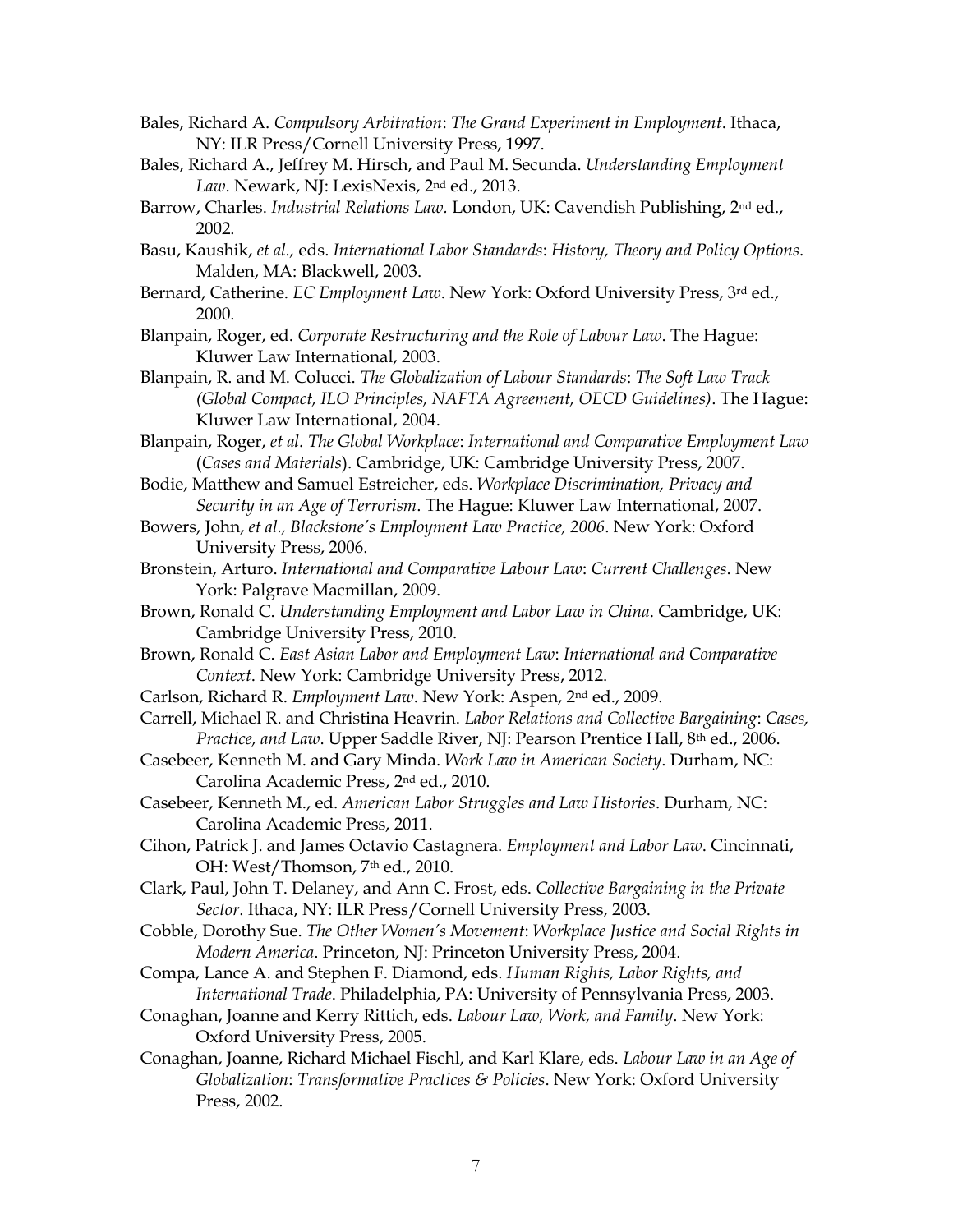Cooper, Laura J. and Catherine L. Fisk, eds. *Labor Law Stories.* New York: Foundation Press, 2005.

Cooper, Laura J., Dennis R. Nolan and Richard A. Bales. *ADR in the Workplace*. St. Paul, MN: West Publ., 2nd ed., 2005.

Cox, Archibald, Derek Curtis Bok, Robert A. Gorman and Matthew W. Finkin. *Labor Law*: *Cases and Materials*. New York: Foundation Press, 13th ed., 2001.

Craig, John D.R. and S. Michael Lynk, eds. *Globalization and the Future of Labour Law*. Cambridge, UK: Cambridge University Press, 2006.

Crain, Marion G., Pauline T. Kim, and Michael Selmi. *Work Law*: *Cases and Materials*. New Prividence, NJ: LexisNexis, 2nd ed., 2010.

cummings, andré douglas pond and Anne Marie Lofaso, eds. *Reversing Field*: *Examining Commercialization, Labor, Gender and Race in 21st Century Sports Law*. Morgantown, WV: West Virginia University Press, 2010.

Dannin, Ellen. *Taking Back the Workers' Law*: *How to Fight the Assault on Labor Rights*. Ithaca, NY: ILR Press/Cornell University Press, 2006.

Dau-Schmidt, Kenneth G. *et al*. *Labor Law in the Contemporary Workplace*. St. Paul, MN: West, 2009.

Dau-Schmidt, Kenneth G., Robert N. Covington, and Matthew W. Finkin. *Legal*  Protection for the Individual Employee. Eagan, MN: West Law School, 4<sup>th</sup> ed. 2010.

- Davidov, Guy and Brian Langille, eds. *Boundaries and Frontiers of Labour Law*. Oxford, UK: Hart, 2006.
- Davies, Anne C.L. *Perspectives on Labour Law*. Cambridge, UK: Cambridge University Press, 2004.

Deakin, Simon and Frank Wilkinson. *The Law of the Labour Market*: *Industrialization, Employment, and Legal Evolution*. New York: Oxford University Press, 2005.

Dilts, David A. *Cases in Collective Bargaining & Industrial Relations: A Decisional Approach*. New York: McGraw-Hill/Irwin, 11<sup>th</sup> ed., 2006.

Duff, Michael C. *Workers' Compensation Law*: *A Context and Practice Casebook*. Durham, NC: Carolina Academic Press, 2013.

Eaton, Adrienne E. and Jeffrey H. Keefe*. Employment Dispute Resolution and Worker Rights in the Changing Workplace*. Champaign, IL: Industrial Relations Research Association/University of Illinois, 1999.

Estlund, Cynthia. *Regoverning the Workplace*: *From Self-Regulation to Co-Regulation*. New Haven, CT: Yale University Press, 2010.

Estreicher, Samuel. *Global Issues in Labor Law*. St. Paul, MN: Thomson-West, 2007.

Estreicher, Samuel, ed. *Global Competition and the American Employment Landscape As We Enter The 21st Century*: *Proceedings of the New York University 52nd Annual Conference on Labor*. New York: Kluwer Law International, 2000.

Estreicher, Samuel, ed. *Alternative Dispute Resolution in the Employment Arena*: *Proceedings of the New York University 53rd Annual Conference on Labor and Employment*. New York: Kluwer Law International, 2001.

Estreicher, Samuel and Miriam Cherry. *Global Issues in Employment Law*. St. Paul, MN: Thomson-West, 2008.

Estreicher, Samuel and Brian Landsberg. *Global Issues in Employment Discrimination Law*. St. Paul, MN: Thomson-West, 2007.

Estreicher, Samuel and Stewart J. Schwab. *Foundations of Labor and Employment Law*. New York: Foundation Press, 2000.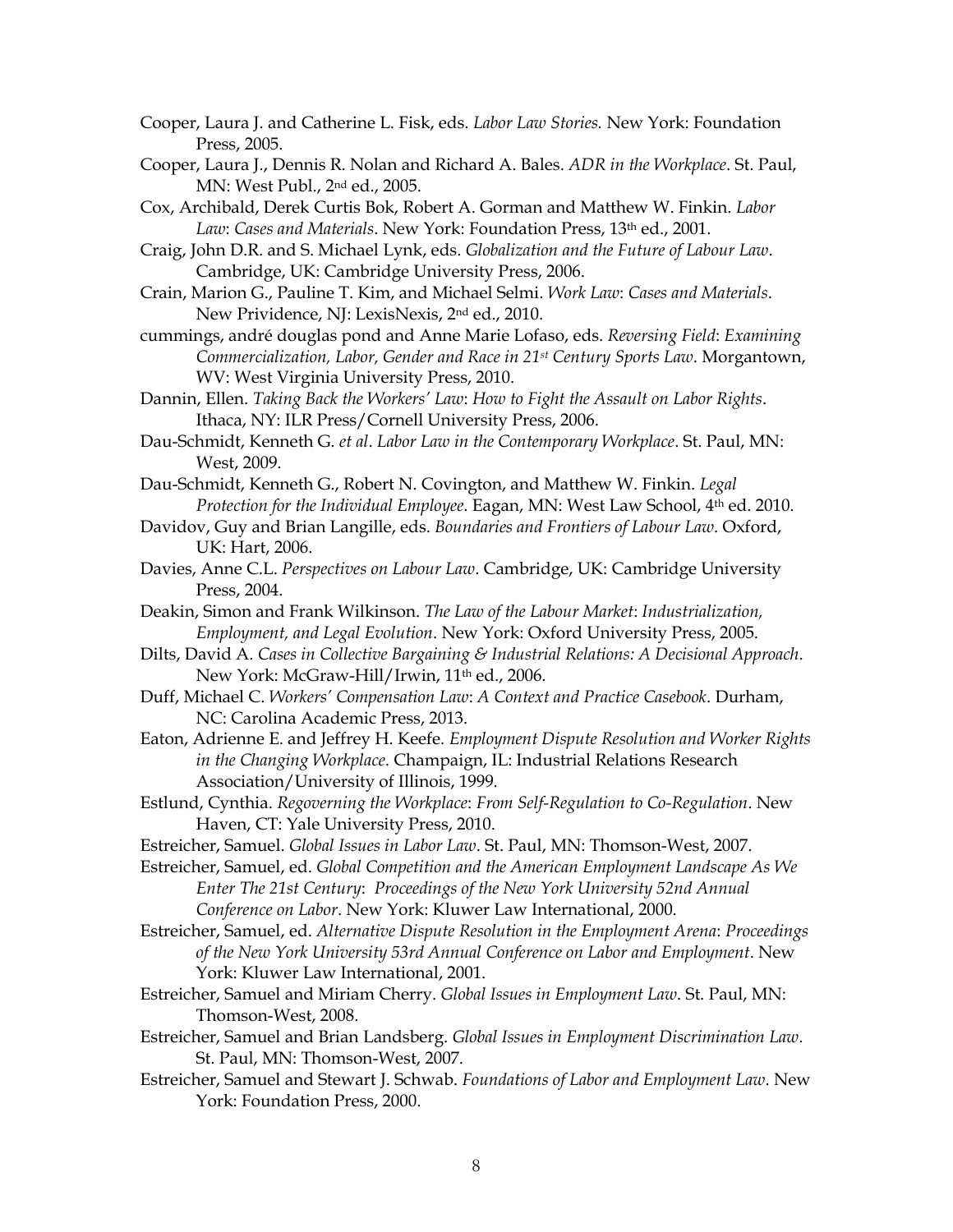- Ewing, K.D. *The Right to Strike* (Oxford Monographs on Labour Law). New York: Oxford University Press, 1991.
- Ezorsky, Gertrude. *Racism and Justice*: *The Case for Affirmative Action*. Ithaca, NY: Cornell University Press, 1991.
- Fenwick, Colin and Tonia Novitz, eds. *Human Rights at Work*: *Perspectives on Law and Regulation*. Oxford, UK: Hart, 2010.
- Flanagan, Robert J. *Globalization and Labor Conditions*: *Working Conditions and Worker Rights in a Global Economy*. New York: Oxford University Press, 3rd ed., 2006.
- Forbath, William E. *Law and the Shaping of the American Labor Movement*. Cambridge, MA: Harvard University Press, 1991.
- Freedland, Mark R. *The Personal Employment Contract*. New York: Oxford University Press, 2003.
- Freeman, Richard B. and Casey Ichniowski, eds. *When Public Sector Workers Unionize*. Chicago, IL: University of Chicago Press (National Bureau of Economic Research), 1988.
- French, John D. *Drowning in Laws*: *Labor Law and Brazilian Political Culture*. Chapel Hill, NC: University of North Carolina Press, 2004.
- Friedman, Joel. *Cases and Materials on the Law of Employment Discrimination*. New York: Foundation Press, 6<sup>th</sup> ed., 2007.
- Friedman, Joel Wm. *Employment Discrimination*: *Examples and Explanations*. New York: Aspen Publishers, 2010.
- Fudge, Judy and Eric Tucker. *Work on Trial*: *Canadian Labour Law Struggles*. Toronto: Irwin Law, 2010.
- Fudge, Judy, Shae McCrystal, and Kamala Sankaran, eds. *Challenging the Legal Boundaries of Work Regulation*. Oxford, UK: Hart, 2012.
- Gibson, Mary. *Workers' Rights*. Totowa, NJ: Rowman & Allanheld, 1983.
- Giubboni, Stefano. *Social Rights and Market Freedom in the European Constitution*: *A Labour Law Perspective*. Cambridge, UK: Cambridge University Press, 2006.
- Glynn, Timothy P., Rachel S. Arrow-Richman, and Charles A. Sullivan. *Employment Law*: *Private Ordering and Its Limitations*. New York: Aspen, 2007.
- Gold, Michael Evan*. An Introduction to Labor Law*. Ithaca, NY: ILR Press of Cornell University Press, 2nd ed., 1998.
- Gold, Michael Evan. *An Introduction to the Law of Employment Discrimination*. Ithaca, NY: ILR Press/Cornell University Press, 2nd ed., 2001.
- Gorman, Robert A. and Matthew W. Finkman. *Basic Text on Labor Law*: *Unionization and Collective Bargaining* (Hornbook). St. Paul, MN: West Publ., 2nd ed., 2004.
- Grapperhaus, Ferdinand B.J. and Leonard G. Verburg. *Employment Law and Work Councils of the Netherlands*. The Hague: Kluwer Law International, 2nd ed., 2009.
- Gross, James A., ed. *Workers' Rights as Human Rights*. Ithaca, NY: Cornell University Press, 2003.
- Grover, Susan, Sandra F. Sperino, and Jarod S. Gonzalez. *Employment Discrimination*: *A Context and Practice Casebook*. Durham, NC: Carolina Academic Press, 2010.
- Hansson, Sven Ove and Elin Palm, eds. *The Ethics of Workplace Privacy*. Brussels: Peter Lang, 2005.
- Harris, Seth D., Joseph E. Slater, Anne Marie Lofaso, and David L. Gregory. *Modern Labor Law in the Private and Public Sectors*: *Cases and Materials*. New Providence, NJ: LexisNexis, 2013.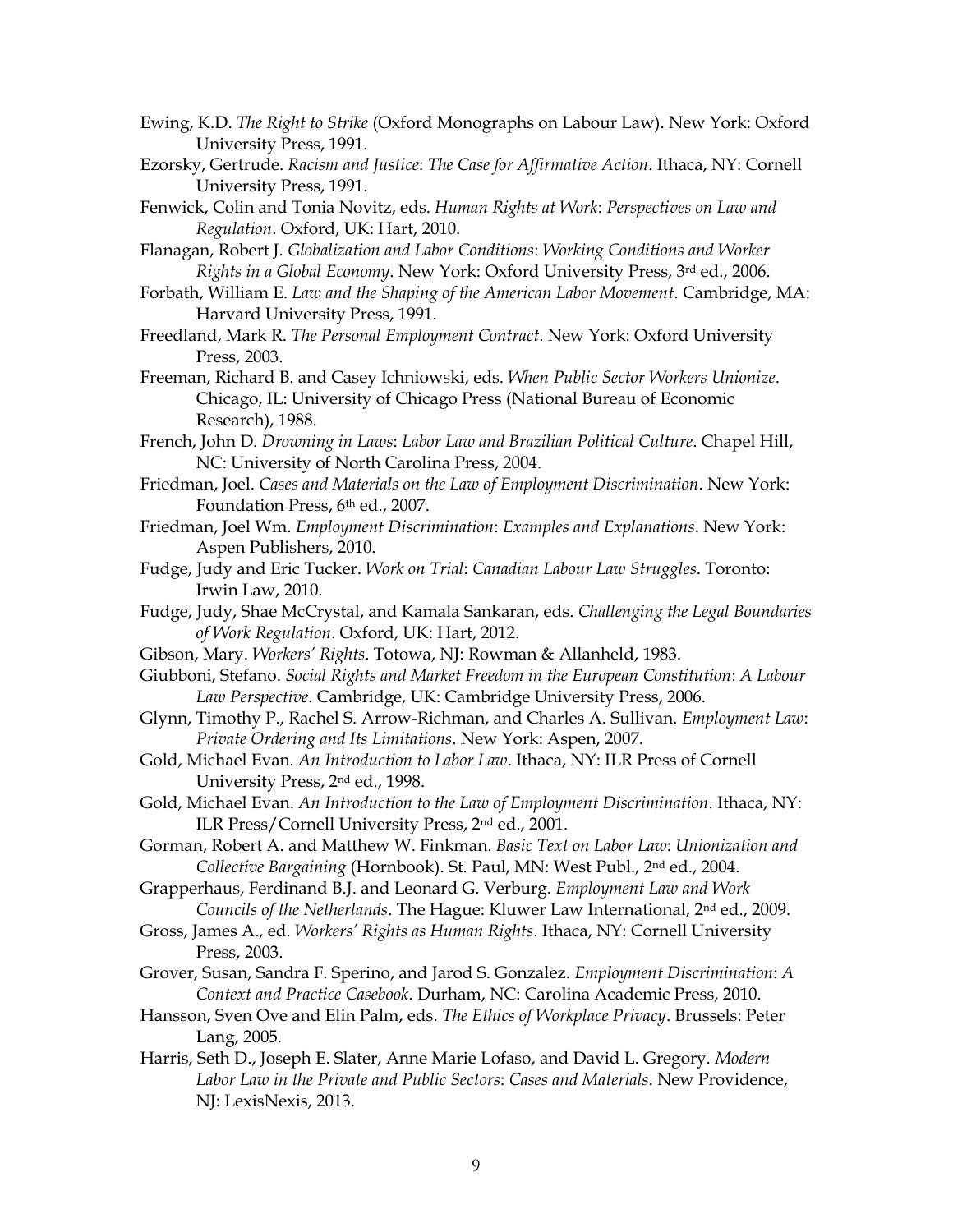Heinsz, Timothy J., Dennis R. Nolan, and Richard A. Bales. *Labor Law*: *Collective Bargaining in a Free Society*. St. Paul, MN: Thomson/West, 6th ed., 2009.

- Hepple, Bob. *Labour Laws and Global Trade*. Oxford, UK: Hart Publ., 2005.
- Hepple, Bob, ed. *Social and Labour Rights in a Global Context*. Cambridge, UK: Cambridge University Press, 2002.
- Herman, E. Edward. *Collective Bargaining and Labor Relations*. Upper Saddle River, NJ: Prentice Hall, 4<sup>th</sup> ed., 1997.
- Hogler, Raymond. *Employment Relations in the United States*: *Law, Policy, and Practice.* Thousand Oaks, CA: Sage, 2004.
- The International Bureau of the Permanent Court of Arbitration. *Labor Law Beyond Borders: ADR and the Internationalization of Labor Dispute Settlement*. The Hague: Kluwer Law International, 2003.
- Jennings, Kenneth M*. Labor Relations at the* New York Daily News: *Peripheral Bargaining and the 1990 Strike*. Westport, CT: Praeger, 1993.
- Kaufman, Bruce E., ed. *Government Regulation of the Employment Relationship*. Ithaca, NY: Cornell University Press, 1998.
- Katz, Harry C. and Thomas A. Kochan. *An Introduction to Collective Bargaining and Industrial Relations*. New York: McGraw-Hill/Irwin, 4th ed., 2007.
- Kempadoo, Kemala and Jo Doezema, eds. *Global Sex Workers*: *Rights, Resistance, and Redefinition*. New York: Routledge, 1998.
- Kenner, Jeff. *EU Employment Law*: *From Rome to Amsterdam and Beyond*. Oxford, UK: Hart Publ., 2003.
- Kirchner, Jens, Pascal R. Kremp, and Michael Magotsch, eds. *Key Aspects of German Employment and Labour Law*. Berlin: Springer-Verlag, 2010.
- Kozac, Barry. *Employee Benefit Plans*. Durham, NC: Carolina Academic Press, 2010.
- Law, Gordon T., Jr. *A Guide to Sources of Information on the National Labor Relations Board*. New York: Routledge, 2002.
- Lewicki, Roy J., David M. Saunders and Bruce Barry. *Negotiation*. New York: McGraw-Hill/Irwin, 5th ed., 2006.
- Lewicki, Roy J., David M. Saunders, John W. Minton and Bruce Barry. *Negotiation*: *Readings, Exercises, and Cases*. New York: McGraw-Hill/Irwin, 4th ed., 2003.
- Linder, Marcel van der and Richard Price, eds*. The Rise and Development of Collective Labour Laws*. Bern: Peter Lang, 2000.
- Lo Faro, Antonio*. Regulating Social Europe*: *Reality and Myth of Collective Bargaining in the EC Legal Order*. Oxford, UK: Hart Publ., 2001.
- Lynd, Staughton and Daniel Gross. *Labor Law for the Rank & Filer*: *Building Solidarity While Staying Clear of the Law*. Oakland, CA: PM Press, 2008.
- Malin, Martin H., Joseph Slater, and Ann C. Hodges. *Public Sector Employment*. Eagan, MN: West Law School, 2nd ed., 2010.
- Malmberg, J., ed*. Effective Enforcement of EC Labour Law*. The Hague: Kluwer Law International, 2003.
- Martin, Philip L. *Promises to Keep*: *Collective Bargaining in California Agriculture*. Ames, IA: Iowa State University Press, 1996.
- Medill, Colleen E. *Introduction to Employee Benefits Law*: *Policy and Practice.* St. Paul, MN: Thomson-West, 2nd ed., 2007.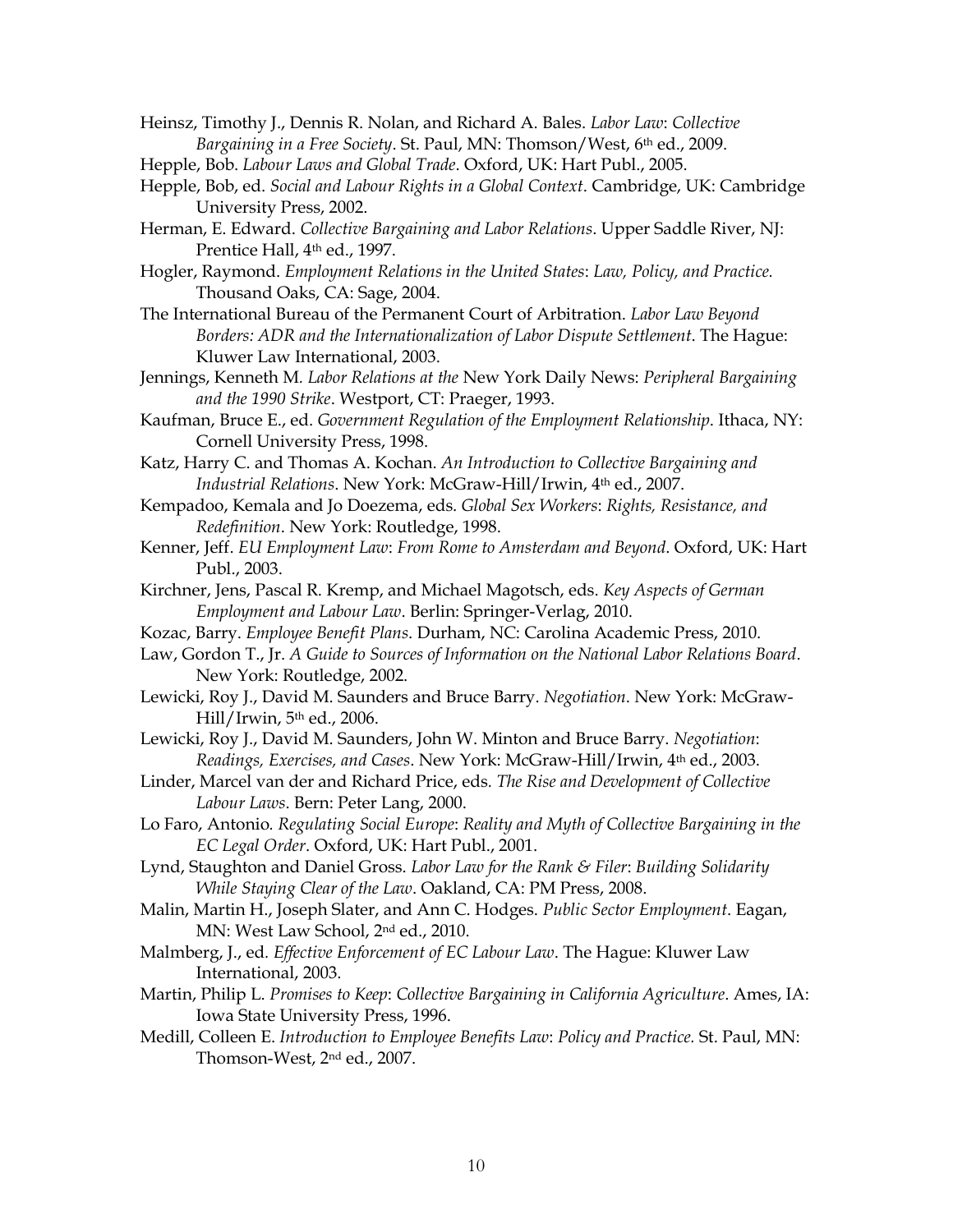- Nash, Jonathan Remy, ed. *Workplace Privacy* (Proceedings of the New York University 58th Annual Conference on Labor). The Hague: Wolters Kluwer/Kluwer Law International, 2009.
- Novitz, Tonia*. International and European Protection of the Right to Strike*. New York: Oxford University Press, 2003.
- Perritt, Henry H., Jr. *Employee Dismissal*: *Law and Practice*. New York: Aspen, 2006.

Perritt, Henry H. *Employment Law Update, 2006*. New York: Aspen, 2006.

- Ravitch, Frank S., Pamela Sumners, and Janice McDonald. *Employment Discrimination Law*. Upper Saddle River, NJ: Prentice Hall, 2006.
- Rothstein, Mark A. and Lance Liebman. *Employment Law*: *Cases and Material*. St. Paul, MN: Foundation Press, 2007.
- Rubin, Neville, Evance Kalula and Bob Hepple, eds*. Code of International Labour Law,* 2 Vols. Cambridge, UK: Cambridge University Press, 2005.
- Rutherglen, George. *Employment Discrimination Law*: *Visions of Equality in Theory and Doctrine*. New York: Thomson Reuters/Foundation Press, 3rd ed., 2010.
- Secunda, Paul M. and Jeffrey M. Hirsch. *Mastering Employment Discrimination Law*. Durham, NC: Carolina Academic Press, 2010.
- Secunda, Paul M. and Jeffrey M. Hirsch. *Labor Law*: *A Problem-Based Approach*. New York: LexisNexis, 2012.
- Servais, Jean-Michel. *International Labour Law*. The Hague: Kluwer Law International, 2005.
- Smith, Peggy R., Ann C. Hodges, Susan J. Stabile, and Rafael Gely. *Principles of Employment Law* (Hornbook). St. Paul, MN: West, 2009
- Smith, Ted, David A. Sonnenfeld and David N. Pellow, eds. *Challenging the Chip*: *Labor Rights and Environmental Justice in the Global Electronics Industry*. Philadelphia, PA: Temple University Press, 2006.
- Stone, Katherine V.W. and Harry Arthurs, eds. *Rethinking Workplace Regulation*: *Beyond the Standard Contract of Employment*. New York: Russell Sage Foundation, 2013.
- Sugeno, Kazuo and Leo Kanowitz. *Japanese Employment and Labor Law*. Durham, NC: Carolina Academic Press, 2002.
- Sullivan, Charles A. and Lauren M. Walter. *Employment Discrimination*: *Law and Practice*. New York: Aspen, 4<sup>th</sup> ed., 2008.
- Summers, Clyde W., Kenneth G. Dau-Schmidt, and Alan Hyde. *Legal Rights and Interests in the Workplace*. Durham, NC: Carolina Academic Press, 2007.
- Supiot, Alain*. Beyond Employment*: *Changes in Work and the Future of Labour Law in Europe*. New York: Oxford University Press, 2001.
- Syrpis, Phil. *EU Intervention in Domestic Labour Law*. New York: Oxford University Press, 2006.
- Teklè, Tzehainesh. *Labour Law and Worker Protection in Developing Countries*. Oxford, UK: Hart/Geneva: International Labour Office, 2010.
- Twomey, David P. *Labor and Employment Law*: *Texts and Cases*. Mario, OH: South-Western Cengage Learning, 2010.
- Upex, Robert, Richard Benny and Stephen Hardy. *Labour Law*. 2nd ed., New York: Oxford University Press, 2006.
- Vickers, Lucy. *Freedom of Speech and Employment*. New York: Oxford University Press, 2002.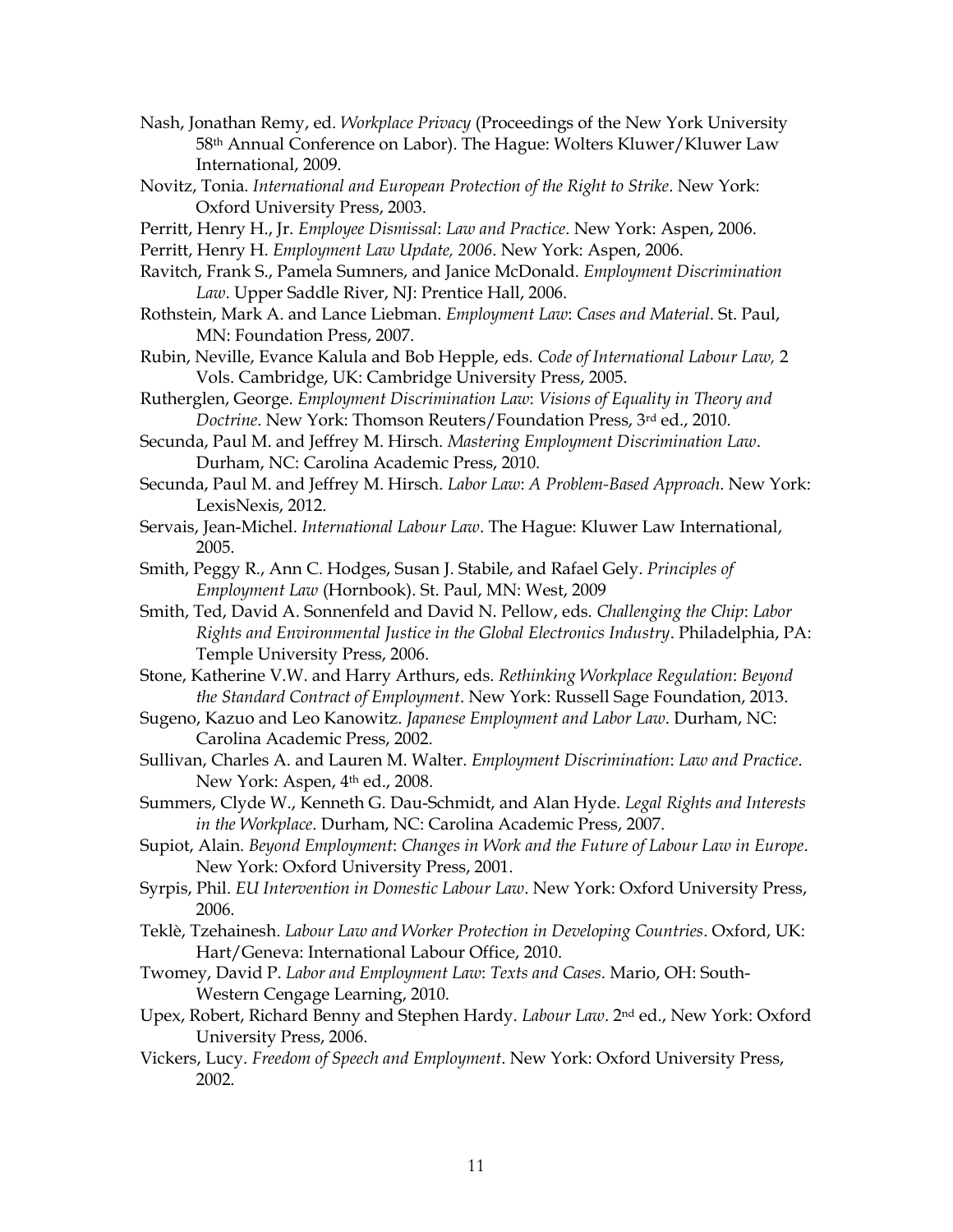Weber, Mark C. *Understanding Disability Law*. Newark, NJ: LexisNexis/Matthew Bender, 2007.

- Weckert, John. *Electric Monitoring in the Workplace*: *Controversies and Solutions*. Hershey, PA: Idea Group Publishing, 2005.
- Weiler, Paul C. *Governing the Workplace*: *The Future of Labor and Employment Law*. Cambridge, MA: Harvard University Press, 1990.
- Werhane, Patricia, Tara J. Radin (with Norman E. Bowie). *Employment and Employee Rights*. Malden, MA: Blackwell, 2004.
- Weston, Burns H., ed. *Child Labor and Human Rights*: *Making Children Better*. Boulder, CO: Lynne Rienner, 2005.
- Wikander, Ulla, Alice Kessler-Harris, and Jane Lewis, eds. *Protecting Women: Labor Legislation in Europe, the United States, and Australia, 1880-1920*. Urbana, IL: University of Illinois Press, 1995.
- Willman, Paul. *Fairness, Collective Bargaining and Income Policy*. New York: Oxford University Press, 1982.
- Yates, Michael. *Labor Law Handbook*. Boston, MA: South End Press, 1987.
- Yates, Michael. *Power on the Job*: *The Legal Rights of Working People*. Boston, MA: South End Press, 1994.
- Young, Donna E. *Gender, Work and the Law* (*Cases and Materials*). Durham, NC: Carolina Academic Press, 2011.
- Zimmer, Michael J., Charles A. Sullivan, and Rebecca Hanner White. *Cases and Materials on Employment Discrimination*. New York: Aspen, 7th ed., 2008.

## 2. The World of Work: Economics, Technology & Industrial Relations

- Abraham, Katharine G., James R. Spletzer, and Michael J. Harper, eds. *Labor in the New Economy*. Chicago, IL: University of Chicago Press, 2010.
- Addison, John T. and Paul J.J. Welfens, eds. *Labor Markets and Social Security*: *Issues and Policy Options in the U.S. and Europe*. Berlin: Springer, 2nd ed., 2003.
- Agell, Jonas, Michael Keen and Alfons J. Weichenrieder, eds. *Labor Market Institutions and Public Regulation*. Cambridge, MA: MIT Press, 2004.
- Albo, Greg, Sam Gindin, and Leo Panitch*. In and Out of Crisis*: *The Global Financial Meltdown and Left Alternatives.* Oakland, CA: PM Press, 2010.
- Allesandrini, Donatella*. Developing Countries and the Multilateral Trade Regime*: *The Failure and Promise of the WTO's Development Mission*. Oxford, UK: Hart, 2010.
- Amin, Shahid and Marcel van der Linden, eds. *"Peripheral" Labour*? *Studies in the History of Partial Proletarianization*. Cambridge, UK: Cambridge University Press, 1997.
- Anderton, Robert, Paul Brenton, and John Whalley, eds. *Globalisation and the Labour Market*: *Trade, technology, and less-skilled workers in Europe and the United States*. New York: Routledge, 2006.
- Ariga, Kenn, Giorgio Brunello, and Yasushi Ohkusa. *Internal Labour Markets in Japan*. Cambridge, UK: Cambridge University Press, 2000.
- Austin, Siobhan. *Culture and the Labour Market*. Northampton, MA: Edward Elgar, 2001.
- Autor, David H., ed. *Studies of Labor Market Intermediation*. Chicago, IL: University of Chicago Press, 2009.
- Baker, Dean, Gerald Epstein and Robert Pollin, eds. *Globalization and Progressive Economic*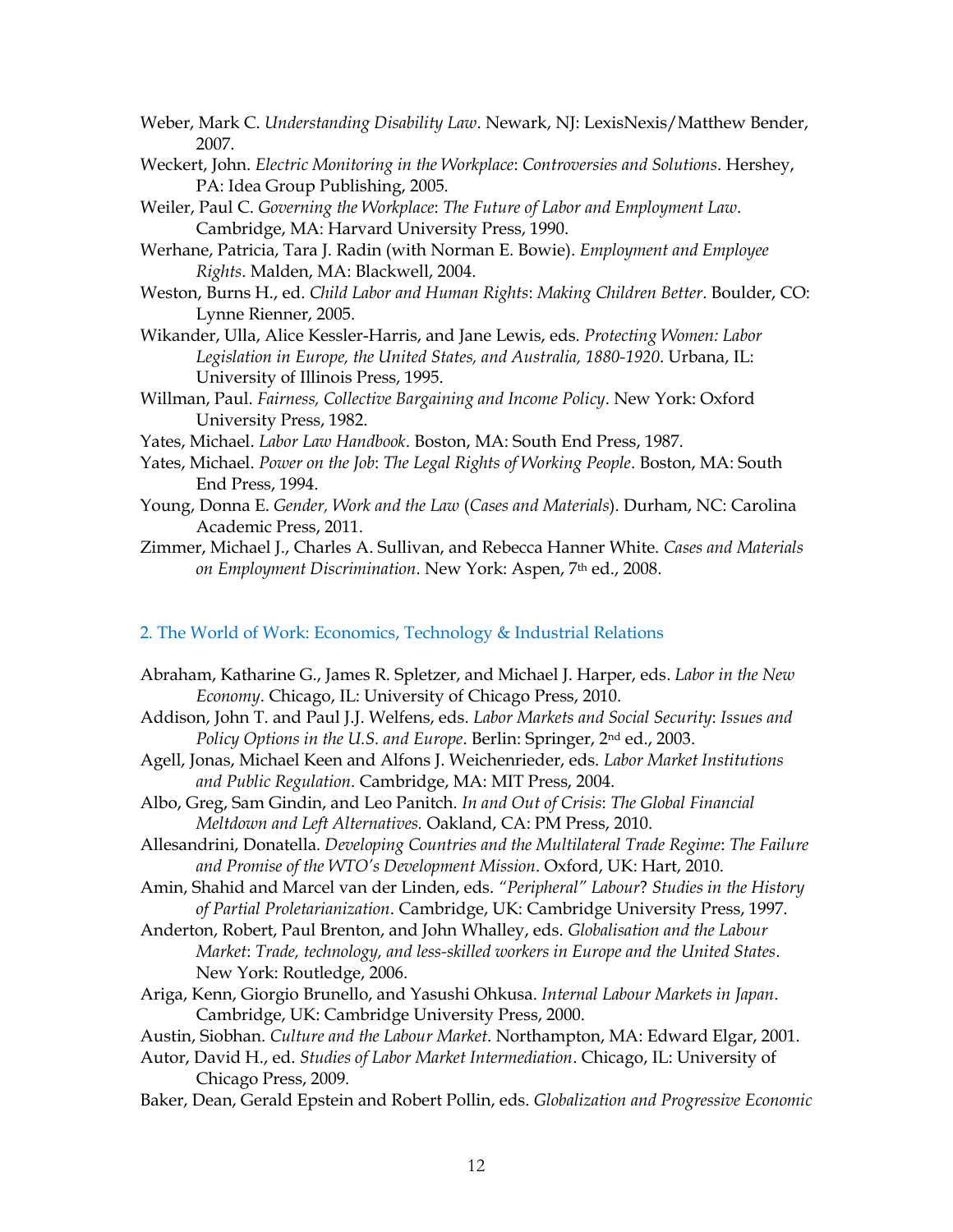*Policy*. Cambridge, UK: Cambridge University Press, 1998.

- Baldassarri, Mario, ed. *The New Welfare*: *Unemployment and Social Security in Europe*. New York: Palgrave Macmillan, 2003.
- Baldassarri, Mario and Bruno Chiarini, eds. *Studies in Labor Markets and Industrial Relations*. New York: Palgrave Macmillan, 2003.
- Barry, Christian and Sanjay G. Reddy. *International Trade and Labor Standards*: *A Proposal for Linkage*. New York: Columbia University Press, 2008.
- Bartik, Timothy J. *Jobs for the Poor*: *Can Labor Demand Policies Help*? New York: Russell Sage, 2001.
- Bauder, Harald. *Labor Movement*: *How Migration Regulates Labor Markets*. New York: Oxford University Press, 2006.
- Benson, Susan Porter. *Household Accounts*: *Working-Class Family Economies in the Interwar United States*. Ithaca, NY: Cornell University Press, 2007.
- Berg, Janine and David Kucera, eds. *In Defence of Labour Market Institutions*: *Cultivating Justice in the Developing World*. New York/Geneva: Palgrave Macmillan/International Labour Office, 2008.
- Bermeo, Nancy, ed. *Unemployment in the New Europe*. Cambridge, UK: Cambridge University Press, 2001.
- Bernhardt, Annette, Martina Morris, Mark S. Handcock, and Marc A. Scott. *Divergent Paths*: *Economic Mobility in the New American Labor Market*. New York: Russell Sage Foundation, 2001.
- Bernhardt, Annette, *et al*., eds. *The Gloves-Off Economy*: *Workplace Standards at the Bottom of America's Labor Market*. Urbana, IL: Labor and Employment Relations Association/University of Illinois, 2008.
- Berry, Albert, ed. *Labor Market Policies in Canada and Latin America*: *Challenges of the New Millennium*. Dordrecht: Kluwer Academic Publishers, 2000.
- Blanchflower, David G. and Richard B. Freeman, eds. *Youth Employment and Joblessness in Advanced Countries*. Chicago, IL: University of Chicago Press, 2000.
- Blank, Rebecca M., Sheldon H. Danziger and Robert F. Schoen, eds. *Working and Poor*: *How Economic and Policy Changes Are Affecting Low-Wage Workers*. New York: Russell Sage Foundation, 2006.
- Blanpain, Roger, ed. *Globalization and Employment Relations in the Auto Assembly Industry*. The Hague: Kluwer Law International, 2008.
- Blanpain, Roger, ed. *The Modernization of Labour Law and Industrial Relations in Comparative Perspective*. The Hague: Kluwer Law International, 2009.
- Blau, Francine D. and Lawrence M. Kahn. *At Home and Abroad*: *U.S. Labor Market Performance in International Perspective*. New York: Russell Sage Foundation, 2007.
- Blossfeld, Hans-Peter, *et al*., eds. *Young Workers, Globalization and the Labor Market*: *Comparing Early Working Life in Eleven Countries*. Northampton, MA: Edward Elgar, 2009.
- Bluestone, Barry and Bennett Harrison. *The Deindustrialization of America*: *Plant Closings, Community Abandonment, and the Dismantling of Basic Industry*. New York: Basic Books, 1983.
- Blyth, Mark. *Austerity*: *The History of a Dangerous Idea*. New York: Oxford University Press, 2013.
- Boeri, Tito and Jan van Ours. *The Economics of Imperfect Labor Markets*. Princeton, NJ: Princeton University Press, 2008.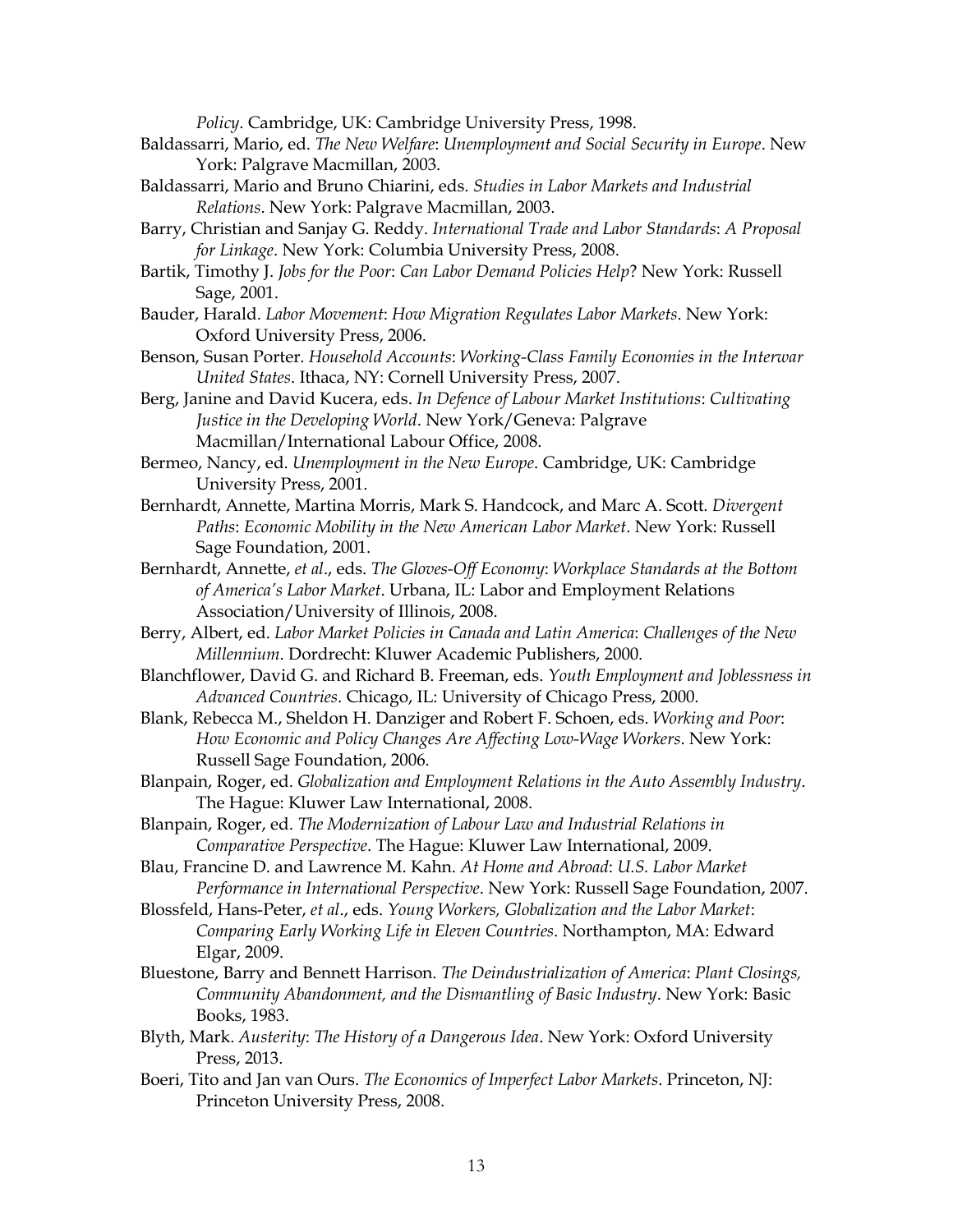Borjas, George. *Labor Economics.* Boston, MA: McGraw-Hill/Irwin, 5th ed., 2009.

- Braverman, Harry. *Labor and Monopoly Capital*: *The Degradation of Work in the Twentieth Century*. New York: Monthly Review Press, 1974.
- Brenner, Robert*. The Economics of Global Turbulence*. London: Verso, 2006.
- Brown, Clair, Barry Eichengreen, and Michael Reich, eds. *Labor in the Era of Globalization*. Cambridge, UK: Cambridge University Press, 2010.
- Cahuc, Pierre and André Zylberberg. *Labor Economics*. Cambridge, MA: MIT Press, 2004.
- Card, David and Alan Krueger. *Myth and Measurement*: *The New Economics of the* 
	- *Minimum Wage*. Princeton, NJ: Princeton University Press, 1995.
- Carlson, Marcia J. and Paula England. *Social Class and Changing Families in an Unequal America*. Stanford, CA: Stanford University Press, 2011.
- Caroleo, Floro Ernesto and Sergio Destefanis, eds. *The European Labour Market*: *Regional Dimensions*. New York: Physica-Verlag, 2006.
- Caroleo, Floro Ernesto and Francesco Pastore, eds. *The Labour Market Impact of the EU Enlargement*: *A New Regional Geography of Europe?* Berlin: Springer-Verlag, 2010.
- Carroll, William K. *Corporate Power in a Globalizing World*. Toronto: Oxford University Press, 2010 ed.
- Caufield, Norman. *NAFTA and Labor in North America*. Urbana, IL: University of Illinois Press, 2010.
- Chan, Anita, ed. *Walmart in China*. Ithaca, NY: ILR Press/Cornell University Press, 2011.
- Chandavarkar, Rajnarayan. *The Origins of Industrial Capitalism in India*: *Business Strategies and the Working Classes in Bombay, 1900-1940*. Cambridge, UK: Cambridge University Press, 1994.
- Chang, Ha-Joon. *Bad Samaritans*: *The Myth of Free Trade and the Secret History of Capitalism*. New York: Bloomsbury Press, 2008.
- Chang, Ja-Joon. *23 Things They Don't Tell You about Capitalism*. New York: Bloomsbury Press, 2011 ed.
- Chiarella, Carl, Peter Flaschel, Gangolf Groh, and Willi Semmler. *Disequilibrium, Growth, and Labor Market Dynamics*: *Macro Perspectives*. Berlin: Springer-Verlag, 2000.
- Choi, E. Kwan and David Greenaway. *Globalization and Labor Markets.* Malden, MA: Blackwell, 2001.
- Coffey, Dan and Carole Thornley, eds. *Industrial and Labour Market Policy and Performance*: *Issues and Perspectives*. New York: Routledge, 2003.
- Collins, Jane L. and Victoria Mayer. *Both Hands Tied*: *Welfare Reform and the Race to the Bottom of the Low-Wage Labor Market*. Chicago, IL: University of Chicago Press, 2010.
- Cottier, Thomas, John H. Jackson, and Rosa M. Lastra, eds. *International Law in Financial Regulation and Monetary Affairs*. Oxford, UK: Oxford University Press, 2012.
- Crouch, Colin. *Industrial Relations and European State Traditions*. New York: Oxford University Press, 1993.
- Daguerre, Anne. *Active Labour Market Policies and Welfare Reform*: *Europe and the U.S. in Comparative Perspective*. New York: Palgrave Macmillan, 2007.
- Dau-Schmidt, Kenneth G., Seth D. Harris, and Orly Lobel, eds. *Labor and Employment Law and Economics*. Northampton, MA: Edward Elgar Publishers, 2009.
- Dhanani, Shafiq, Iyanatul Islam, and Anis Chowdhury. *The Indonesian Labour Market*: *Changes and Challenges*. New York: Routledge, 2009.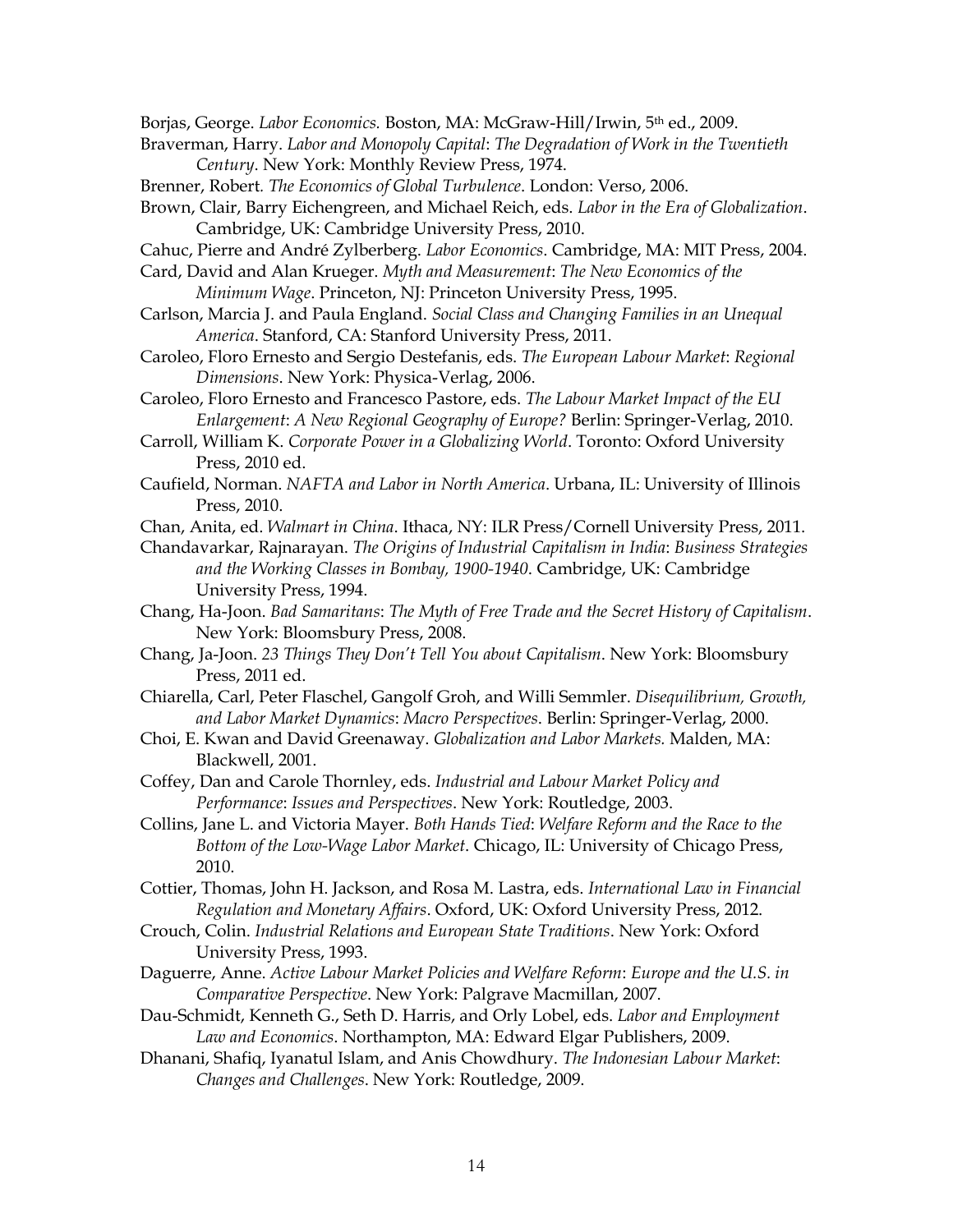- Dobb, Maurice. *Welfare Economics and the Economics of Socialism.* Cambridge, UK: Cambridge University Press, 1969.
- Drèze, Jean, Amartya Sen and Athar Hussain, eds. *The Political Economy of Hunger*. Oxford, UK: Clarendon Press, 1995.
- Dumenil, Gerard and Dominique Levy. *Capital Resurgent*: *Roots of the Neoliberal Revolution.* Cambridge, MA: Harvard University Press, 2004.
- Ehrenberg, Ronald G. and Robert S. Smith. *Modern Labor Economics*: *Theory and Public*  Policy. Boston, MA: Pearson/Addison-Wesley, 10<sup>th</sup> ed., 2008.
- Ellwood, David T. *A Working Nation*: *Workers, Work and Government in the New Economy*. New York: Russell Sage Foundation, 2000.
- Elster, Jon and Karl Ove Moene, eds. *Alternatives to Capitalism*. New York: Cambridge University Press, 1989.
- Epstein, Gerald A., ed. *Financialization and the World Economy*. Northampton, MA: Edward Elgar Publ., 2005.
- Esping-Andersen, Gøsta. *The Three Worlds of Welfare Capitalism*. Princeton, NJ: Princeton University Press, 1990.
- Esping-Andersen, Gøsta, *et al*. *Why We Need a New Welfare State*. New York: Oxford University Press, 2002.
- Esping-Andersen, Gøsta and Marino Regini, eds. *Why Deregulate Labour Markets*? New York: Oxford University Press, 2000.
- Farrell, Diana, ed. *Offshoring*: *Understanding the Emerging Global Labor Market*. Boston, MA: Harvard Business School Press/McKinsey Global Institute, 2006.
- Fasih, Tazeen. *Linking Education Policy to Labor Market Outcomes*. Washington, DC: The International Bank for Reconstruction and Development/The World Bank, 2008.
- Felipe, Jesus and Rana Hasan, eds. *Labor Markets in Asia*: *Issues and Perspectives*. New York: Palgrave Macmillan, 2006.
- Ferner, Anthony and Richard Hyman, eds. *Changing Industrial Relations in Europe*. Malden, MA: Blackwell, 2nd ed., 1998.
- Flinn, Christopher J. *The Minimum Wage and Labor Market Outcomes*. Cambridge, MA: MIT Press, 2011.
- Fones-Wolf, Ken*. Glass Towns*: *Industry, Labor, and Political Economy in Appalachia, 1890- 1930s*. Urbana, IL: University of Illinois Press, 2007.
- Foster, John Bellamy and Robert W. McChesney. *The Endless Crisis*: *How Monopoly-Finance Capital Produces Stagnation and Upheaval from the USA to China*. New York: Monthly Review Press, 2012.
- Frank, Robert H. *Falling Behind*: *How Rising Inequality Harms the Middle Class*. Berkeley, CA: University of California Press, 2007.
- Freeman, Richard B. *America Works*: *Critical Thoughts on the Exceptional U*.*S*. *Labor Market*. New York: Russell Sage Foundation, 2007.
- Fudge, Judy and Rosemary Owens, eds. *Precarious Work, Women, and the New Economy*: *The Challenge to Legal Norms*. Oxford, UK: Hart, 2006.
- Furåker, Bengt. *Sociological Perspectives on Labor Markets*. New York: Palgrave Macmillan, 2005.
- García, Brígida, Richard Anker, and Antonella Pinnelli, eds. *Women in the Labour Market in Changing Economies*: *Demographic Issues*. New York: Oxford University Press, 2003.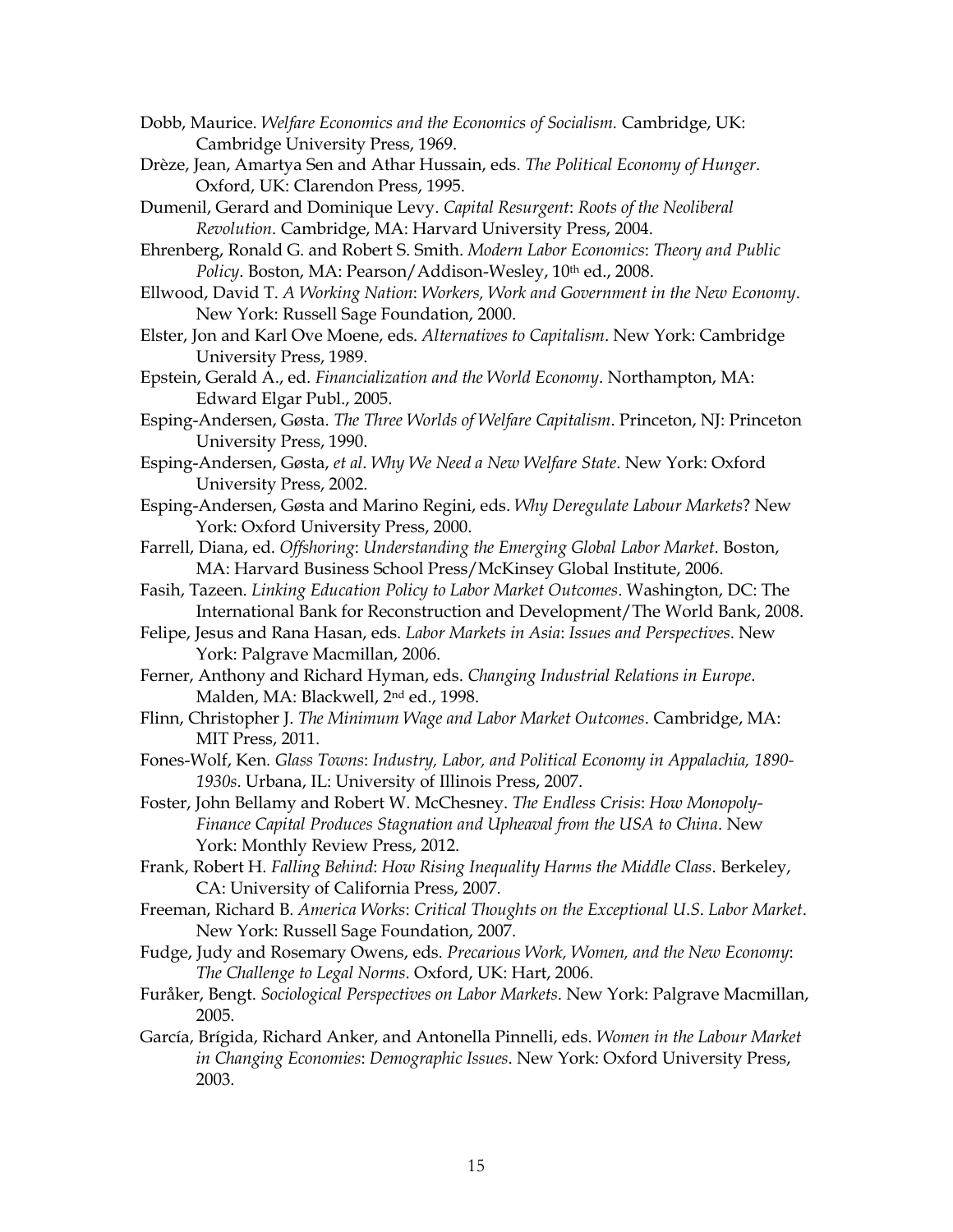Garcia, Marito and Jean Fares, eds. *Youth in Africa's Labor Market*. Washington, DC: The International Bank for Reconstruction and Development/The World Bank, 2008.

- Garson, Barbara. *Down the Up Escalator*: *How the 99% Live in the Great Recession*. New York: Doubleday, 2013.
- Ghilarducci, Teresa and Christian E. Weller, eds. *Employee Pensions*: *Policies, Problems, and Possibilities*. Ithaca, NY: Cornell University Press, 2007.

Ginther, Donna K. and Madeline Zavodny, eds. *Technology, Growth and the Labor Market*. Dordrecht: Kluwer Academic Publishers, 2003.

Glickman, Lawrence. *A Living Wage*: *American Workers and the Making of Consumer Society*. Ithaca, NY: Cornell University Press, 1997.

Glyn, Andrew. *Capitalism Unleashed*: *Finance, Globalization and Welfare*. Oxford, UK: Oxford University Press, 2007.

Goodin, Robert E., Bruce Headey, Rudd Muffels, and Henk-Jan Dirven. *The Real Worlds of Welfare Capitalism*. Cambridge, UK: Cambridge University Press, 1999.

- Greenbaum, Joan. *Windows on the Workplace*: *Technology, Jobs, and the Organization of Office Work*. New York: Monthly Review Press, 2nd ed., 2004.
- Griffith, David. *American Guestworkers*: *Jamaicans and Mexicans in the U.S. Labor Market*. University Park, PA: Pennsylvania State University Press, 2006.
- Grusky, David B. and Tamar Kricheli-Katz, eds. *The New Gilded Age*: *The Critical Inequality Debates of Our Time*. Stanford, CA: Stanford University Press, 2012.
- Guha-Khasnobis, Basudeb and Ravi Kanbur, eds. *Informal Labour Markets and Development*. New York: Palgrave Macmillan, 2006.
- Haddow, Rodney and Thomas Klassen. *Partisanship, Globalization, and Canadian Labour Market Policy*: *Four Provinces in Comparative Perspective*. Toronto: University of Toronto Press, 2006.
- Hamada, Koichi and Hiromi Kato, eds. *Ageing and the Labor Market in Japan*: *Problems and Policies*. Northampton, MA: Edward Elgar, 2007.
- Hausman, Daniel M. and Michael S. McPherson. *Economic Analysis, Moral Philosophy, and Public Policy*. Cambridge, UK: Cambridge University Press, 2006, 2nd ed.

Harvey, David. *The Limits to Capital*. London: Verso, 2006 ed.

- Harvey, David. *The Enigma of Capital and the Crises of Capitalism*. New York: Oxford University Press, 2010.
- Hasselbalch, Ole. *Labour Law and Industrial Relations in Denmark*. The Hague: Kluwer Law International, 1999.

Hasselbalch, Ole. *Labour Law in Denmark*. The Hague: Kluwer Law International, 2005.

Hawthorne, Fran. *Pension Dumping*: *The Reasons, the Wreckage, the Stakes for Wall Street*. New York: Bloomberg Press, 2008.

Haydu, Jeffrey. *Between Craft and Class*: *Skilled Workers and Factory Politics in the United States and Britain, 1890-1922*. Berkeley, CA: University of California Press, 1988.

- Heller, Patrick. *The Labor of Development*: *Workers and the Transformation of Capitalism in Kerala, India*. Ithaca, NY: Cornell University Press, 1999.
- Henwood, Doug. *Wall Street*: *How It Works and for Whom*. London: Verso, 1997.

Henwood, Doug. *After the New Economy*. New York: The New Press, 2003.

- Heywood, John S. and James H. Peoples, eds. *Product Market Structure and Labor Market Discrimination*. Albany, NY: State University of New York Press, 2006.
- Holley, William H., Jr., Kenneth M. Jennings, and Roger S. Wolters. *The Labor Relations Process*. Mason, OH: South-Western Cengage Learning, 9th ed., 2008.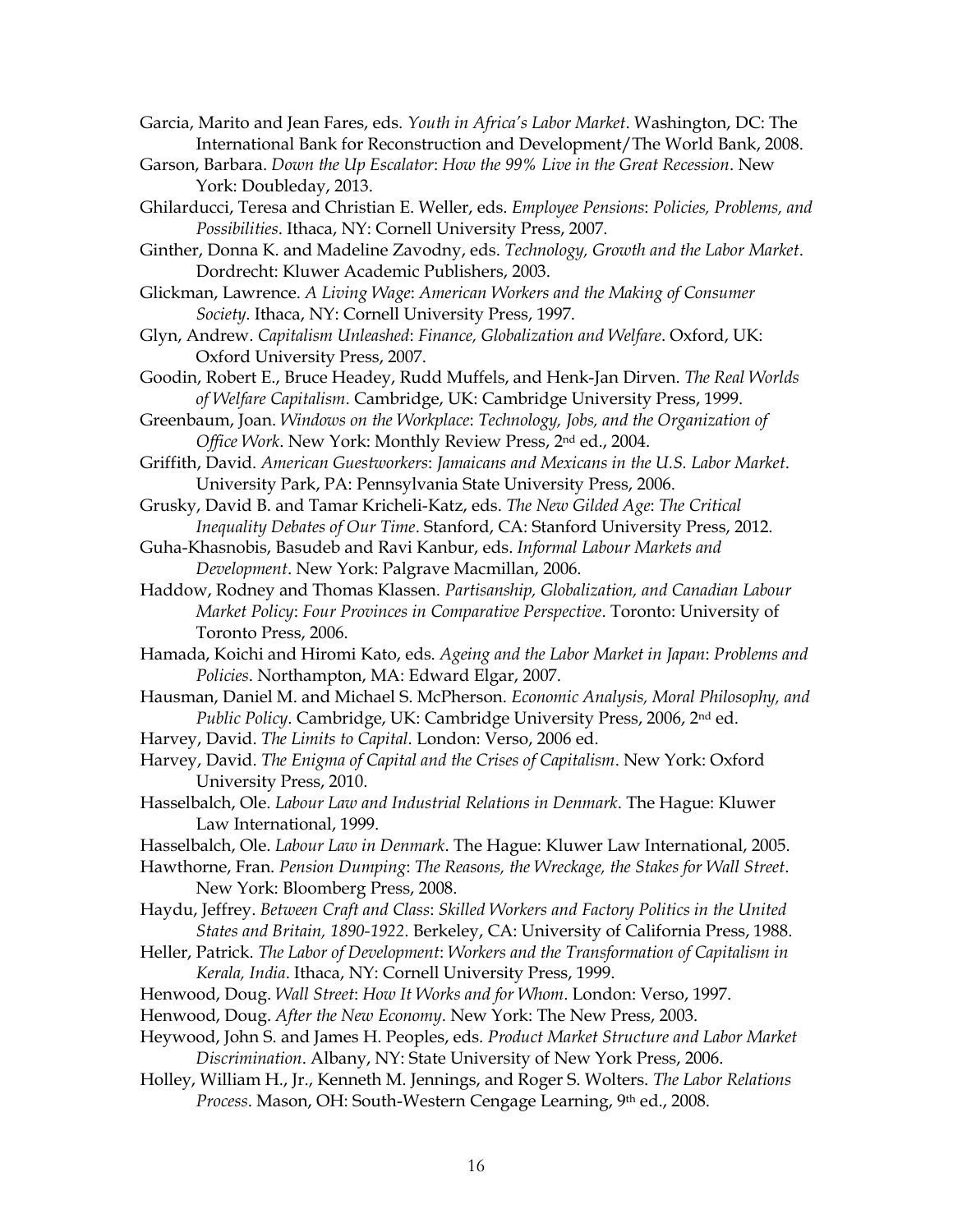- Holzman, Robert, Landis MacKellar, and Jana Repansek, eds. *Pension Reform in Southeastern Europe*: *Linking to Labor and Financial Market Reforms*. Washington, DC: The International Bank for Reconstruction and Development/The World Bank, 2009.
- Howell, David R., ed. *Fighting Unemployment*: *The Limits of Free Market Orthodoxy*. New York: Oxford University Press, 2005.
- Hudson, Michael. *The Bubble and Beyond*: *Fictitious Capital, Debt Deflation and Global Crisis*. New York: ISLET, 2012.
- Hyde, Alan. *Working in Silicon Valley*: *Economic and Legal Analysis of a High-Velocity Labor Market*. Armonk, NY: M.E. Sharpe, 2003.
- International Labour Office. *Key Indicators of the Labour Market*. Geneva: ILO, 6th ed., 2010.
- Islam, Iyanatul and Sher Verick, eds. *From the Great Recession to Labour Market Recovery*: *Issues, Evidence and Policy Options*. New York: Palgrave Macmillan, 2010.
- Itzigsohn, José. *Developing Poverty*: *The State, Labor Market Deregulation, and the Informal Economy in Costa Rica and the Dominican Republic*. University Park, PA: Pennsylvania State University Press, 2000.
- Iversen, Torben. *Capitalism, Democracy, and Welfare*. Cambridge, UK: Cambridge University Press, 2005.
- Jacobsen, Joyce and Gilbert L. Skillman. *Labor Markets and Employment Relationships*: *A Comprehensive Approach*. Malden, MA: Blackwell, 2004.
- Kanbur, Ravi and Jan Svejnar, eds. *Labor Markets and Economic Development*. New York: Routledge, 2009.
- Kang, Susan L. *Human Rights and Labor Solidarity*: *Trade Unions in the Global Economy*. Philadelphia, PA: University of Pennsylvania Press, 2012.
- Katz, Elizabeth G. and Maria C. Correia. *The Economics of Gender in Mexico*: *Work, Family, State, and Market*. Washington, DC: The World Bank, 2001.
- Kaufman, Bruce E. *The Origins & Evolution of Industrial Relations in the United States*. Ithaca, NY: ILR Press/Cornell University Press, 1993.
- Kaufman, Bruce E. *The Global Evolution of Industrial Relations*: *Events, Ideas, and the IIRA*. Geneva: International Labour Office, 2005.
- Kaufman, Bruce E. and Julie L. Hotchkiss. *The Economics of Labor Markets*. Mason, OH: South-Western College Publishing, 2005.
- Kaufman, Robert L. *Race, Gender, and the Labor Market*: *Inequalities at Work*. Boulder, CO: Lynne Rienner, 2010.
- Kerr, Clark and Paul D. Staudohar, eds. *Labor Economics and Industrial Relations*: *Markets and Institutions*. Cambridge, MA: Harvard University Press, revised ed., 2003.
- Kluve, Jochen, *et al*. *Active Labor Market Policies in Europe*: *Performance and Perspectives*. Berlin: Springer, 2010.
- Koch, Max. *Roads to Post-Fordism*: *Labour Markets and Social Structures in Europe*. Burlington, VT: Ashgate, 2006.
- Krugman, Paul. *End This Depression Now!* New York: W.W. Norton & Co., 2012.
- Kuttner, Robert. *Debtors' Prison*: *The Politics of Austerity versus Possibility*. New York: Alfred A. Knopf, 2013.
- Lang, Andrew. *World Trade Law after Neoliberalism*: *Reimagining the Global Economic Order*. Oxford, UK: Oxford University Press, 2011.
- Langmore, John and John Quiggin. *Work for All*: *Employment in the Nineties*. Carlton, Victoria: Melbourne University Press, 1995.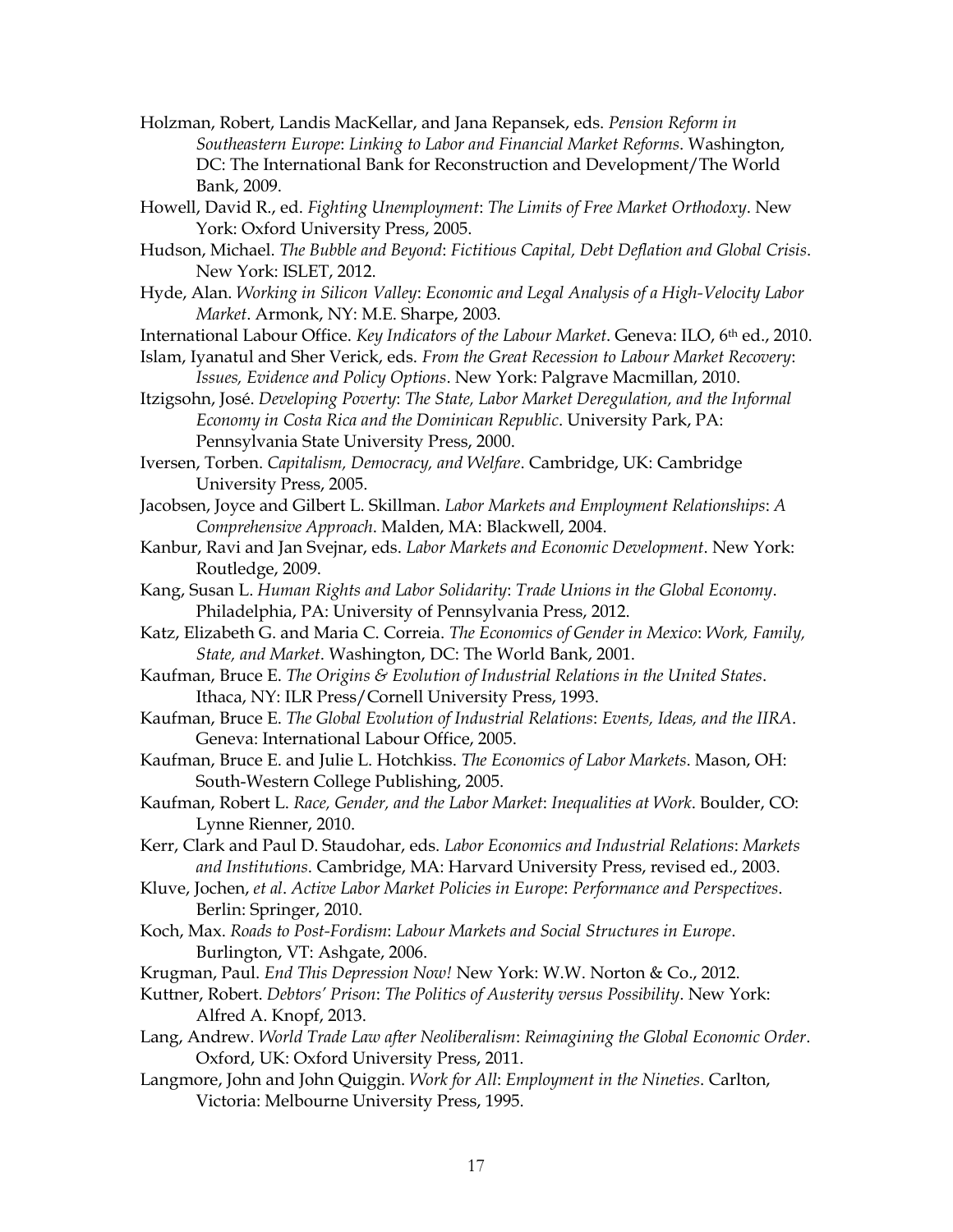Lapavitsas, Costas. *Profiting Without Producing*: *How Finance Exploits Us All*. London: Verso, 2013.

- Lapavitsas, Costas, *et al*. *Crisis in the Eurozone*. London: Verso, 2012.
- Lauer, Charlotte. *Education and Labour Market Outcomes*: *A French-German Comparison*. New York: Physica-Verlag, 2005.
- Lazear, Edward P. and Kathryn L. Shaw. *The Structure of Wages*: *An International Comparison*. Chicago, IL: University of Chicago Press, 2008.
- Lee, Joseph S., ed. *The Labour Market and Economic Development of Taiwan*. Northampton, MA: Edward Elgar, 2007.
- Levitan, Sar A. and Isaac Shapiro. *Working but Poor*: *America's Contradiction.* Baltimore, MD: Johns Hopkins University Press, 1987.
- Levy, Frank and Richard J. Murnane. *The New Division of Labor*: *How Computers are Creating the Next Job Market.* Princeton, NJ: Princeton University Press (Russell Sage Foundation), 2004.
- Lewin, David and Bruce E. Kaufman, eds. *Advances in Industrial and Labor Relations*. San Diego, CA: Elsevier, 2005.
- Lichtenstein, Nelson. *The Retail Revolution*: *How Wal-Mart Created a Brave New World of Business*. New York: Picador, 2010.
- Lupton, Ellen. *Mechanical Brides*: *Women and Machines from Home to Office*. New York: Princeton Architectural Press, 1993.
- Manning, Alan. *Monopsony in Motion*: *Imperfect Competition in Labor Markets*. Princeton, NJ: Princeton University Press, 2003.
- Mayer, Susan E. *What Money Can't Buy*: *Family Income and Children's Life Chances*. Cambridge, MA: Harvard University Press, 1998.
- Mazumdar, Dipak and Sandip Sarkar. *Globalization, Labour Markets and Inequality in India*. New York: Routledge, 2008.
- McConnell, Campbell R., Stanley L. Brue, and David A. Macpherson. *Contemporary Labor Economics*. Boston, MA: McGraw-Hill/Irwin, 8th ed., 2007.
- McGovern, Patrick, Stephen Hill, Colin Mills, and Michael White. *Market, Class, and Employment*. New York: Oxford University Press, 2007.
- McIver, Arthur J. *Organised Capital*: *Employers' Associations and Industrial Relations in Northern England, 1880-1939*. Cambridge, UK: Cambridge University Press, 1996.
- McQuaid, Ronald W., Anne Green, and Mike Danson, eds. *Employability and Labour Market Policy*. New York: Routledge, 2006.
- Messina, Julián, *et al*., eds. *Labour Market Adjustments in Europe*. Northampton, MA: Edward Elgar, 2006.
- Michie, Jonathan and John Grieve Smith, eds. *Employment and Economic Performance*: *Jobs, Inflation and Growth*. New York: Oxford University Press, 1997.
- Morley, Michael J., Patrick Gunnigle, and David G. Collings, eds. *Global Industrial Relations*. New York: Routledge, 2006.
- Morley, Samuel A. *Labor Markets and Inequitable Growth*: *The Case of Authoritarian Capitalism in Brazil*. Cambridge, UK: Cambridge University Press, 1982.
- Morozov, Evgeny. *The Net Delusion*: *The Dark Side of Internet Freedom*. New York: PublicAffairs, 2011.
- Murillo, Maria Victoria. *Labor Unions, Partisan Coalitions, and Market Reforms in Latin America*. Cambridge, UK: Cambridge University Press, 2001.
- Neumark, David. *Sex Differences in Labor Markets*. New York: Routledge, 2004.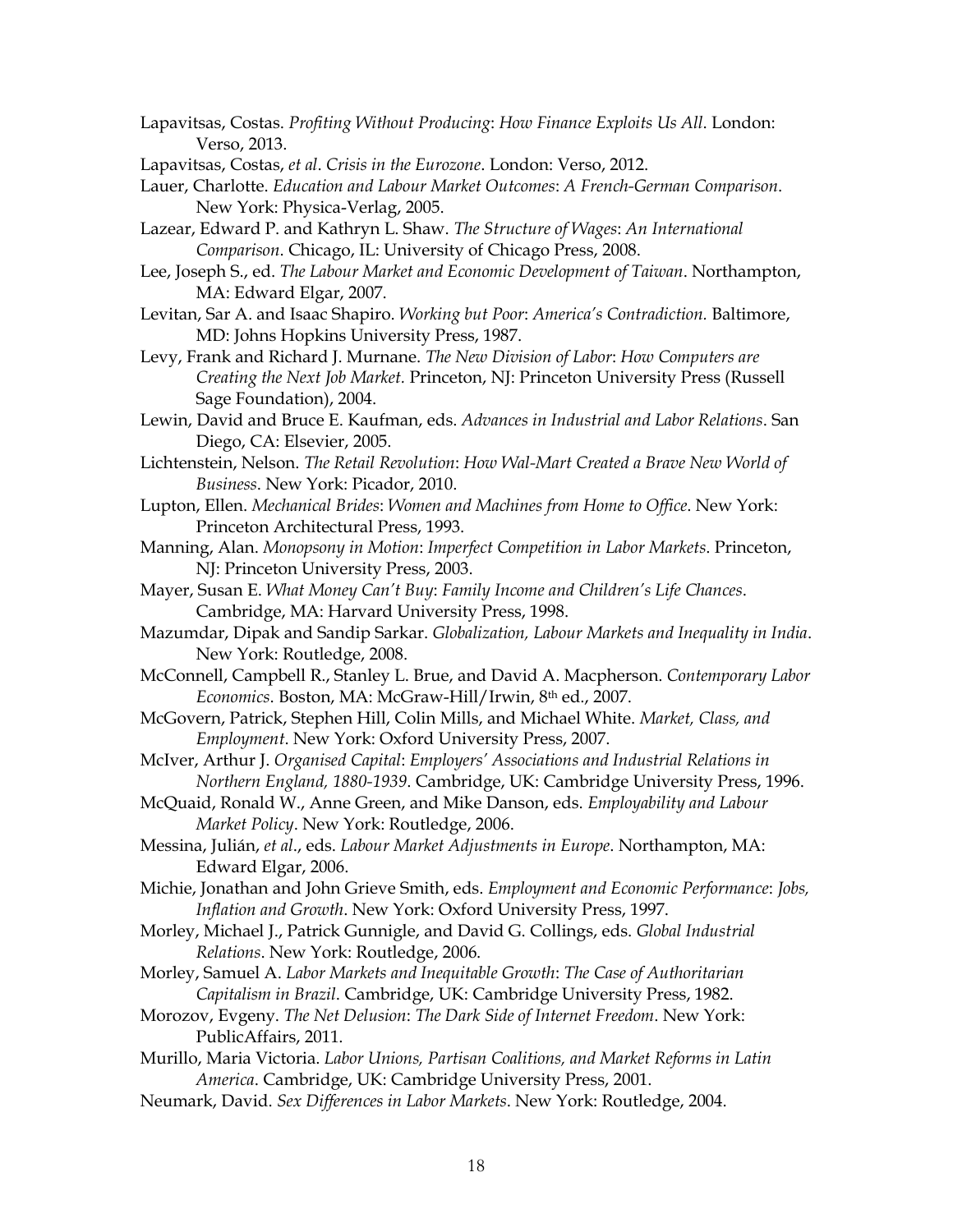Newman, Catherine S. *Chutes and Ladders: Navigating the Low-Wage Labor Market*. Cambridge, MA: Harvard University Press, 2008.

- Nowotny, Ewald, Peter Mooslechner, and Doris Ritzberger-Grünwald, eds. *The Integration of European Labour Markets*. Northampton, MA: Edward Elgar, 2009.
- Nye, David E. *America's Assembly Line*. Cambridge, MA: MIT Press, 2013.
- Offe, Claus. *Disorganized Capitalism*: *Contemporary Transformations of Work and Politics*. Cambridge, MA: MIT Press, 1985.
- Offe, Claus and Rolf G. Heinz. *Beyond Employment*: *Time, Work and the Informal Economy*. Philadelphia, PA: Temple University Press, 1992.
- Orazem, Peter F., Guilherme Sedlacek, and Zafiris Tzannatos, eds. *Child Labor and Education in Latin America*: *An Economic Perspective*. New York: Palgrave Macmillan, 2009.
- Ortiz, Sutti. *Harvesting Coffee, Bargaining Wages*: *Rural Labor Markets in Colombia, 1975- 1990*. Ann Arbor, MI: University of Michigan Press, 1999.
- Panitch, Leo and Sam Gindin. *The Making of Global Capitalism*: *The Political Economy of American Empire*. London: Verso, 2013.
- Paczynska, Agnieszka. *State, Labor, and the Transition to Market Economy*: *Egypt, Poland, Mexico, and the Czech Republic*. University Park, PA: Pennsylvania State University Press, 2009.
- Parks, Virginia. *The Geography of Immigrant Labor Markets*: *Space, Networks, and Gender*. El Paso, TX: LFB Scholarly Publishing, 2005.
- Parsons, Nick. *French Industrial Relations in the New World Economy*. New York: Routledge, 2005.
- Pellow, David Neguib and Lisa Sun-Hee Park. *The Silicon Valley of Dreams*: *Environmental Injustice, Immigrant Workers, and the High-Tech Global Economy*. New York: New York University Press, 2002.
- Penn, Roger. *Skilled Workers in the Class Structure*. Cambridge, UK: Cambridge University Press, 2010.
- Pollin, Robert. *Back to Full Employment*. Cambridge, MA: MIT Press, 2012.
- Pollin, Robert and Stephanie Luce. *The Living Wage*: *Building a Fair Economy*. New York: New Press, revised ed., 2000.
- Prashad, Vijay. *The Poorer Nations*: *A Possible History of the Global South*. London: Verso, 2012.
- Qiu, Jack Linchuan. *Working-Class Network Society*: *Communication Technology and the Information Have-Less in Urban China*. Cambridge, MA: MIT Press, 2009.
- Quiggin, John. *Zombie Economics*: *How Dead Ideas Still Walk Among Us*. Princeton, NJ: Princeton University Press, 2010.
- Reed, Deborah and Jennifer Chang. *Racial and Ethnic Wage Gaps in the California Labor Market*. San Francisco, CA: Public Policy Institute of California, 2003.
- Reich, Michael, ed. *Segmented Labor Markets and Labor Mobility,* Vol. 1: *Labor Market Segmentation, 1970-2000*. Northampton, MA: Edward Elgar, 2009.
- Rogers, Donald W. *Making Capitalism Safe*: *Workplace Safety and Health Regulation in America, 1880-1940*. Urbana, IL: University of Illinois Press, 2009.
- Rogowski, Ralf, ed. *The European Social Model and Transitional Labour Markets*. Burlington, VT: Ashgate, 2008.
- Rosen, Ellen Israel. *Making Sweatshops*: *The Globalization of the U.S. Apparel Industry*. Berkeley, CA: University of California Press, 2002.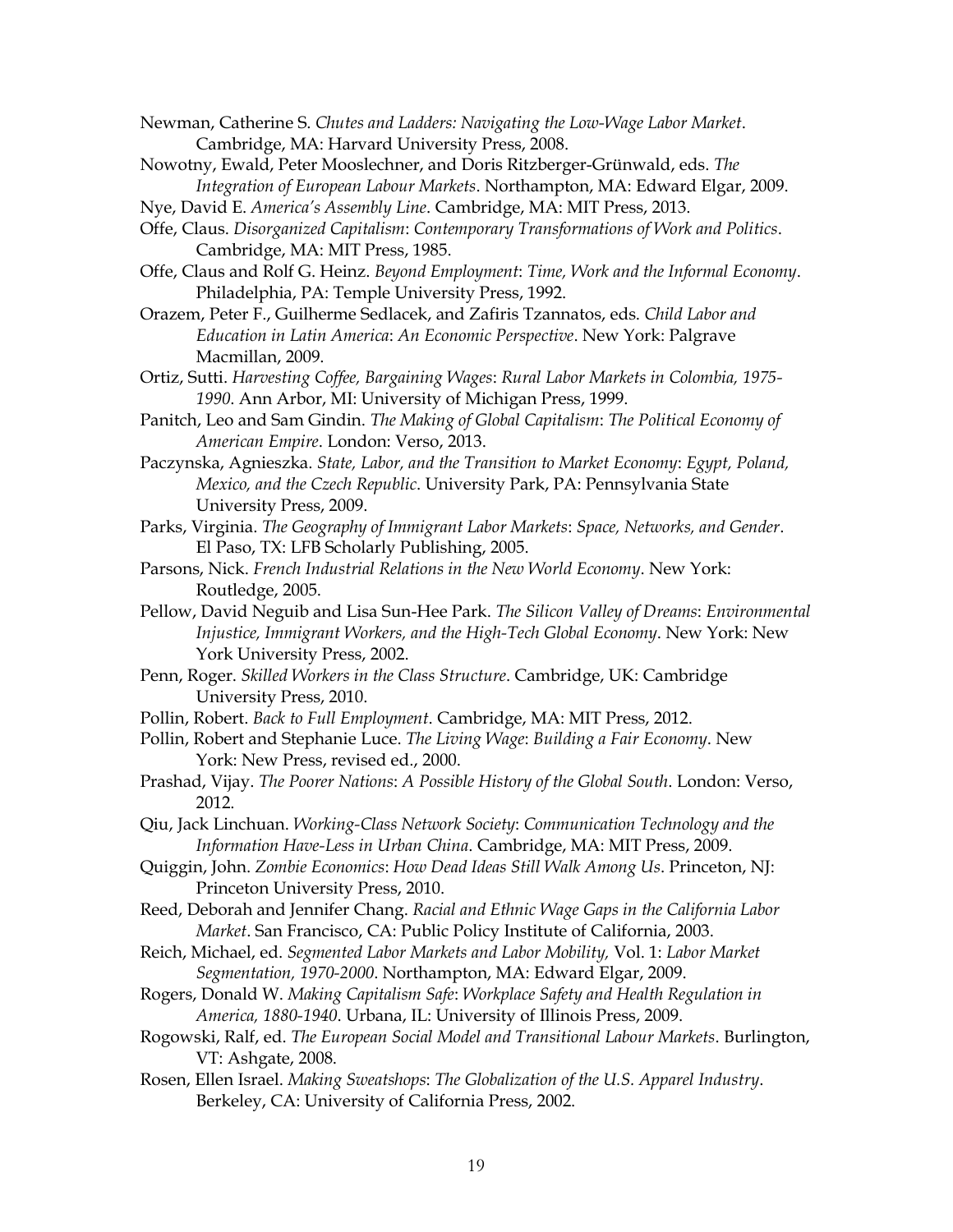Rosenbloom, Joshua L. *Looking for Work, Searching for Workers*: *American Labor Markets during Industrialization*. Cambridge, UK: Cambridge University Press, 2002.

- Rubart, Jens. *The Employment Effects of Technological Change*: *Heterogeneous Labor, Wage Inequality and Unemployment*. Berlin: Springer, 2007.
- Saint-Paul, Gilles. *The Political Economy of Labour Market Institutions*. New York: Oxford University Press, 2000.
- Salehi-Isfahani, Djavad. *Labor and Human Capital in the Middle East*: *Studies of Markets and Household Behavior*. Reading, UK: Ithaca Press, 2002.
- Sandel, Michael J. *What Money Can't Buy*: *The Moral Limits of Markets*. New York: Farrar, Straus and Giroux, 2012.
- Sanders, Mark. *Technology and the Decline in Demand for Unskilled Labour*: *A Theoretical Analysis of the U.S. and European Labour Markets*. Northampton, MA: Edward Elgar, 2005.
- Santos, Boaventura de Sousa, ed. *Another Production is Possible*: *Beyond the Capitalist Canon*. London: Verso, 2007.
- Satz, Debra. *Why Some Things Should Not Be for Sale*: *The Moral Limits of Markets*. New York: Oxford University Press, 2010.
- Sawchuk, Peter H. *Adult Learning and Technology in Working-Class Life*. Cambridge, UK: Cambridge University Press, 2003.
- Sehnbruch, Kirsten. *The Chilean Labor Market*: *A Key to Understanding Latin American Labor Markets*. New York: Palgrave Macmillan, 2006.
- Shaiken, Harley. *Work Transformed*: *Automation and Labor in the Computer Age*. New York: Holt, Rinehart and Winston, 1984.
- Shaikh, Anwar, ed. *Globalization and the Myths of Free Trade*: *History, Theory and Empirical Evidence*. London: Routledge, 2007.
- Shimer, Robert. *Labor Markets and Business Cycles*. Princeton, NJ: Princeton University Press, 2010.
- Shipler, David K. *The Working Poor*: *Invisible in America*. New York: Alfred A. Knopf, 2005.
- Shostak, Arthur B., ed. *The CyberUnion Handbook*: *Transforming Labor through Computer Technology*. Armonk, NY: M.E. Sharpe, 2002.
- Silverman, Marilyn. *An Irish Working Class*: *Explorations in Political Economy and Hegemony, 1800-1950*. Toronto: University of Toronto Press, 2001.
- Smith, Ted, David A. Sonnenfeld, and David N. Pellow, eds. *Challenging the Chip*: *Labor Rights and Environmental Justice in the Global Electronics Industry*. Philadelphia, PA: Temple University Press, 2006.
- Stewart, James B., ed. *African Americans and Post-Industrial Labor Markets*. New Brunswick, NJ: Transaction Publishers, 1997.
- Stiglitz, Joseph E. *The Price of Inequality…*. New York: W.W. Norton & Co., 2012.
- Stockhammer, Engelbert. *The Rise of Unemployment in Europe*: *A Keynesian Approach*. Northampton, MA: Edward Elgar, 2004.
- Stone, Katherine V.W. *From Widgets to Digits*: *Employment Regulation for the Changing Workplace.* Cambridge, UK: Cambridge University Press, 2004.
- Swenson, Peter A. *Capitalists Against Markets*: *The Making of Labor Markets and Welfare States in the United States and Sweden*. New York: Oxford University Press, 2002.
- Tilly, Chris and Charles Tilly. *Work Under Capitalism*. Boulder, CO: Westview Press, 1998.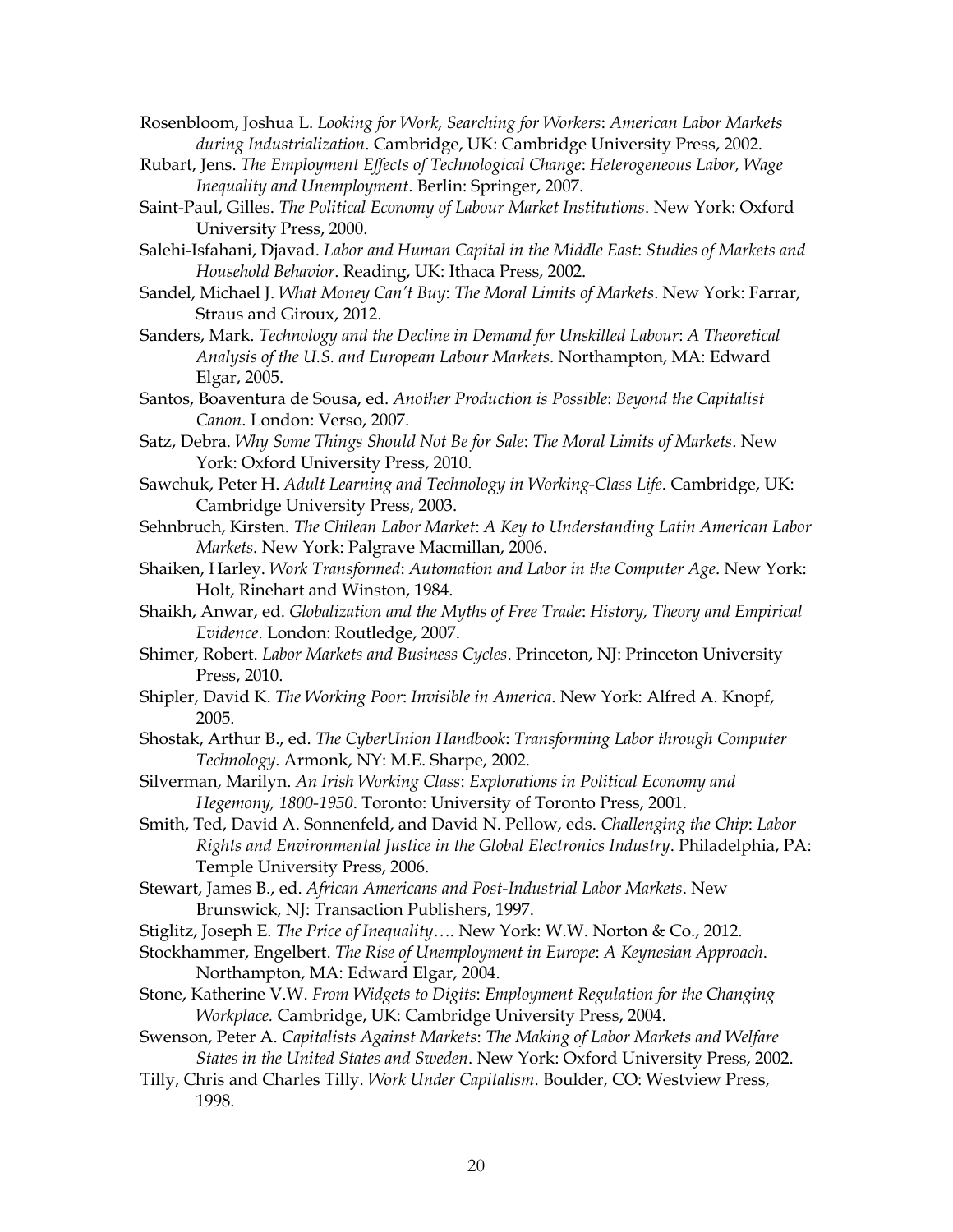Traxler, Fanz, Sabine Blaschke, and Bernhard Kittel. *Nationalized Labour Relations in Internationalized Markets*: *A Comparative Study of Institutions, Change and Performance.* New York: Oxford University Press, 2001.

Tsogas, George. *Labor Regulation in a Global Economy.* Armonk, NY: M.E. Sharpe, 2000.

- Van Ewijk, Casper and Michiel van Leuvensteijn. *Homeownership and the Labour Market in Europe*. New York: Oxford University Press, 2009.
- Vosko, Leah F., ed. *Precarious Employment*: *Understanding Labour Market Insecurity in Canada.* Montreal: McGill-Queen's University Press, 2006.
- Wachter, Michael L. and Cynthia L. Estlund, eds. *Research Handbook on the Economics of Labor and Employment Law.* Northampton, MA: Edward Elgar Publishing, 2010.
- Waddington, Jeremy. *European Works Councils*: *A Transnational Industrial Relations Institution in the Making*. New York: Routledge, 2011.
- Wallis, Emma. *Industrial Relations in the Privatised Coal Industry*: *Continuity, Change and Contradictions*. Aldershot, England: Ashgate, 2000.
- Whalen, Charles J. *New Directions in the Study of Work and Employment*: *Revitalizing Industrial Relations as an Academic Enterprise*. Northampton, MA: Edward Elgar Publishing, 2008.
- Willman, Paul. *Technological Change, Collective Bargaining and Industrial Efficiency*. New York: Oxford University Press, 1987.
- Wolff, Richard. *Democracy at Work*: *A Cure for Capitalism*. Chicago, IL: Haymarket Books, 2012.
- Wolff, Richard D. *Capitalism Hits the Fan*: *The Global Economic Meltdown and What to Do About It*. Northampton, MA: Olive Branch Press, 2013 ed.
- Wright, Erik Olin. *Class Counts*: *Comparative Studies in Class Analysis*. Cambridge, UK: Cambridge University Press, 1997.
- Wright, Erik Olin. *The Debate on Classes*. London: Verso, 1990.
- Yang, Xiaokai. *Economic Development and the Division of Labor*. Malden, MA: Blackwell, 2003.
- Yates, Michael. *Naming the System*: *Inequality and Work in the Global Economy*. New York: Monthly Review Press, 2003.
- Yoshikawa, Hirokazu, Thomas S. Weisner and Edward D. Lowe, eds. *Making It Work*: *Low-Wage Employment, Family Life, and Childhood Development.* New York: Russell Sage Foundation, 2006.
- Yousef, Tarik M. *Labour Markets in the Middle East and North Africa*. New York: Routledge, 2010.
- Zimmermann, Klaus F., Holger Bonin, René Fahr, and Holger Hinte. *Immigration Policy and the Labor Market*: *The German Experience and Lessons for Europe*. Berlin: Springer-Verlag, 2007.
- Zuboff, Shoshana. *In the Age of the Smart Machine*. New York: Basic Books, 1989.

#### 3. The World of Work & Organized Labor: History, Politics…

- Ahswin, Sarah and Simon Clarke. *Russian Trade Unions and Industrial Relations in Transition*. New York: Palgrave Macmillan, 2003.
- Alcock, Antony Evelyn. *History of the International Labour Organisation*. London: Macmillan, 1971.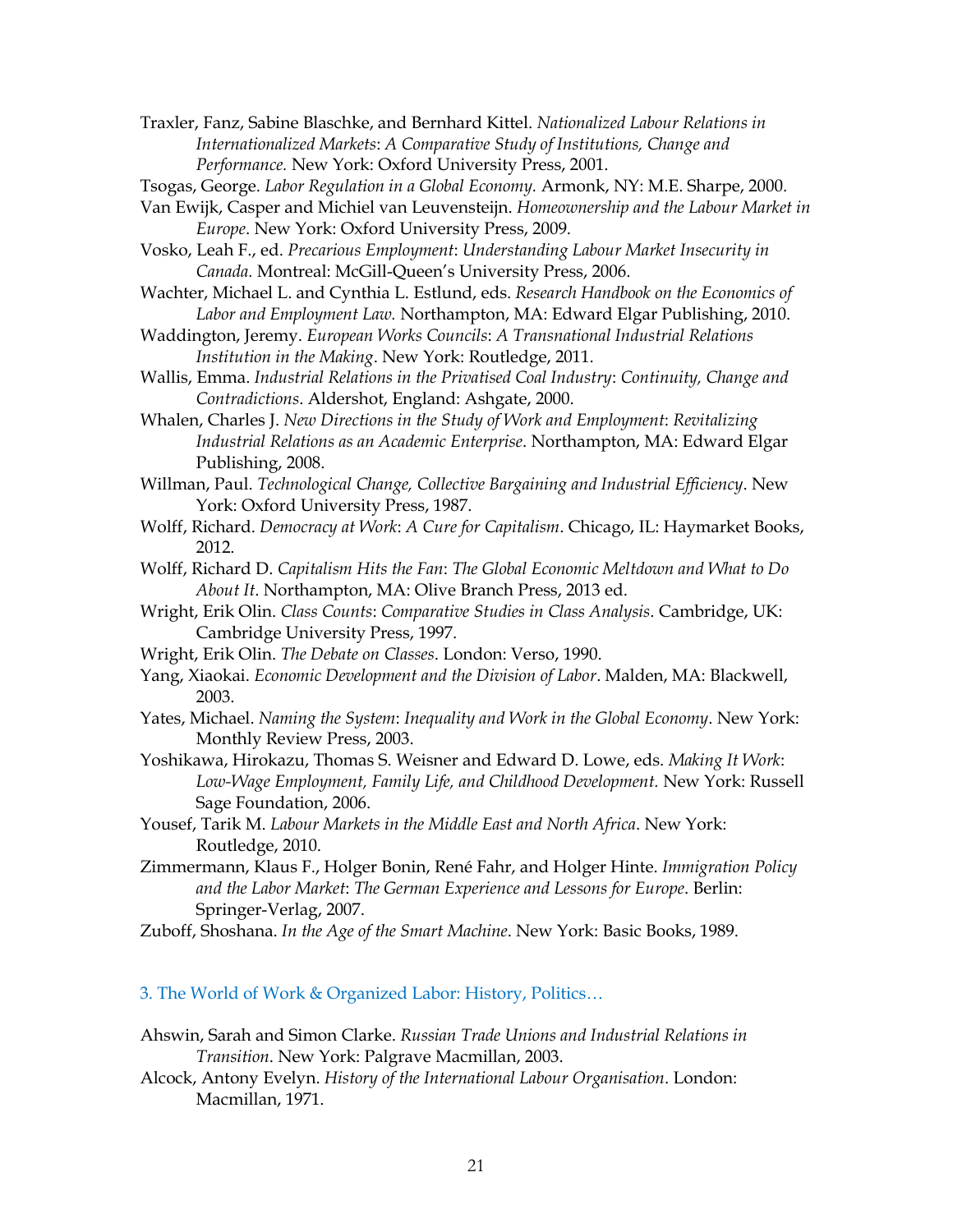Alexander, Robert J. *A History of Organized Labor in Cuba*. Westport, CT: Praeger, 2002.

- Alexander, Robert J. *A History of Organized Labor in Argentina*. Westport, CT: Praeger, 2003.
- Alexander, Robert J. *A History of Organized Labor in Brazil*. Westport, CT: Praeger, 2003.
- Alexander, Robert J. *A History of Organized Labor in English-speaking West Indies*. Westport, CT: Praeger, 2004.
- Alexander, Robert J. *A History of Organized Labor in Bolivia*. Westport, CT: Praeger, 2005.
- Alexander, Robert J. *A History of Organized Labor in Uruguay and Paraguay*. Westport, CT: Praeger, 2005.
- Alexander, Robert J. *A History of Organized Labor in Panama and Central America*. Westport, CT: Praeger, 2008.
- Alexander, Robert J. *International Labor Organizations and Organized Labor in Latin America and the Caribbean*: *A History*. Santa Barbara, CA: Praeger/ABC-CLIO, 2009.
- American Social History Project (Christopher Clark, *et al*.). *Who Built America*? *Working People and the Nation's History,* Vol. 1: *To 1877.* New York: Bedford/St. Martin's, 3rd ed., 2007.
- American Social History Project (Roy Rosenzweig, *et al*.). *Who Built America*? *Working People and the Nation's History,* Vol. 2: *1877 to the Present*. New York: Bedford/St. Martin's, 3rd ed., 2007.
- Andrees, Beate and Patrick Belser, eds. *Forced Labor*: *Coercion and Exploitation in the Private Economy*. Boulder, CO: Lynne Rienner/International Labour Office, 2009.
- Andrews, Thomas G. *Killing for Coal*: *America's Deadliest Labor War*. Cambridge, MA: Harvard University Press, 2008.
- Appelbaum, Eileen and Rosemary Batt. *The New American Workplace*: *Transforming Work Systems in the United States.* Ithaca, NY: ILR Press/Cornell University Press, 1994.
- Appelbaum, Eileen, Annette D. Barnhardt, and Richard J. Murnane, eds. *Low-Wage America*: *How Employers are Reshaping Opportunity in the Workplace*. New York: Russell Sage Foundation, 2003.
- Argandoña, Antonio and Jordi Gaul, eds. *The Social Dimensions of Employment*: *Institutional Reforms in Labour Markets*. Northampton, MA: Edward Elgar, 2003.
- Armbruster-Sandoval, Ralph*. Globalization and Cross-Border Labor Solidarity in the Americas*: *The Anti-Sweatshop Movement and the Struggle for Social Justice.* New York: Routledge, 2004.
- Arneson, Eric, ed. *Encyclopedia of U.S. Labor and Working Class History,* 3 Vols. New York: Routledge, 2007.
- Aronowitz, Stanley. *False Promises*: *The Shaping of American Working Class Consciousness*. Durham, NC: Duke University Press, 1992.
- Aronowitz, Stanley. *From Ashes of the Old*: *America's Labor and America's Future*. Boston, MA: Houghton Mifflin, 1998.
- Asher, Robert and Charles Stephens, eds. *Labor Divided*: *Race and Ethnicity in United States Labor Struggles, 1835-1960*. Albany, NY: State University of New York Press, 1990.
- Andrews, Thomas G. *Killing for Coal*: *America's Deadliest Labor War*. Cambridge, MA: Harvard University Press, 2008.
- Arneson, Eric, ed. *Encyclopedia of U.S. Labor and Working-Class History,* 3 Vols. New York: Routledge, 2007.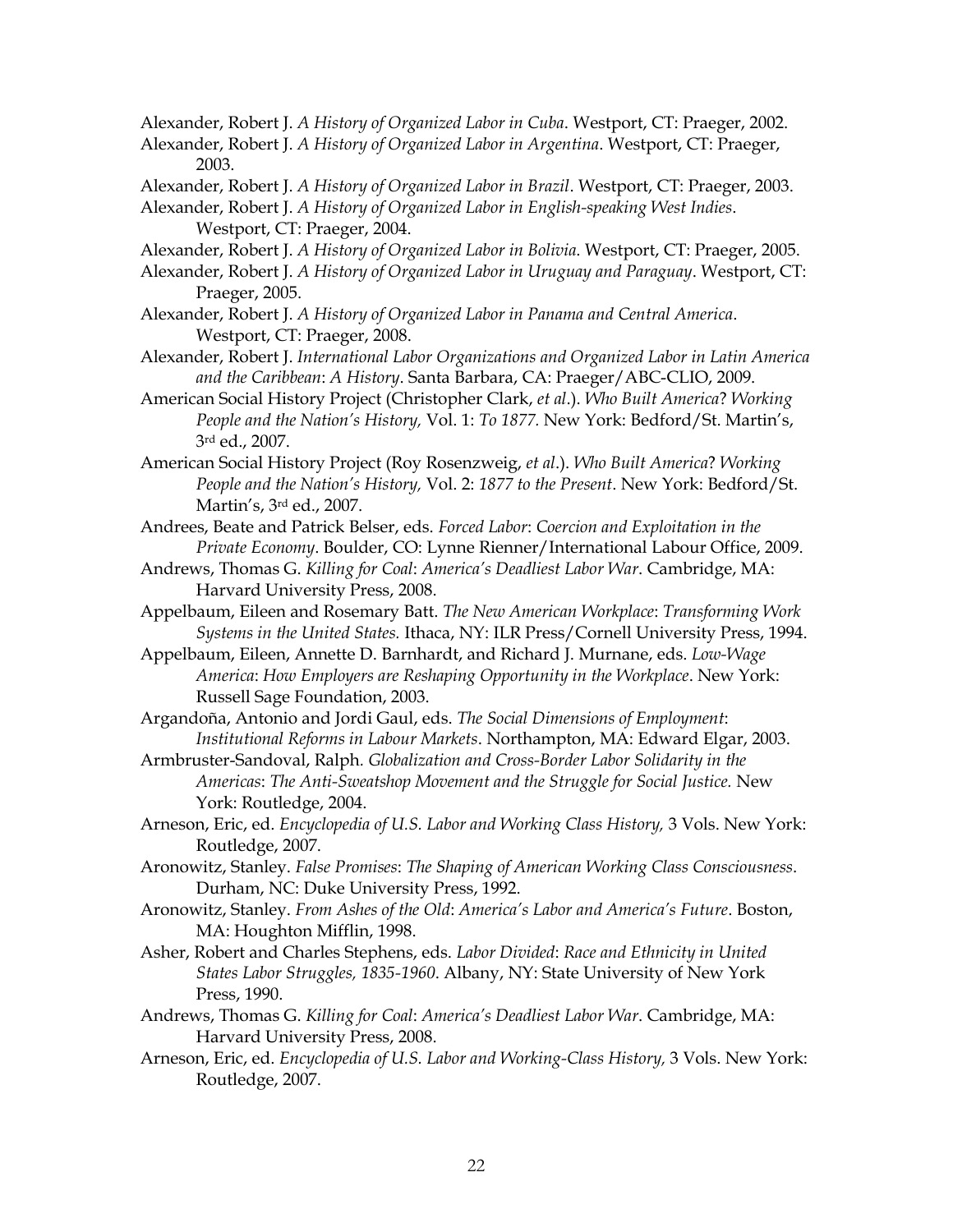- Ash, Timothy Garton. *The Polish Revolution*: *Solidarity*. New Haven, CT: Yale University Press, 3rd ed., 2002.
- Atkins, Joseph B. *Covering for the Bosses*: *Labor and the Southern Press*. Jackson, MS. University Press of Mississippi, 2008.
- Babson, Steve, *et al. Working Detroit*: *The Making of a Union Town*. Detroit, MI: Wayne State University Press, 1986.
- Bacon, David. *The Children of NAFTA*: *Labor Wars on the U.S./Mexico Border*. Berkeley, CA: University of California Press, 2004.
- Bahro, Rudolf (David Fernbach, tr.). *The Alternative in Eastern Europe*. London: NLB, 1978.
- Bailyn, Lotte. *Breaking the Mold*: *Redesigning Work for Productive and Satisfying Lives.* Ithaca, NY: Cornell University Press, 2nd ed., 2006.
- Baker, Ellen R. *On Strike and On Film*: *Mexican American Families and Blacklisted Filmmakers in Cold War America*. Chapel Hill, NC: University of North Carolina Press, 2007.
- Bardacke, Frank. *Trampling Out the Vintage*: *Cesar Chavez and the Two Souls of the United Farmworkers*. London: Verso, 2012.
- Barnes, Jack. T*he Changing Face of U.S. Politics*: *Working-Class Politics and the Unions*. New York: Pathfinder Press, 3rd ed., 2002.
- Barrett, James R. *Work and Community in the Jungle*: *Chicago's Packinghouse Workers, 1894- 1922*. Champaign, IL: University of Illinois Press, 1987.
- Barron, Hester. *The 1926 Miners' Lockout*: *Meanings of Community in the Durham Coalfield*. New York: Oxford University Press, 2010.
- Bates, Beth Tompkins. *Pullman Porters and the Rise of Protest Politics in Black America, 1925-1945*. Chapel Hill, NC: University of North Carolina Press, 2001.
- Battista, Andrew. *The Revival of Labor Liberalism*. Urbana, IL: University of Illinois Press, 2008.
- Beik, Millie Allen. *Labor Relations*. Westport, CT: Greenwood Press, 2005.
- Beinin, Joel. *Workers and Peasants in the Modern Middle East*. Cambridge, UK: Cambridge University Press, 2001.
- Beinin, Joel and Zachary Lockman. *Workers on the Nile*: *Nationalism, Communism, Islam, and the Egyptian Working Class, 18812-1954*. Princeton, NJ: Princeton University Press, 1988.
- Bender, Daniel E. and Richard A. Greenwald, eds. *Sweatshop USA*: *The American Sweatshop in Historical and Global Perspective*. New York: Routledge, 2003.
- Benton-Cohen, Katherine. *Borderline Americans*: *Racial Division and Labor War in the Arizona Borderlands*. Cambridge, MA: Harvard University Press, 2009.
- Bergquist, Charles. *Labor in Latin America*: *Comparative Essays on Chile, Argentina, Venezuela, and Colombia*. Stanford, CA: Stanford University Press, 1986.
- Bernstein, Paul. *Workplace Democratization*: *Its Internal Dynamics*. Kent, OH: Kent State University Press, 1976.
- Biyanwila, S. Janaka. *The Labour Movement in the Global South*: *Trade Unions in Sri Lanka*. New York: Routledge, 2010.
- Bjelopera, Jerome P. *City of Clerks*: *Office and Sales Workers in Philadelphia, 1870-1920*. Urbana, IL: University of Illinois Press, 2005.
- Blair-Loy, Mary. *Competing Devotions*: *Career and Family among Women Executives*. Cambridge, MA: Harvard University Press, 2003.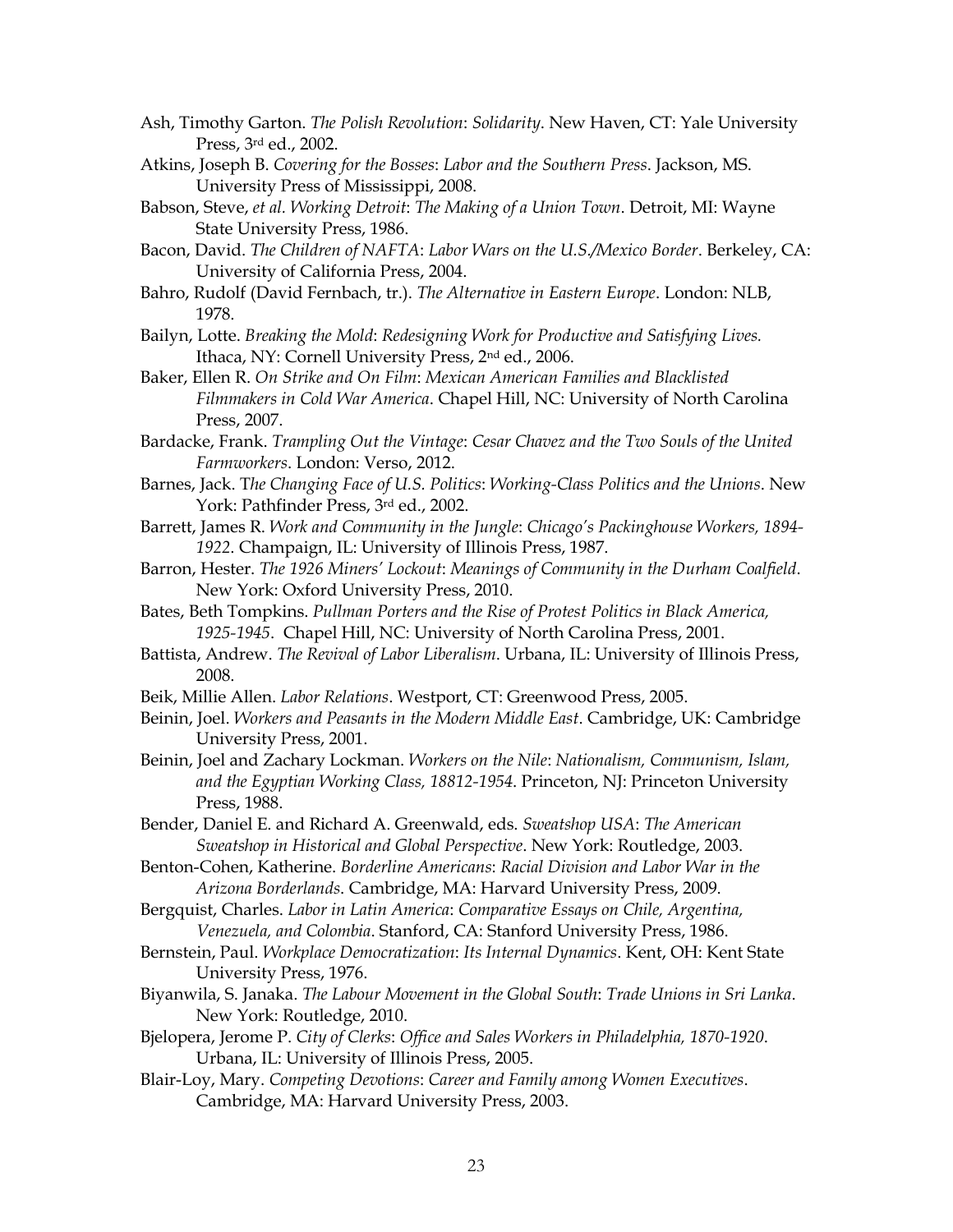Blanpain, Roger*. Comparative Labour Law and Industrial Relations in Industrialized Market Economies*. The Hague: Kluwer Law International, 10th ed., 2010.

- Blatz, Perry K. *Democratic Miners*: *Work and Labor Relations in the Anthracite Coal Industry, 1875-1925*. Albany, NY: State University of New York Press, 1994.
- Blewett, Mary H. *Men, Women, and Work*: *Class, Gender, and Protest in the New England Shoe Industry, 1780-1910*. Urbana, IL: University of Illinois Press, 1988.

Bonacich, Edna and Richard P. Appelbaum. *Behind the Label*: *Inequality in the Los Angeles Apparel Industry*. Berkeley, CA: University of California Press, 2000.

Boris, Eileen and Jennifer Klein. *Caring for America*: *Home Health Workers in the Shadow of the Welfare Stat*e. New York: Oxford University Press, 2012.

Bousquet, Marc. *How the University Works*: *Higher Education and the Low-Wage Nation*. New York: New York University Press, 2008.

Bowe, John. *Nobodies*: *Modern American Slave Labor and the Dark Side of the New Global Economy*. New York: Random House, 2007.

Boyle, Kevin, ed. *Organized Labor and American Politics, 1884-1994*: *The Labor-Liberal Alliance*. Albany, NY: State University of New York Press, 1998.

Brecher, Jeremy. *Strike*! San Francisco, CA: Straight Arrow Books, 1972.

Brecher, Jeremy. *Banded Together*: *Economic Democratization in the Brass Valley*. Urbana, IL: University of Illinois Press, 2011.

Breen, William J. *Labor Market Politics and the Great War*: *The Department of Labor, the States, and the First U.S. Employment Service, 1907-1933*. Kent, OH: Kent State University Press, 1997.

Brennan, James P*. The Labor Wars in Córdoba, 1955-1976*: *Ideology, Work, and Labor Politics in an Argentine Industrial City*. Cambridge, MA: Harvard University Press, 1998.

Briggs, Vernon M., Jr. *Immigration and American Unionism*. Ithaca, NY: Cornell University Press, 2001.

Bright, David. *The Limits of Labour*: *Class Formation and the Labour Movement in Calgary, 1883-1929*. Vancouver: University of British Columbia Press, 1998.

Brisbin, Richard A., Jr. *A Strike Like No Other*: *Law and Resistance during the Pittston Coal Strike of 1989-1990*. Baltimore, MD: Johns Hopkins University Press, 2002.

Brody, David. *Labor Embattled*: *History, Power, Rights*. Urbana, IL: University of Illinois Press, 2005.

Bronfenbrenner, Kate, ed*. Global Unions*: *Challenging Transnational Capital through Cross-Border Campaigns*. Ithaca, NY: Cornell University Press, 2007.

Bronfenbrenner, Kate, Sheldon Friedman, Richard W. Hurd, Rudolph A. Oswald, and Ronald L. Seeber, eds. *Organizing to Win*: *New Research on Union Strategies*. Ithaca, NY: Cornell University Press, 1998.

Brooks, Siobhan. *Unequal Desires*: *Race and Erotic Capital in the Stripping Industry*. Albany, NY: State University of New York Press, 2010.

Brown, Jonathan C. *Workers' Control in Latin America, 1930-1979*. Chapel Hill, NC: University of North Carolina Press, 1997.

Bruley, Sue. *The Women and Men of 1926*: *A Gender and Social History of the General Strike and Miners' Lockout in South Wales*. Cardiff, UK: University of Wales Press, 2010.

Brundage, David. *The Making of Western Labor Radicalism*: *Denver's Organized Workers, 1875-1905*. Urbana, IL: University of Illinois Press, 1994.

Bruno, Robert. *Steelworker Alley*: *How Class Works in Youngstown*. Ithaca, NY: Cornell University Press, 1999.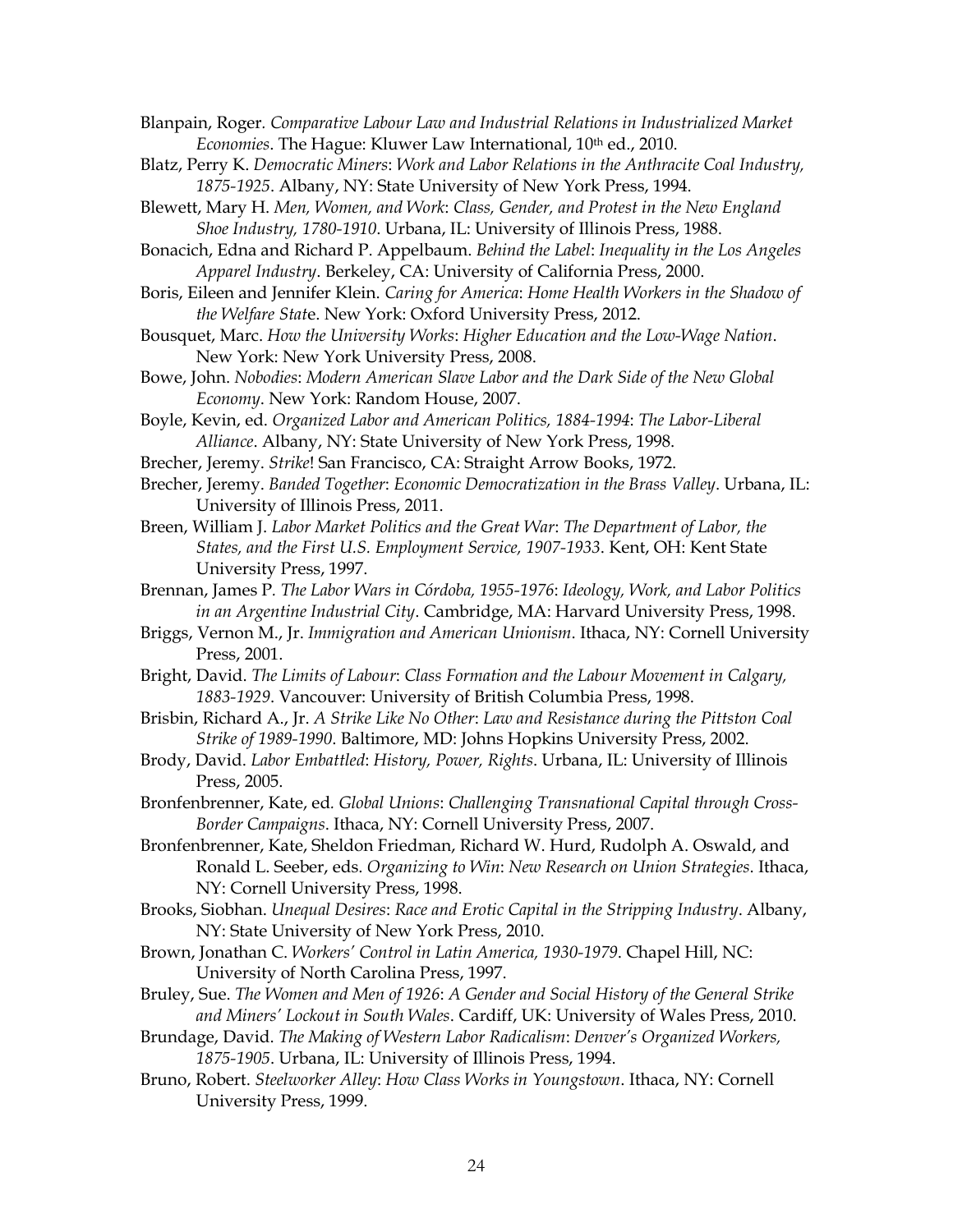- Buhle, Mari Jo and Paul Buhle, eds. *It Started in Wisconsin*: *Dispatches from the Front Lines of the New Labor Protest*. London: Verso, 2010.
- Buhle, Paul. *Taking Care of Business*: *Samuel Gompers, George Meany, Lane Kirkland, and the Tragedy of American Labor*. New York: Monthly Review Press, 1999.
- Buhle, Paul and Alan Dawley, eds. *Working for Democracy*: *American Workers from the Revolution to the Present*. Champaign, IL: University of Illinois Press, 1985.
- Bushway, Shawn, Michael A. Stoll, and David F. Weiman, eds. *Barriers to Reentry*? *The Labor Market for Released Prisoners Post-Industrial America*. New York: Russell Sage Foundation, 2007.
- Bussel, Robert. *From Harvard to the Ranks of Labor*: *Powers Hapgood and the American Working Class*. University Park, PA: Pennsylvania State University Press, 1999.
- Cappelli, Peter, ed. *Employment Relationships*: *New Models of White Collar Work*. Cambridge, UK: Cambridge University Press, 2008.
- Case, Theresa A. *The Great Southwest Railroad Strike and Free Labor*. College Station, TX: Texas A&M University Press, 2010.
- Chaison, Gary N. *Union Mergers in Hard Times*: *The View from Five Countries*. Ithaca, NY: Cornell University Press, 1996.
- Chaison, Gary N. and Barbara J. Bigelow. *Unions and Legitimacy*. Ithaca, NY: Cornell University Press, 2002.
- Chakrabarty, Dipesh. *Rethinking Working-Class History*: *Bengal, 1890-1940*. Princeton, NJ: Princeton University Press, 1989.
- Chandler, Susan and Jill B. Jones. *Casino Women*: *Courage in Unexpected Places*. Ithaca, NY: ILR Press/Cornell University Press, 2011.
- Chang, Leslie T. *Factory Girls*: *From Village to City in a Changing China*. New York: Spiegel & Grau (Doubleday/Random House), 2008.
- Charlesworth, Simon J. *A Phenomenology of Working Class Experience*. Cambridge, UK: Cambridge University Press, 2000.
- Chateauvert, Melinda. *Marching Together*: *Women of the Brotherhood of Sleeping Car Porters*. Urbana, IL: University of Illinois Press, 1998.
- Chenut, Helen Harden. *The Fabric of Gender*: *Working-Class Culture in Third Republic France*. University Park, PA: Pennsylvania State University Press, 2006.
- Cherny, Robert W., William Issel, and Kiernan W. Taylor, eds. *American Labor and the Cold War*: *Grass Roots Politics*. New Brunswick, NJ: Rutgers University Press, 2004.
- Chomsky, Aviva and Aldo Lauria-Santiago, eds. *Identity and Struggle at the Margins of the Nation-State*: *The Laboring Peoples of Central America and the Hispanic Caribbean*. Durham, NC: Duke University Press, 1998.
- Church, Roy and Quentin Outram. *Strikes and Solidarity*: *Coalfield Conflict in Britain, 1889- 1966*. Cambridge, UK: Cambridge University Press, 1998.
- Clark, Anna. *The Struggle for the Breeches*: *Gender and the Making of the British Working Class*. Berkeley, CA: University of California Press, 1995.
- Clark, Gordon L. *Unions and Communities Under Siege*: *American Communities and the Crisis of Organized Labor*. Cambridge, UK: Cambridge University Press, 1989.
- Clawson, Dan. *The Next Upsurge*: *Labor and the New Social Movements*. Ithaca, NY: Cornell University Press, 2003.
- Cobble, Dorothy Sue, ed. *Dishing It Out*: *Waitresses and their Unions in the Twentieth Century*. Urbana, IL: University of Illinois Press, 1991.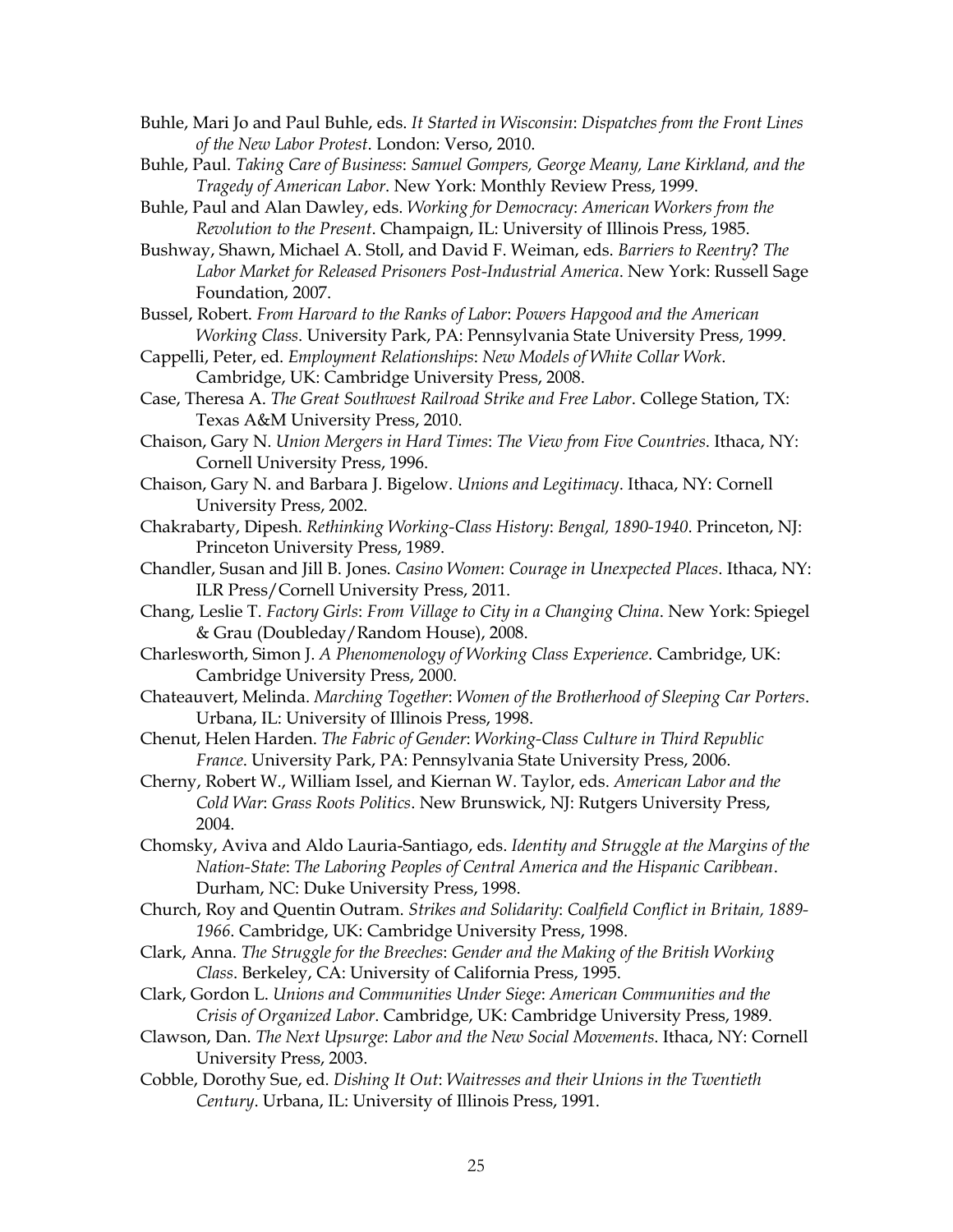- Cobble, Dorothy Sue, ed. *The Sex of Class*: *Women Transforming American Labor*. Ithaca, NY: Cornell University Press, 2007.
- Cockburn, Cynthia*. In the Way of Women*: *Men's Resistance to Sex Equality in Organizations*. London: Macmillan, 1991.
- Cohn, Samuel. *When Strikes Makes Sense—and Why*: *Lessons from Third Republic French Coal Miners*. New York: Plenum Press, 1993.
- Cole, Peter. *Wobblies on the Waterfront*: *Interracial Unionism in Progressive-Era Philadelphia*. Urbana, IL: University of Illinois Press, 2007.
- Coles, Nicholas and Janet Zandy, eds. *American Working-Class Literature*: *An Anthology*. New York: Oxford University Press, 2006.
- Coles, Robert. *A Spectacle Unto the World*: *The Catholic Worker Movement*. New York: Viking, 1973.
- Collier, Ruth Berins. *Paths Toward Democracy*: *The Working Class and Elites in Western Europe and South America*. Cambridge, UK: Cambridge University Press, 1999.
- Collins, Jane L. *Threads*: *Gender, Labor and Power in the Global Apparel Industry*. Chicago, IL: University of Chicago Press, 2003.
- Compton, Mary and Lois Weiner, eds. *The Global Assault on Teaching, Teachers, and Their Unions*. New York: Palgrave Macmillan, 2008.
- Cooney, Richard and Mark Stuart, eds. *Trade Unions and Workplace Training*: *International Perspectives*. New York: Routledge, 2010.
- Cooper, Bruce S., ed. *Labor Relations in Education*: *An International Perspective*. Westport, CT: Greenwood Press, 1992.
- Cooper, Frederick. *Decolonization and African Society*: *The Labor Question in French and British Africa*. Cambridge, UK: Cambridge University Press, 1996.
- Cooper, Laura J. and Catherine L. Fiske, eds. *Labor Law Stories*. New York: Foundation Press, 2005.
- Corbin, David Alan. *Life, Work, and Rebellion in the Coal Fields*: *The Southern West Virginia Miners, 1880-1922*. Urbana, IL: University of Illinois Press, 1981.
- Cornford, Daniel, ed. *Working People of California*. Berkeley, CA: University of California Press, 1995.
- Cornish, Mary and Lynn Spink. *Organizing Unions*. Toronto: Second Story Press, 1994.
- Cowie, Jefferson. *Capital Moves*: *RCA's Seventy Year Quest for Cheap Labor*. New York: The New Press, 2001 ed.
- Cowie, Jefferson. *Stayin' Alive: The 1970s and the Last Days of the Working Class*. New York: The New Press, 2010.
- Coy, Patrick, ed. *A Revolution of the Heart*: *Essays on the Catholic Worker*. Philadelphia, PA: Temple University Press, 1988.
- Crawford, Matthew B. *Shop Class as Soulcraft*: *An Inquiry into the Value of Work*. New York: Penguin Press, 2009.
- Crompton, Rosemary and Gareth Jones. *White-Collar Proletariat*: *Deskilling and Gender in Clerical Work*. Philadelphia, PA: Temple University Press, 1984.
- Crosby, Faye J., Margaret S. Stockdale, and S. Ann Ropp, eds. *Sex Discrimination in the Workplace*. Malden, MA: Blackwell, 2007.
- Croteau, David. *Politics and the Class Divide*: *Working People and the Middle-Class Left*. Philadelphia, PA: Temple University Press, 1995.
- Culter, Jonathan. *Labor's Time*: *Shorter Hours, the UAW, and the Struggle for American Unionism*. Philadelphia, PA: Temple University Press, 2004.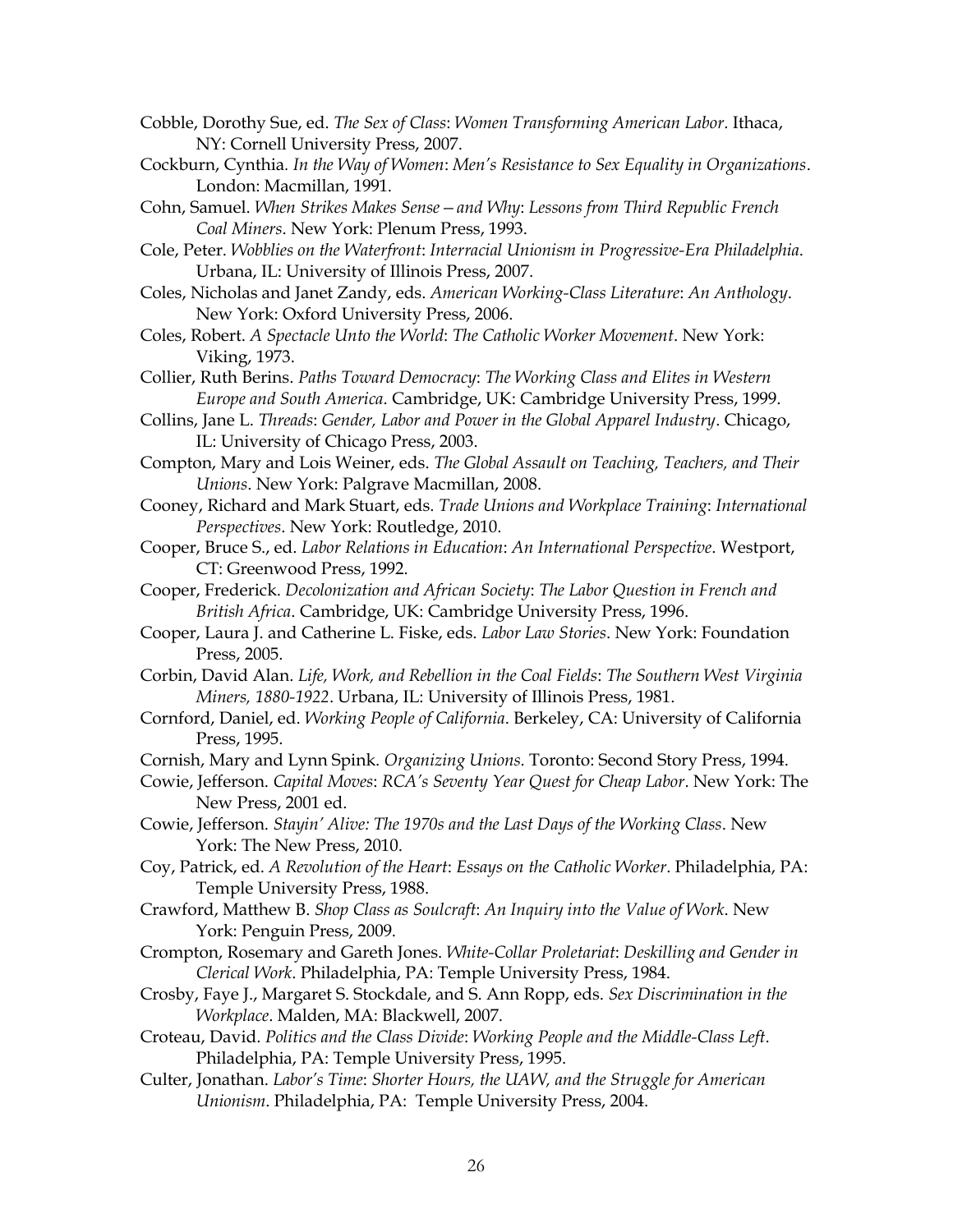- Currarino, Rosanne. *The Labor Question in America*: *Economic Democracy in the Gilded Age*. Urbana, IL: University of Illinois Press, 2010.
- Cushing, Lincoln and Timothy W. Drescher. *Agitate! Educate! Organize!*: *American Labor Posters*. Ithaca, NY: Cornell University Press, 2009.
- Daniel, Clete. *Culture of Misfortune*: *An Interpretive History of Textile Unionism in the United States*. Ithaca, NY: Cornell University Press, 2001.
- Dark, Taylor E. *The Unions and the Democrats*: *An Enduring Alliance*. Ithaca, NY: Cornell University Press, 1999.
- Darlington, Ralph. *Radical Unionism*: *The Rise and Fall of Revolutionary Syndicalism*. Chicago, IL: Haymarket Books, 2013.
- Davies, Sam, *et al*., eds. *Dock Workers*: *International Explorations in Comparative Labor History, 1790-1970,* 2 Vols. Aldershot: Ashgate, 2000.
- Davis, Clark. *Company Men: White Collar Life & Corporate Cultures in Los Angeles, 1892- 1941*. Baltimore, MD: Johns Hopkins University Press, 2000.
- Davis, Colin J. *Waterfront Revolts*: *New York and London Dockworkers, 1946-61*. Urbana, IL: University of Illinois Press, 2003.
- Davis, Mike. *Prisoners of the American Dream*: *Politics and Economy in the History of the U.S. Working Class*. London: Verso, 1986.
- Dawley, Alan. *Class and Community*: *The Industrial Revolution in Lynn*. Cambridge, MA: Harvard University Press, 2000 (1976).
- Dean, Amy B. and David B. Reynolds. *A New Deal*: *How Regional Activism will Reshape the American Labor Movement*. Ithaca, NY: Cornell University Press, 2009.
- Deslippe, Dennis A. *"Rights, Not Roses"*: *Unions and the Rise of Working-Class Feminism, 1945-80*. Urbana, IL: University of Illinois Press, 2000.
- DeVault, Ileen A. *Sons and Daughters of Labor*: *Class and Clerical Work in Turn-of-the-Century Pittsburgh*. Ithaca, NY: Cornell University Press, 1990.
- Dine, Philip M. *State of the Unions*. New York: McGraw-Hill, 2008.
- Dobbs, Farrell. *Teamster Politics*. New York: Pathfinder, 1975.
- Dobbs, Farrell. *Teamster Bureaucracy*. New York: Pathfinder, 2002.
- Dobbs, Farrell. *Teamster Rebellion*: *The 1930s strikes and organizing drive that transformed the labor movement in the Midwest*. 2nd ed., New York: Pathfinder, 2004.
- Dobbs, Farrell. *Teamster Power*. New York: Pathfinder, 2nd ed., 2008.
- Docherty, James C. *Historical Dictionary of Organized Labor*. Lanham, MD: Scarecrow Press, 2nd ed., 2004.
- Doellgast, Virginia. *Democracy at Work*: *Labor Unions and the Future of Good jobs in the Service Economy*. Ithaca, NY: Cornell University Press, 2012.
- Domhoff, William G. and Michael J. Webber. *Class and Power in the New Deal*: *Corporate Moderates, Southern Democrats, and the Liberal-Labor Coalition*. Stanford, CA: Stanford University Press, 2011.
- Dow, Gregory K. *Governing the Firm*: *Workers' Control in Theory and Practice*. Cambridge, UK: Cambridge University Press, 2003.
- Drago, Robert W. *Striking a Balance*: *Work, Family, Life*. Boston, MA: Dollars & Sense/Economic Affairs Bureau, Inc., 2007.
- Draper, Alan. *Conflict of Interests*: *Organized Labor and the Civil Rights Movement in the South, 1954-1968*. Ithaca, NY: ILR Press, 1994.
- Dray, Philip. *There is Power in a Union*: *The Epic Story of Labor in America*. New York: Doubleday, 2010.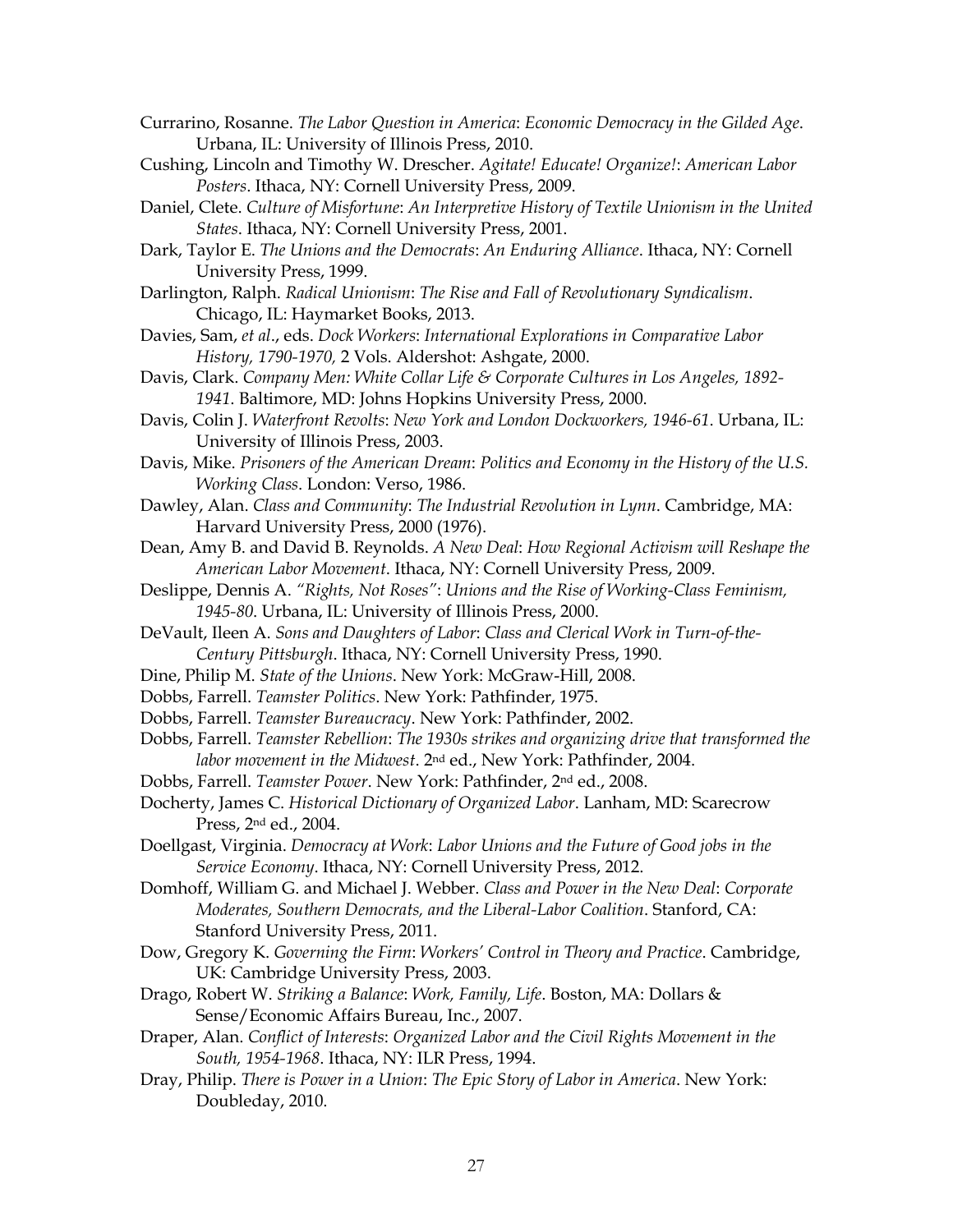- Dubeck, Paula J. and Kathryn Borman, eds. *Women and Work*: *A Handbook*. New York: Garland, 1996.
- Dubofsky, Melvyn. *The State and Labor in Modern America*. Chapel Hill, NC: University of North Carolina Press, 1994.
- Dubofsky, Melvyn. *Hard Work: The Making of Labor History*. Urbana, IL: University of Illinois Press, 2000.
- Dubofsky, Melvyn (Joseph A. McCartin, ed.). *We Shall Be All*: *A History of the Industrial Workers of the World*. Urbana, IL: University of Illinois Press, 2000.
- Dubofsky, Melvyn and Foster Rhea Dulles. *Labor in America*: *A History*. Wheeling, IL: Harlan Davidson, 8th ed., 2010.
- Duncan, Greg J. and Jeanne Brooks-Gunn, eds. *Consequences of Growing Up Poor*. New York: Russell Sage Foundation, 1999.
- Duncan, Greg J., Aletha C. Huston and Thomas S. Weisner. *Higher Ground*: *New Hope for the Working Poor and Their Children*. New York: Russell Sage Foundation, 2007.
- Durrenberger, E. Paul and Karaleah S. Reichart, eds. *The Anthropology of Labor Unions*. Boulder, CO: University of Colorado, 2010.
- Duus, Masayo Umezawa (Beth Cary, tr.). *The Japanese Conspiracy*: *The Oahu Sugar Strike of 1920*. Berkeley, CA: University of California Press, 1999.
- Eade, Deborah and Alan Leather, eds. *Development NGOs and Labor Unions*. Bloomfield, CT: Kumarian Press, 2005.
- Early, Steve. *Embedded with Organized Labor*: *Journalistic Reflections on the Class War at Home*. New York: Monthly Review Press, 2009.
- Early, Steve. *The Civil Wars in U.S. Labor*: *Birth of a New Workers' Movement or Death Throes of the Old?* Chicago, IL: Haymarket Books, 2011.
- Ehrenreich, Barbara. *Fear of Falling*: *The Inner Life of the Middle Class*. New York: HarperCollins, 1989.
- Ehrenreich, Barbara. *Nickel and Dimed*: *On (not) Getting By in America*. New York: Metropolitan Books, 2001.
- Ehrenreich, Barbara. *Bait and Switch*: *The (Futile) Pursuit of the American Dream*. New York: Metropolitan Books, 2005.
- Ehrenreich, Barbara and Arlie Russell Hochschild, eds. *Global Woman*: *Nannies, Maids and Sex Workers in the New Economy*. New York: Henry Holt, 2002.
- Ellis, Peter Berresford. *A History of the Irish Working Class*. London: Pluto Press, 1996.
- Engels, Friedrich. *The Condition of the Working Class in England*. New York: Oxford University Press, 1993 (1844).
- Enstad, Nan. *Ladies of Labor, Girls of Adventure*: *Working Women, Popular Culture, and Labor Politics at the Turn of the Twentieth Century*. New York: Columbia University Press, 2009.
- Enyeart, John P. *The Quest for "Just and Pure Law*:*" Rocky Mountain Workers and American Social Democracy, 1870-1924.* Stanford, CA: Stanford University Press, 2009.
- Erem, Suzan*. Labor Pains*: *Inside America's New Union Movement.* New York: Monthly Review Press, 2001.
- Erem, Suzan and E. Paul Durrenberger*. On the Global Waterfront*: *The Fight to Free the Charleston 5.* New York: Monthly Review Press, 2008.
- Ernst, Daniel R. *Lawyers against Labor*: *From Individual Rights to Corporate Liberalism*. Urbana, IL: University of Illinois Press, 1995.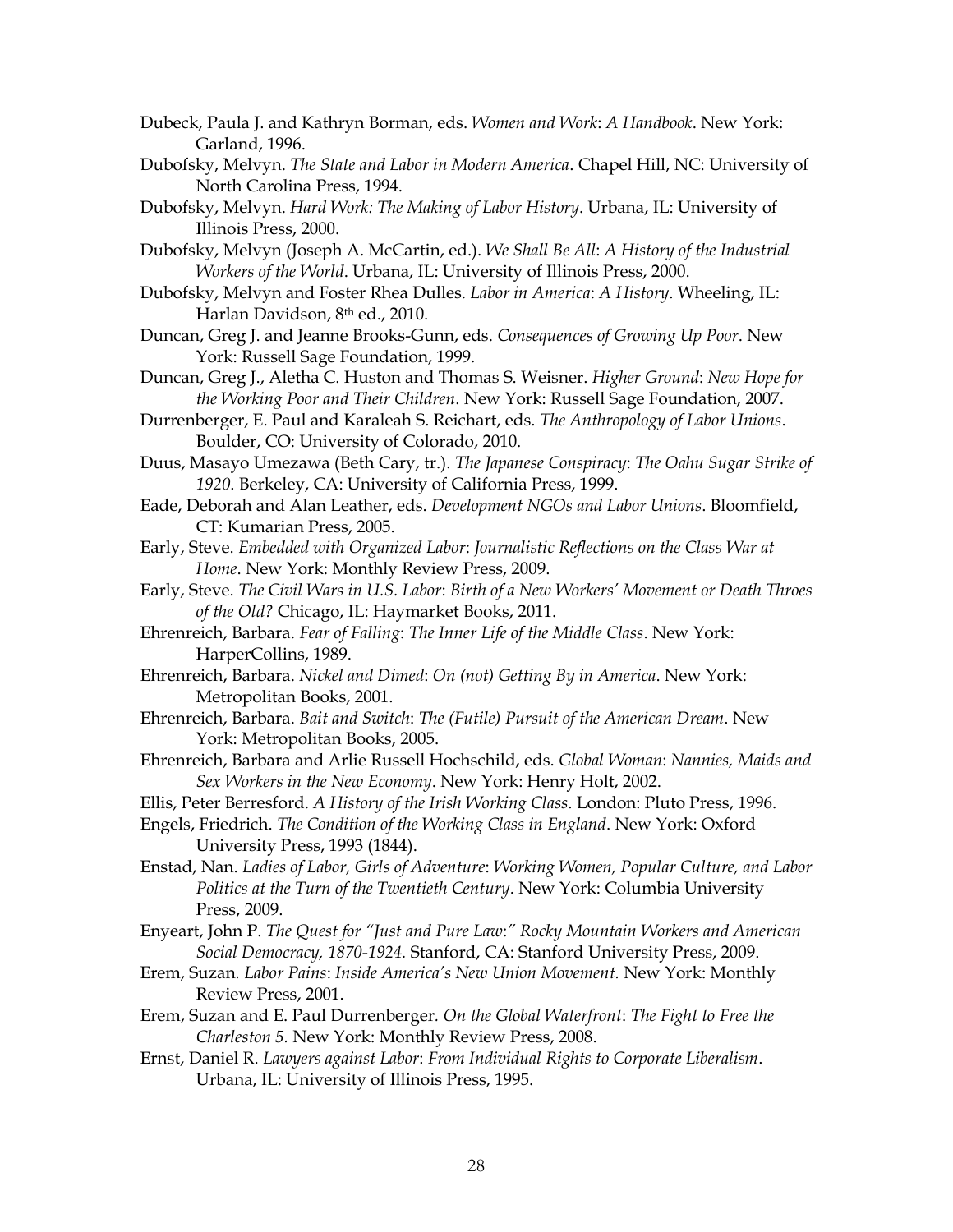- Estreicher, Samuel and Gillia Lester, eds. *Employment Law Stories*. New York: Foundation Press, 2005.
- Estlund, Cynthia. *Working Together*: *How Workplace Bonds Strengthen a Diverse Democracy.* New York: Oxford University Press, 2003.
- Evans, Gillian. *Educational Failure and Working Class White Children in Britain*. New York: Palgrave Macmillan, 2008.
- Fantasia, Rick. *Cultures of Solidarity*: *Consciousness, Action, and Contemporary American Workers*. Berkeley, CA: University of California Press, 1988.
- Fantasia, Rick and Kim Voss. *Hard Work*: *Remaking the American Labor Movement.* Berkeley, CA: University of California Press, 2004.
- Feldman, Richard and Michael Betzold, eds. *End of the Line*: *Autoworkers and the American Dream, An Oral History*. Urbana, IL: University of Illinois Press, 1990.
- Feurer, Rosemary. *Radical Unionism in the Midwest, 1900-1950*. Urbana, IL: University of Illinois Press, 2006.
- Filippelli, Ronald L. and Mark McColloch. *Cold War in the Working Class*: *The Rise and Decline of the United Electrical Workers*. Albany, NY: State University of New York Press, 1995.
- Fine, Janice. *Worker Centers*: *Organizing Communities at the Edge of the Dream*. Ithaca, NY: ILR Press/Cornell University Press, 2006.
- Fineman, Martha Albertson and Terence Dougherty, eds. *Feminism Confronts Homo Economicus*: *Gender, Law & Society*. Ithaca, NY: Cornell University Press, 2005.
- Fink, Gary M. *The Fulton Bag and Cotton Mills Strike of 1914-1915*. Ithaca, NY: ILR Press/School of Industrial and Labor Relations, Cornell University, 1993.
- Fink, Gary M., ed. *Biographical Dictionary of American Labor*. Westport, CT: Greenwood Press, 1984.
- Fink, Leon. *Workingmen's Democracy*: *The Knights of Labor and American Politics*. Urbana, IL: University of Illinois Press, 1983.
- Fink, Leon. *In Search of the Working Class*: *Essays in American Labor History and Political Culture*. Urbana, IL: University of Illinois Press, 1994.
- Fischer, Conan, ed. *The Rise of National Socialism and the Working Classes in Weimar Germany*. Providence, RI: Berghahn Books, 1996.
- Fisher, James T. *On the Irish Waterfront*: *The Crusader, the Movie, and the Soul of the Port of New York*. Ithaca, NY: Cornell University Press, 2009.
- Fisk, Catherine L. *Working Knowledge*: *Employee Innovation and the Rise of Corporate Intellectual Property, 1800-1930*. Chapel Hill, NC: University of North Carolina Press, 2009.
- Flecker, Jörg, ed*. Changing Working Life and the Appeal of the Extreme Right*. Burlington, VT: Ashgate, 2007.
- Fletcher, Bill, Jr. and Fernando Gapasin. *Solidarity Divided*: *The Crisis in Organized Labor and a New Path Toward Social Justice*. Berkeley, CA: University of California Press, 2008.
- Fodor, Éva. *Working Difference*: *Women's Working Lives in Hungary and Austria, 1945-1995*. Durham, NC: Duke University Press, 2003.
- Foner, Philip S. *The Great Labor Uprising of 1877*. New York: Pathfinder Press, 1977.
- Foner, Philip S. *History of the Labor Movement in the United States*: *Postwar Struggles, 1918- 1920*. New York: International Publishers, 1988.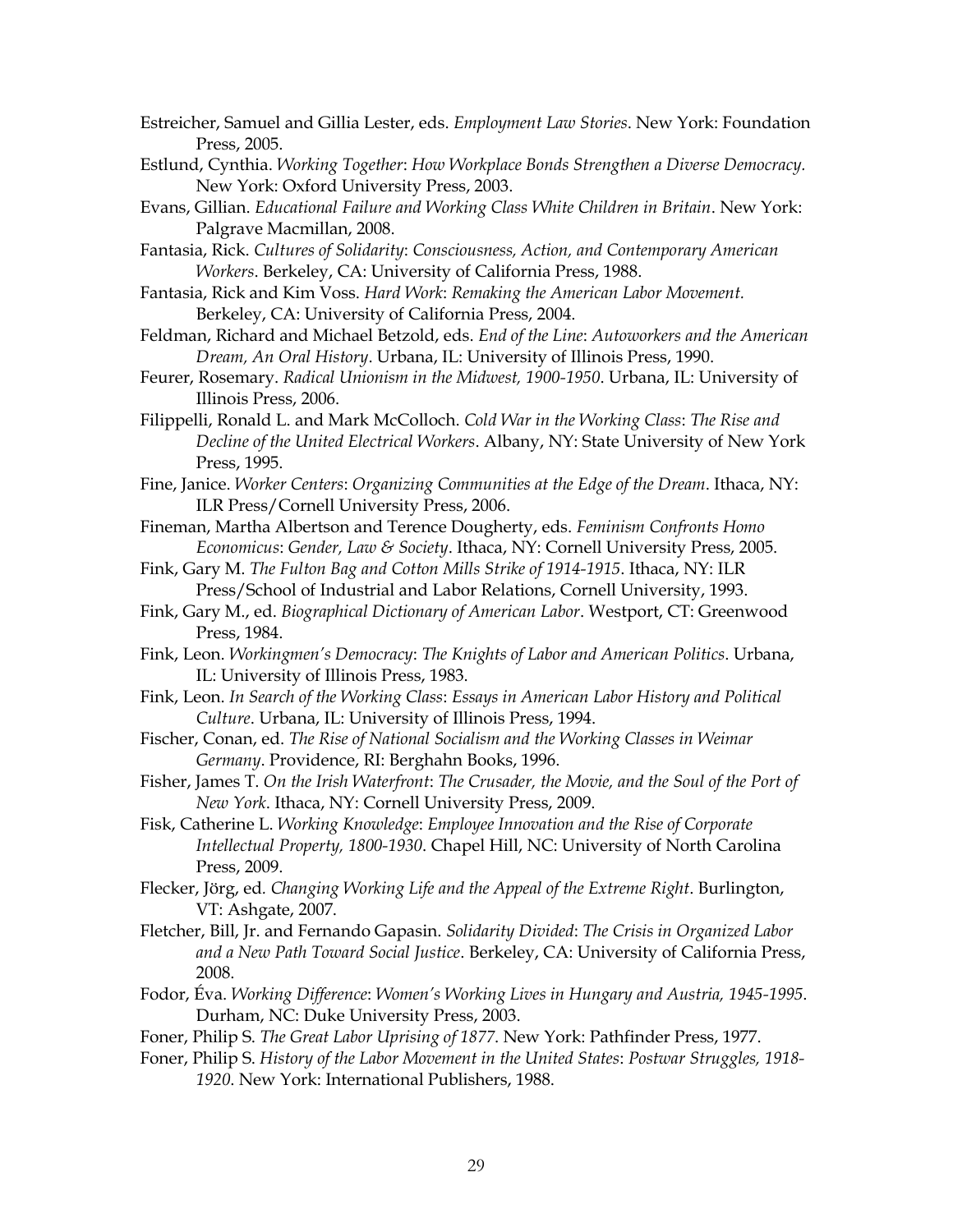Foner, Philip S., ed. *Mother Jones Speaks*: *Speeches and Writings of a Working-Class Fighter*. New York: Pathfinder Press, 1983.

- Fones-Wolf, Elizabeth A. *Selling Free Enterprise*: *The Business Assault on Labor and Liberalism, 1945-60*. Urbana, IL: University of Illinois Press, 1994.
- Fonow, Mary Margaret. *Union Women*: *Forging Feminism in the United Steelworkers of America*. Minneapolis, MN: University of Minnesota Press, 2003.
- Forbath, William E. *Law and the Shaping of the American Labor Movement*. Cambridge, MA: Harvard University Press, 1991.
- Ford, Michele. *Workers and Intellectuals*: *NGOs, Trade Unions and the Indonesian Labour Movement*. Honolulu, HI: University of Hawai'i Press, 2009.
- Fossum, John A. *Labor Relations*: *Development, Structure, Process.* Boston, MA: McGraw-Hill/Irwin, 2001.
- Fox, Aaron A. *Real Country*: *Music and Language in Working-Class Culture*. Durham, NC: Duke University Press, 2004.
- Francia, Peter L. *The Future of Organized Labor in American Politics*. New York: Columbia University Press, 2006.
- Frankel, Alex. *Punching In*: *The Unauthorized Adventures of a Front-Line Employee*. New York: HarperCollins, 2007.
- Franklin, Stephen. *Three Strikes: Labor's Heartland Losses and What They Mean for Working Americans*. New York: Guilford Press, 2001.
- Franzosi, Roberto. *The Puzzle of Strikes*: *Class and State Strategies in Postwar Italy*. Cambridge, UK: Cambridge University Press, 1995.
- Fraser, Jill Andresky*. White Collar Sweatshop*: *The Deterioration of Work and Its Rewards in Corporate America*. New York: W.W. Norton, 2001.
- Fraser, Steve and Joshua B. Freeman, eds. *Audacious Democracy*: *Labor, Intellectuals, and the Social Reconstruction of America*. Boston, MA: Houghton Mifflin, 1997.
- Frazier, Mark W. *The Making of the Chinese Industrial Workplace*: *State, Revolution, and Labor Management*. Cambridge, UK: Cambridge University Press, 2006.
- Freeman, Joshua B. *Working Class New York*: *Life and Labor Since World War Two*. New York: The New Press, 2001.
- Freeman, Richard B. and James L. Medoff. *What Do Unions Do*? New York: Basic Books, 1984.
- Freeman, Richard B. and Joel Rogers. *What Workers Want*. Ithaca, NY: Cornell University Press, 1999.
- Freeman, Richard B., Peter Boxall and Peter Haynes, eds. *What Workers Say*: *Employee Voice in the Anglo-American Workplace.* Ithaca, NY: Cornell University Press, 2007.
- French, John D. and Daniel James, eds. *The Gendered Worlds of Latin American Women Workers*: *From Household and Factory to the Union Hall and Ballot Box*. Durham, NC: Duke University Press, 1997.
- French, William E. *A Peaceful and Working People*: *Manners, Morals, and Class Formation in Northern Mexico*. Albuquerque, NM: University of New Mexico Press, 2008.
- Friedman, Raymond A. *Front Stage, Backstage*: *The Dramatic Structure of Labor Negotiations*. Cambridge, MA: MIT Press, 1994.
- Fromm, Erich (Barbara Weinberger, tr.). *The Working Class in Weimar Germany*: *A Psychological and Sociological Study*. Cambridge, MA: Harvard University Press, 2984.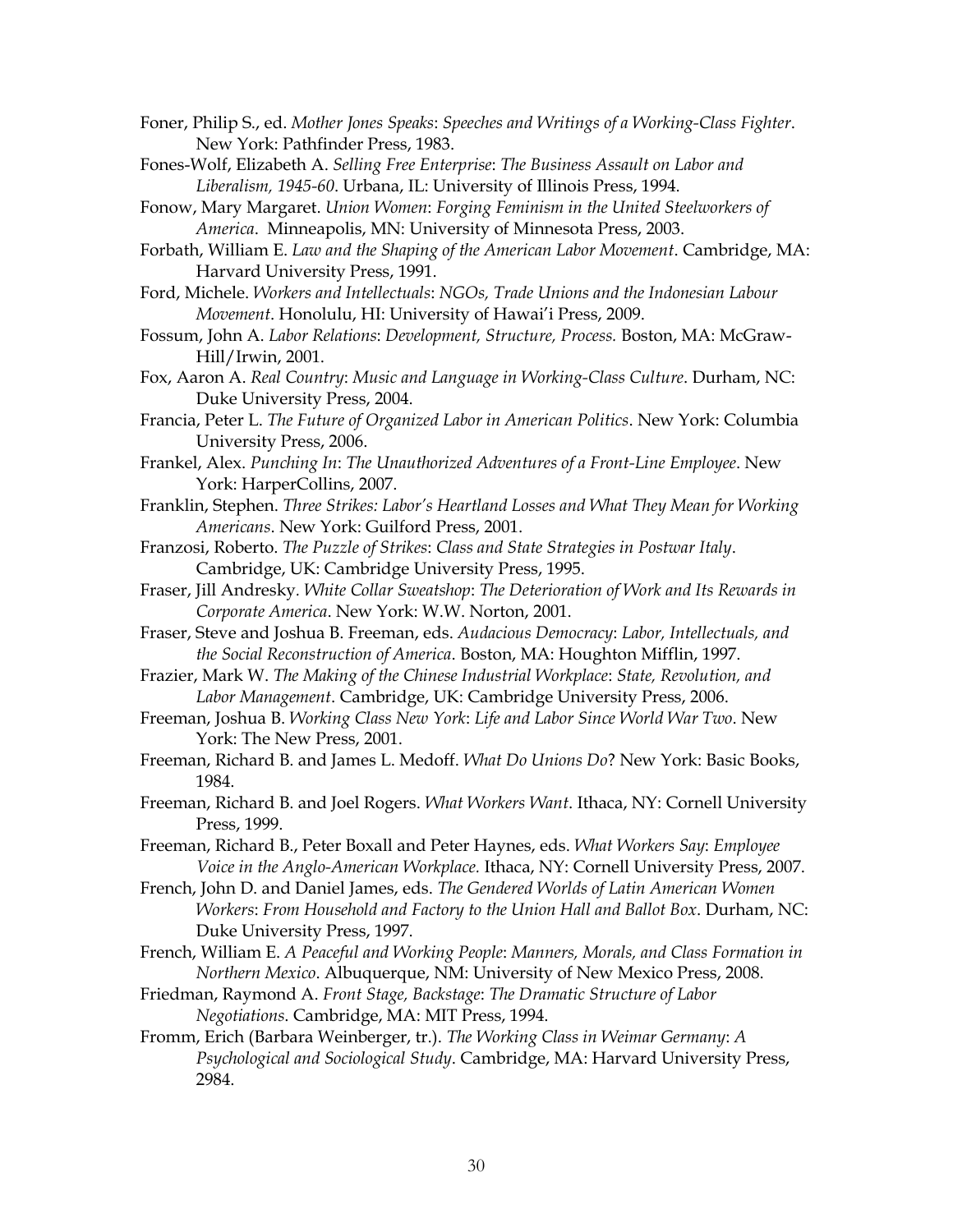- Frymer, Paul*. Black and Blue*: *African Americans, the Labor Movement, and the Decline of the Democratic Party*. Princeton, NJ: Princeton University Press, 2008.
- Fuller, Linda. *Where Was the Working Class*? *Revolution in Eastern Germany*. Urbana, IL: University of Illinois Press, 1999.
- Fung, Archon, Dara O'Rourke, and Charles Sabel. *Can We Put an End to Sweatshops*? Boston, MA: Beacon Press, 2001.

Galenson, Walter. *The United Brotherhood of Carpenters*: *The First Hundred Years*. Cambridge, MA: Harvard University Press, 1983.

- Gall, Gregor. *The Meaning of Militancy*? *Postal Workers and Industrial Relations*. Burlington, VT: Ashgate, 2003.
- Gallagher, Mary Elizabeth. *Contagious Capitalism: Globalization and the Politics of Labor in China*. Princeton, NJ: Princeton University Press, 2005.
- Gamber, Wendy. *The Female Economy*: *The Millinery and Dressmaking Trades, 1860-1930*. Urbana, IL: University of Illinois Press, 1997.
- Ganz, Marshall. *Why David Sometimes Wins*: *Strategy, Leadership, and the California Agricultural Movement*. New York: Oxford University Press, 2009.
- Gardner, Andrew M. *City of Strangers*: *Gulf Migration and the Indian Community in Bahrain*. Ithaca, NY: Cornell University Press, 2010.
- Garon, Sheldon. *The State and Labor in Modern Japan*. Berkeley, CA: University of California Press, 1990.
- Garson, Barbara. *All the Livelong Day*: *The Meaning and Demeaning of Routine Work*. New York: Penguin Books, revised ed., 1994.
- Geoghegan, Thomas. *Which Side Are You On*? *Trying to Be for Labor When It's Flat on Its Back*. New York: The New Press, 2004 ed.
- Georgakis, Dan and Marvin Surkin. *Detroit*: *I Do Mind Dying—A Study in Urban Revolution*. Chicago, IL: Haymarket Books, 3rd ed., 2012.
- Gerstel, Naomi, Dan Clawson and Robert Zussman. *Families at Work*: *Expanding the Bounds*. Nashville, TN: Vanderbilt University Press, 2002.
- Gerstle, Gary. *Working-Class Americanism*: *The Politics of Labor in a Textile City, 1914-1960*. Princeton, NJ: Princeton University Press, 2nd ed., 2001.
- Gerteis, Joseph. *Class and the Color Line*: *Interracial Class Coalition in the Knights of Labor and the Populist Movement*. Durham, NC: Duke University Press, 2007.
- Getman, Julius G. *Restoring the Power of Unions*: *It Takes a Movement*. New Haven, CT: Yale University Press, 2010.
- Giagnoni, Silvia. *Fields of Resistance*: *The Struggle of Florida's Farmworkers for Justice*. Chicago, IL: Haymarket Books, 2011.
- Gibson, DW. *Not Working…*. New York: Penguin Books, 2012.
- Gilpin, Toni, Gary Isaac, Dan Letwin, and Jack McKivigan. *On Strike for Respect*: *The Clerical and Technical Workers' Strike at Yale University, 1984-85*. Urbana, IL: University of Illinois Press, 1995.
- Glaberman, Martin. *Wartime Strikes*: *The struggle against the no-strike pledge in the UAW during World War II.* Detroit, MI: Bewick Editions, 1980.
- Gleeson, Shannon*. Conflicting Commitments*: *The Politics of Enforcing Immigrant Worker Rights in San Jose and Houston*. Ithaca, NY: Cornell University Press, 2012.
- Glenn, Evelyn Nakano. *Unequal Freedom*: *How Race and Gender Shaped American Citizenship and Labor*. Cambridge, MA: Harvard University Press, 2002.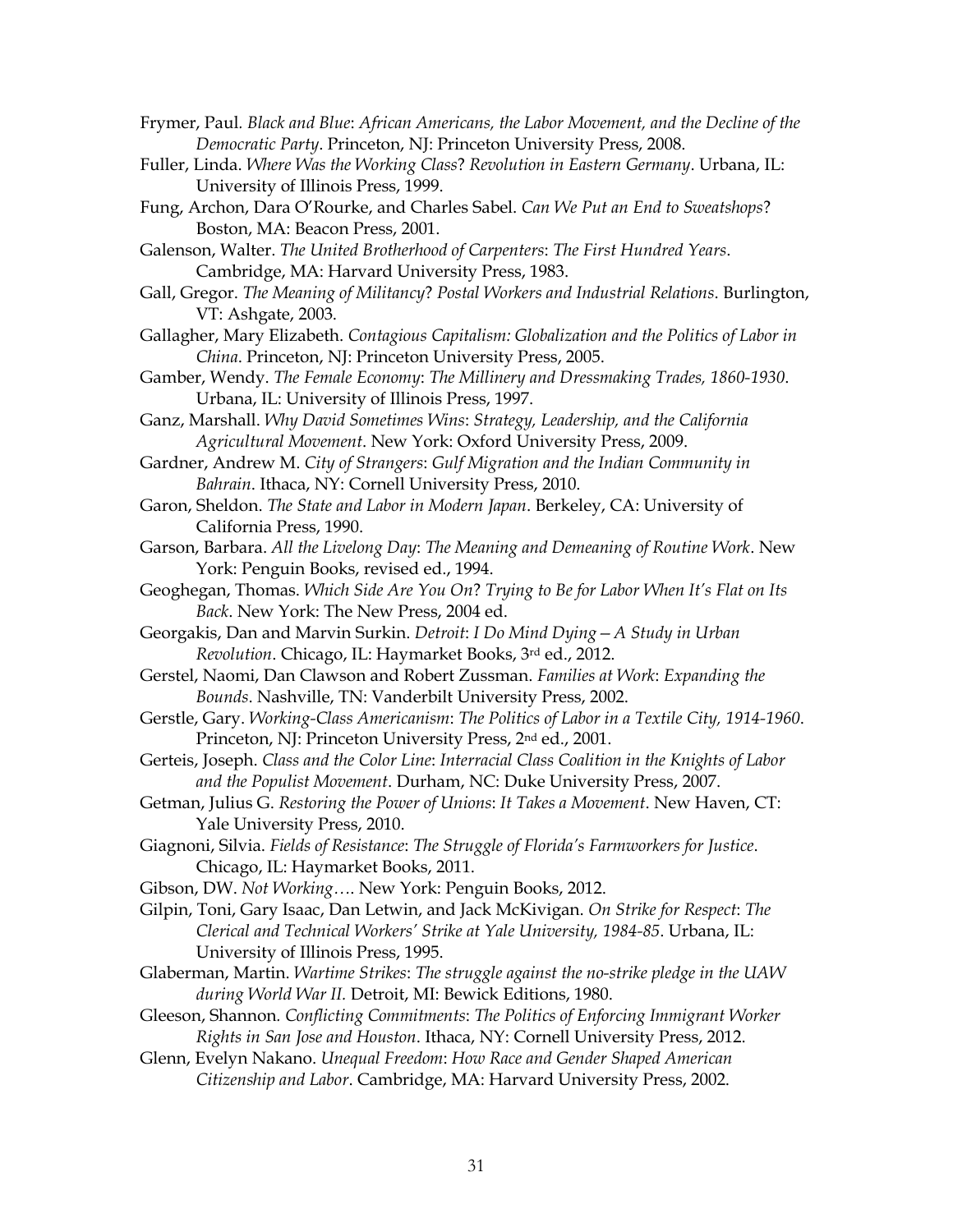- Goldberg, David and Trevor Griffey, eds. *Black Power at Work*: *Community Control, Affirmative Action, and the Construction Industry*. Ithaca, NY: Cornell University Press, 2010.
- Goldfield, Michael. *The Decline of Organized Labor in the United States*. Chicago, IL: University of Chicago Press, 1987.
- Golin, Steve. *The Newark Teachers Strikes*: *Hopes on the Line*. New Brunswick, NJ: Rutgers University Press, 2002.
- González, Gilbert G. *Labor and Community*: *Mexican Citrus Worker Villages in a Southern California County, 1900-1950*. Urbana, IL: University of Illinois Press, 1994.
- Gonzalez, Gilbert. *Guest Workers or Colonized Labor*? *Mexican Labor Migration to the United States*. Boulder, CO: Paradigm Publishers, 2007.
- Gordon, Jennifer. *Suburban Sweatshops*: *The Fight for Immigrant Rights*. Cambridge, MA: Belknap Press of Harvard University Press, 2005.
- Gordon, Michael E. and Lowell Turner, eds. *Transnational Cooperation among Labor Unions*. Ithaca, NY: Cornell University Press, 2000.
- Greenberg, Edward S. *Workplace Democracy*: *The Political Effects of Participation*. Ithaca, NY: Cornell University Press, 1986.
- Greenhouse, Steven. *The Big Squeeze*: *Tough Times for the American Worker*. New York: Alfred A. Knopf, 2008.
- Grenier, Guillermo. *Inhuman Relations*: *Quality Circles and Anti-Unionism in America*. Philadelphia, PA: Temple University Press, 1987.
- Gornick, Janet C. and Marcia K. Meyers. *Families that Work*: *Policies for Reconciling Parenthood and Employment*. New York: Russell Sage Foundation, 2005.
- Grundy, A.F., *et al*., eds. *Women, Work and Computerization*: *Spinning a Web from Past to Future*. Berlin: Springer, 1997.
- Guerin-Gonzales, Camille and Carl Strikwerda, eds. *The Politics of Immigrant Workers*: *Labor Activism and Migration in the World Economy since 1830*. New York: Holmes & Meier, 1998.
- Gunn, Christopher. *Workers' Self-Management in the United States*. Ithaca, NY: Cornell University Press, 1984.
- Gunz, Hugh. *Careers and Corporate Cultures: Managerial Mobility in Large Corporations*. New York: Basil Blackwell, 1999.
- Gutman, Herbert G. *Work, Culture and Society in Industrializing America*. New York: Alfred A. Knopf, 1976.
- Gutman, Herbert G. *Power & Culture*: *Essays on the American Working Class*. New York: The New Press, 1992.
- Hahamovitch, Cindy. *The Fruits of Their Labor*: *Atlantic Coast Farmworkers and the Making of Migrant Labor, 1870-1945*. Chapel Hill, NC: University of North Carolina Press, 1997.
- Haimson, Leopold and Charles Tilly, eds. *Strikes, Wars, and Revolutions in an International Perspective*: *Strike Waves in the Late Nineteenth and Early Twentieth Centuries*. Cambridge, UK: Cambridge University Press, 1989.
- Haine, W. Scott. *The World of the Paris Café*: *Sociability among the French Working Class, 1789-1914*. Baltimore, MD: Johns Hopkins University Press, 1996.
- Halle, David. *America's Working Man*. Chicago, IL: University of Chicago Press, 1984.
- Halpern, Rick. *Down on the Killing Floor*: *Black and White Workers in Chicago's Packinghouses, 1904-1954*. Urbana, IL: University of Illinois Press, 1997.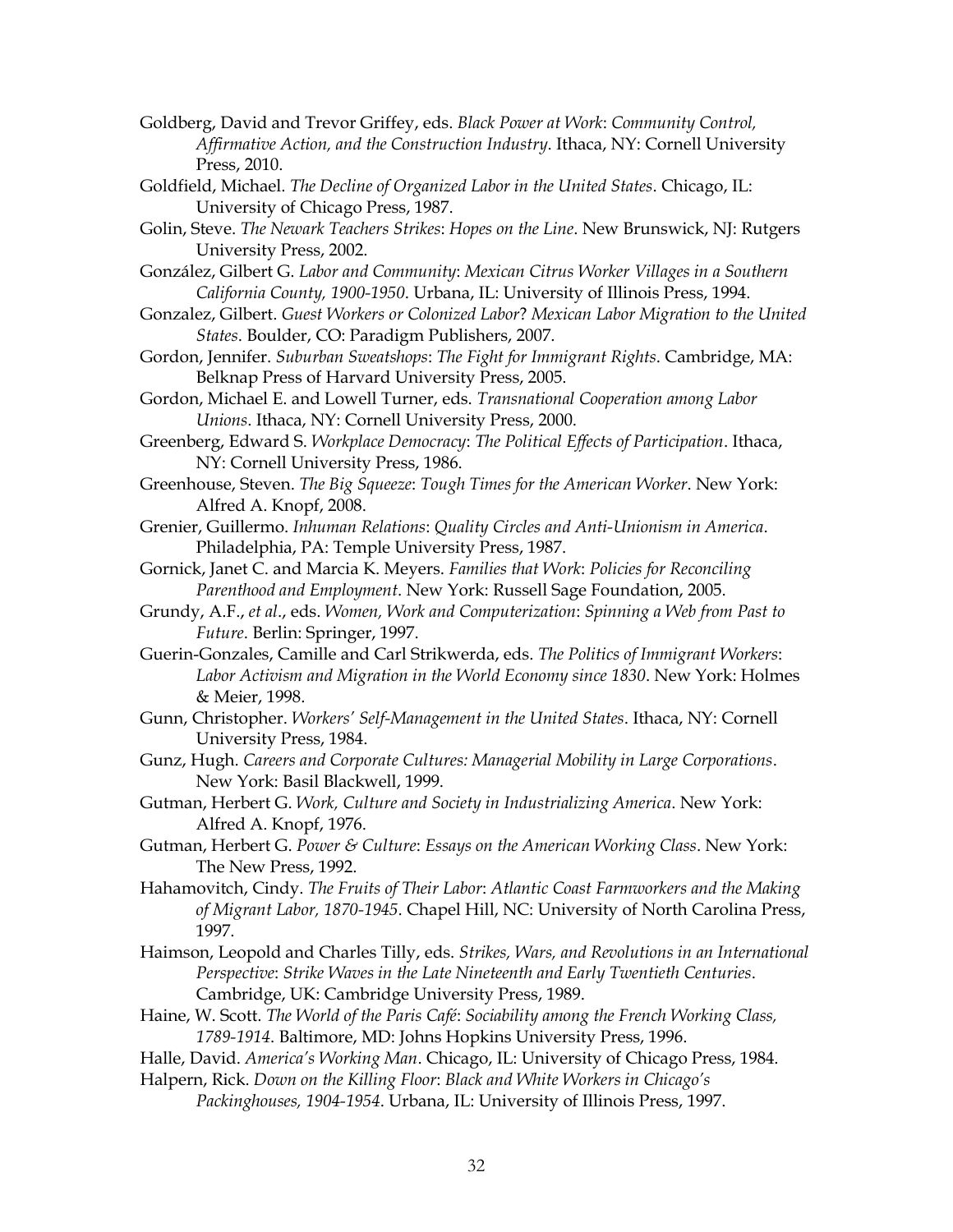Hamper, Ben. *Rivethead*: *Tales from the Assembly Line*. New York: Warner Books, 2001.

- Hansen, Susan B. *Globalization and the Politics of Pay*: *Policy Choices in the American States*. Washington, DC: Georgetown University Press, 2006.
- Hapke, Laura. *Labor's Canvas*: *American Working-Class History and the WPA Art of the 1930s*. Newcastle, UK: Cambridge Scholars Publishing, 2008.
- Harrod, Jeffrey. *Power, Production, and the Unprotected Worker*. New York: Columbia University Press, 1987.

Harrod, Jeffrey and Robert O'Brien, eds. *Global Unions*? *Theory and Strategies of Organized Labour in the Global Political Economy*. New York: Routledge, 2002.

- Hartford, William F. *Working People of Holyoke*: *Class and Ethnicity in a Massachusetts Mill Town, 1850-1960*. New Brunswick, NJ: Rutgers University Press, 1990.
- Haverty-Stacke, Donna T. and Daniel J. Walkowitz, eds. *Rethinking U*.*S*. *Labor History*: *Essays on the Working-Class Experience, 1756-2009*. New York: Continuum, 2010.
- Heckscher, Charles. *White-Collar Blues*: *Management Loyalties in an Age of Corporate Restructuring*. New York: Basic Books, 1995.
- Hensman, Rohini. *Workers, Unions, and Global Capitalism*: *Lessons from India*. New York: Columbia University Press, 2010.
- Higgins, George G. (with William Bole). *Organized Labor and the Church*: *Reflections of a "Labor Priest*.*"* New York: Paulist Press, 1993.
- Hildebrand, George and Garth Mangum. *Capital and Labor in American Copper, 1845-1990: A Study of the Linkages between Product and Labor Markets*. Cambridge, MA: Harvard University Press, 1991.
- Hill, Rebecca N. *Men, Mobs, and Law*: *Anti-Lynching and Labor Defense in U.S. Radical History*. Durham, NC: Duke University Press, 2008.
- Hill, Stephen*. The Dockers*: *Class and Tradition in London*. London: Heinemann Educational Books, 1976.
- Hinshaw, John and Paul Le Blanc, eds. *U.S. Labor in the Twentieth Century*: *Studies in Working-Class Struggles and Insurgency*. Amherst, NY: Humanity Books, 2000.
- Hirsch, Susan Eleanor. *After the Strike*: *A Century of Labor Struggle at Pullman*. Urbana, IL: University of Illinois Press, 2003.
- Hobsbawm, Eric. *Workers*: *Worlds of Labor.* New York: Pantheon Books, 1984.
- Hochschild, Arlie Russell (with Anne Machung). *The Second Shift*. New York: Penguin Books, 2003 ed.
- Hoerr, John. *We Can't Eat Prestige*: *The Women Who Organized Harvard*. Philadelphia, PA: Temple University Press, 1997.
- Hondagneu-Sotelo, Pierrette. *Doméstica*: *Immigrant Workers Cleaning and Caring in the Shadows of Affluence*. Berkeley, CA: University of California Press, 2001.
- Honey, Michael K. *Southern Labor and Black Civil Rights*: *Organizing Memphis Workers*. Urbana, IL: University of Illinois Press, 1993.
- Honey, Michael K. *Going Down Jericho Road*: *The Memphis Strike, Martin Luther King's Last Campaign*. New York: W.W. Norton & Co., 2007.
- Howell, Chris. *Trade Unions and the State*: *The Construction of Industrial Relations in Britain, 1890-2000*. Princeton, NJ: Princeton University Press, 2005.
- Hughes, Steve and Nigel Haworth. *The International Labour Organisation* (*ILO*): *Coming in from the Cold*. New York: Routledge, 2010.
- Huibregtse, Jon R. *American Railroad Labor and the Genesis of the New Deal, 1919-1935*. Gainesville, FL: University Press of Florida, 2010.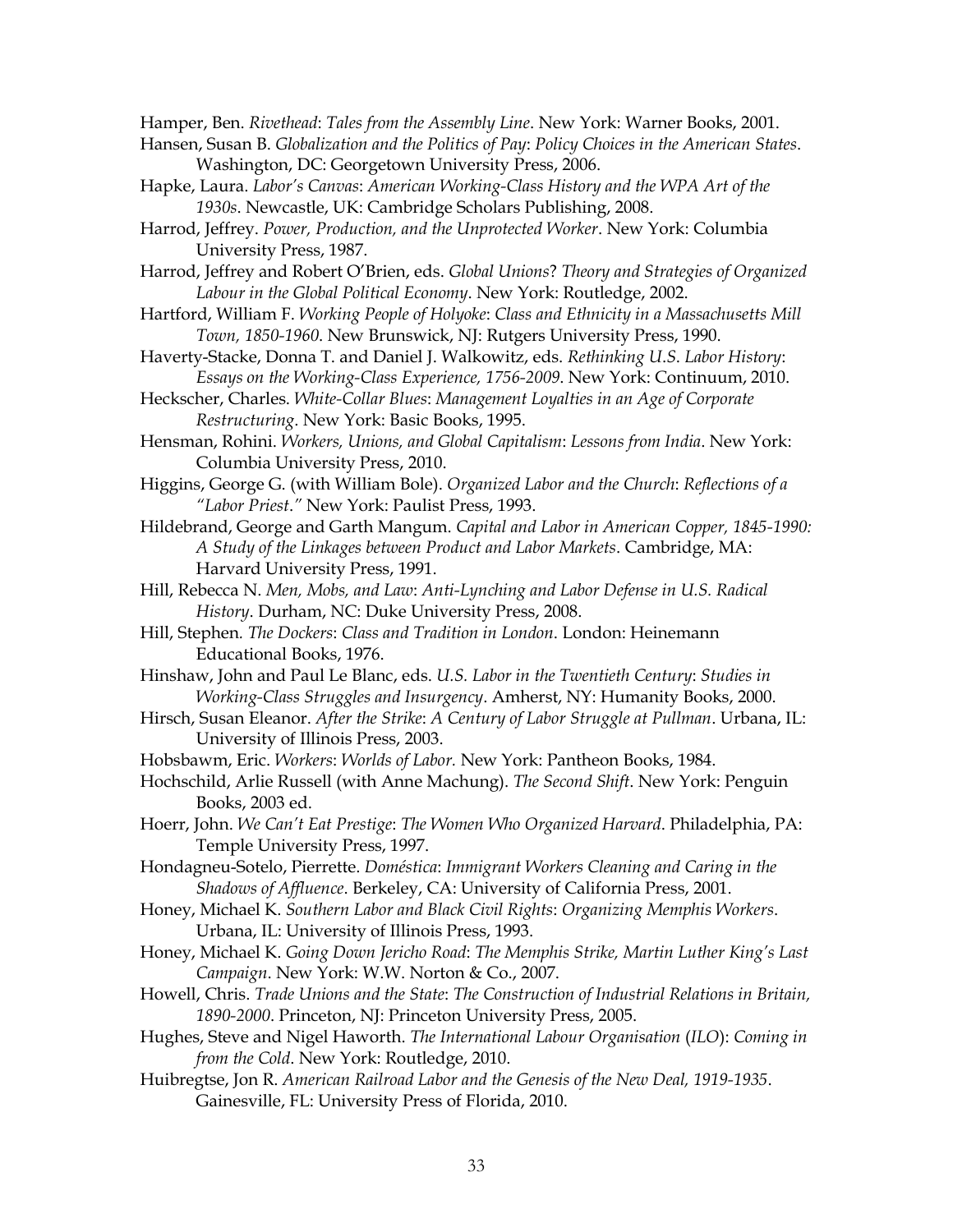- Huntley, Horace and David Montgomery, eds. *Black Workers' Struggle for Equality in Birmingham*. Urbana, IL: University of Illinois Press, 2007.
- Hyman, Richard. *Understanding European Trade Unionism*: *Between Market, Class & Society*. London: Sage, 2001.
- Imai, Jun. *The Transformation of Japanese Employment Relations*: *Reform without Labour*. New York: Palgrave Macmillan, 2011.
- Innes, Stephen, ed. *Work and Labor in Early America*. Chapel Hill, NC: University of North Carolina Press, 1988.
- International Labour Organization. *The Financial and Economic Crisis*: *A Decent Work Response*. Geneva: International Labour Office, 2009.
- International Labour Organization. *Forced Labour and Human Trafficking*: *Casebook of Court Decisions*. Geneva: International Labour Office, 2010.
- International Organization for Migration (IOM). *World Migration 2008*: *Managing Labor Mobility in the Evolving Global Economy*. Geneva: International Organization for Migration, 2008.
- Jacobs, James B. *Mobsters, Unions, and Feds*: *The Mafia and the American Labor Movement*. New York: New York University Press, 2006.
- Jacobs, Jerry A. and Kathleen Gerson. *The Time Divide*: *Work, Family and Gender Inequality*. Cambridge, MA: Harvard University Press, 2004.
- Jacoby, Sanford M. *Employing Bureaucracy*: *Managers, Unions, and the Transformation of Work in the Twentieth Century*. Mahwah, NJ: Lawrence Erlbaum Assoc., 2004.
- James, Daniel. *Resistance and Integration*: *Peronism and the Argentine Working Class, 1946- 1976*. Cambridge, UK: Cambridge University Press, 1988.
- Jaynes, Gerald Davis. *Branches without Roots*: *Genesis of the Black Working Class in the American South, 1862-1882*. New York: Oxford University Press, 1986.
- Jeong, Jooyeon. *Industrial Relations in Korea*: *Diversity and Dynamism of Korean Enterprise Unions from a Comparative Perspective*. New York: Routledge, 2009.
- Jeter, Jon. *Flat Broke in the Free Market*: *How Globalization Fleeced Working People*. New York: W.W. Norton & Co., 2009.
- Johnson, Benjamin, *et al*., *Steal This University*: *The Rise of the Corporate University and the Academic Labor Movement*. New York: Routledge, 2003.
- Jones, Gareth Stedman. *Languages of Class*: *Studies in English Working Class History, 1832- 1982*. Cambridge, UK: Cambridge University Press, 1983.
- Jones, William P. *The Tribe of Black Ulysses*: *African American Lumber Workers in the Jim Crow South*. Urbana, IL: University of Illinois Press, 2005.
- Jung, Moon-Kie. *Reworking Race*: *The Making of Hawaii's Interracial Labor Movement*. New York: Columbia University Press, 2006.
- Juravich, Tom and Kate Bronfenbrenner. *Ravenswood*: *The Steelworkers' Victory and the Revival of American Labor*. Ithaca, NY: Cornell University Press, 1999.
- Kahlenberg, Richard D. *Tough Liberal*: *Albert Shanker and the Battle Over Schools, Unions, Race, and Democracy*. New York: Columbia University Press, 2007.
- Kanter, Rosabeth Moss. *Men and Women of the Corporation*. New York: Basic Books, 1993 ed. (1977).
- Katz, Harry C. Wonduck Lee, and Joohee Lee. *The New Structure of Labor Relations*: *Tripartism and Decentralization*. Ithaca, NY: Cornell University Press, 2004.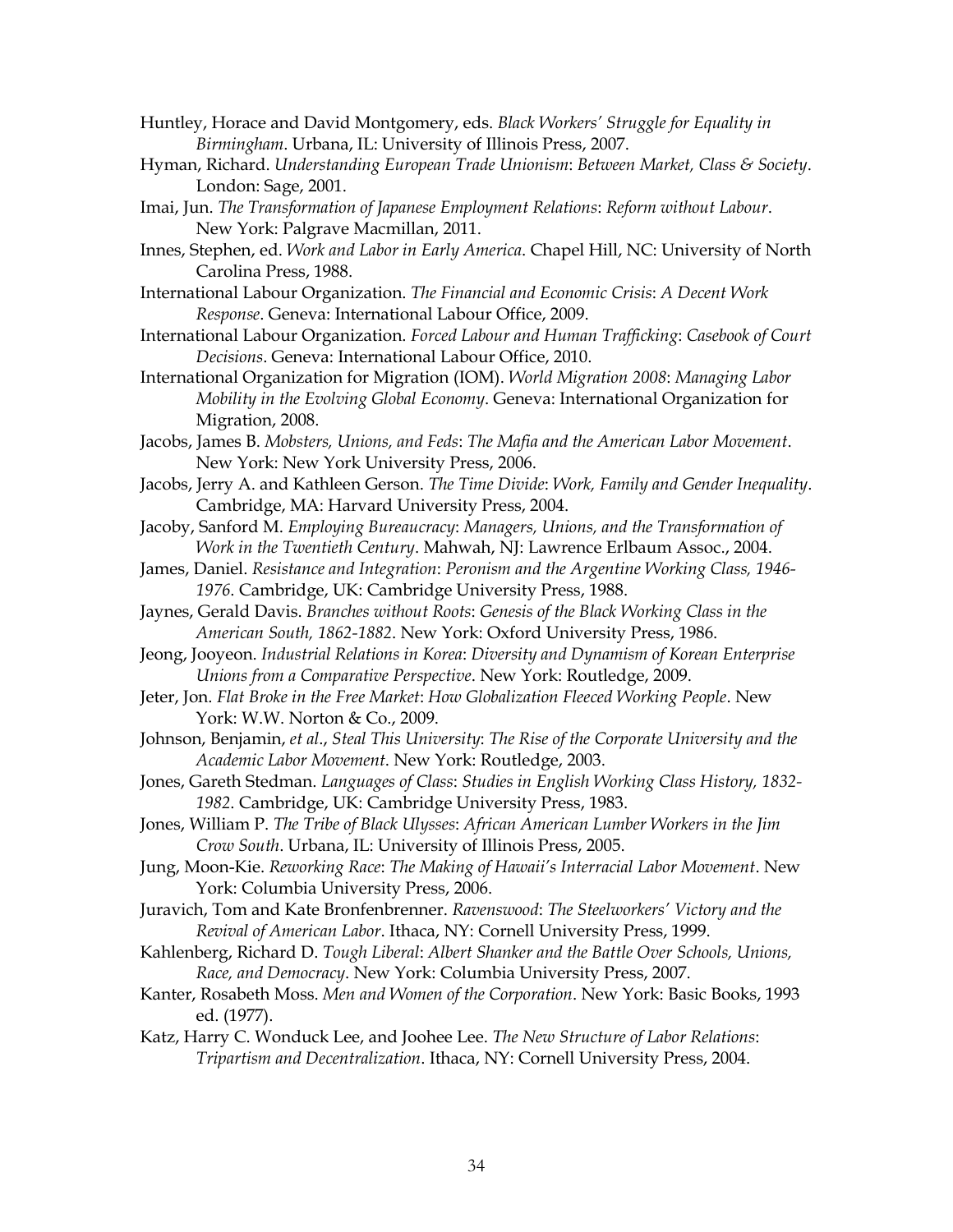- Katznelson, Ira and Aristide R. Zolberg, eds. *Working-Class Formation*: *Nineteenth-Century Patterns in Western Europe and the United States*. Princeton, NJ: Princeton University Press, 1986.
- Kavieff, Paul R. *The Life and Times of Lepke Buchalter*: *America's Most Ruthless Labor Racketeer*. Fort Lee, NJ: Barricade Books, 2006.
- Kazuo, Namura (Terry Boardman and Andrew Gordon, tr.) Andrew Gordon, ed. *The Ashio Riot of 1907*: *A Social History of Mining in Japan*. Durham, NC: Duke University Press, 1997.
- Kearney, Richard. *Labor Relations in the Public Sector*. Boca Raton, FL: CRC Press, 4th ed., 2008.
- Kelley, John and Edmund Heery. *Working for the Union*. Cambridge, UK: Cambridge University Press, 1994.
- Kelley, Robin D.G. *Race Rebels*: *Culture, Politics, and the Black Working Class*. New York: The Free Press, 1994.
- Kellman, Peter. *Divide We Fall*: *The Story of the Paperworkers' Union and the Fall of Labor*. New York: The Apex Press, 2004.
- Kelly, Brian. *Race, Class, and Power in the Alabama Coalfields, 1908-21*. Urbana, IL: University of Illinois Press, 2001.
- Kelly, John. *Ethical Socialism and the Trade Unions*: *Allan Flanders and British Industrial Relations Reform*. New York: Routledge, 2010.
- Kessler-Harris, Alice. *Out to Work*: *A History of Wage-Earning Women in the United States*. New York: Oxford University Press, 2003 ed. (1982).
- Kingsolver, Barbara. *Holding the Line*: *Women in the Great Arizona Mine Strike of 1983*. Ithaca, NY: ILR Press/Cornell University Press, 1996 ed.
- Kirk, Timothy. *Nazism and the Working Class in Austria*: *Industrialism Unrest and Political Dissent in the National Community*. Cambridge, UK: Cambridge University Press, 1996.
- Klubock, Thomas Miller. *Contested Communities*: *Class, Gender, and Politics in Chile's El Teniente Copper Mine, 1904-1951*. Durham, NC: Duke University Press,
- Kochan, Thomas A., ed. *Challenges and Choices Facing American Labor*. Cambridge, MA: MIT Press, 1985.

Kochan, Thomas A. and David B. Lipsky, eds. *Negotiations and Change*: *From the Workplace to Society*. Ithaca, New York: ILR Press/Cornell University Press, 2003.

- Kochan, Thomas A., Adrienne E. Eaton, Robert B. McKersie, and Paul S. Adler. *Healing Together*: *The Labor-Management Partnership at Kaiser Permanente*. Ithaca, NY: Cornell University Press, 2009.
- Koenker, Diane P. *Republic of Labor*: *Russian Printers and Soviet Socialism, 1918-1930*. Ithaca, NY: Cornell University Press, 2005.
- Koo, Hagen. *Korean Workers*: *The Culture and Politics of Class Formation*. Ithaca, NY: Cornell University Press, 2001.
- Korstad, Robert Rodgers. *Civil Rights Unionism*: *Tobacco Workers and the Struggle for Democracy in the Mid-Twentieth-Century South*. Chapel Hill, NC: University of North Carolina Press, 2003.
- Korth, Philip A. *The Minneapolis Teamsters Strike of 1934*. East Lansing, MI: Michigan State University Press, 1995.
- Krajcinovic, Ivana. *From Company Doctors to Managed Care*: *The United Mine Workers' Noble Experiment*. Ithaca, NY: Cornell University Press, 1997.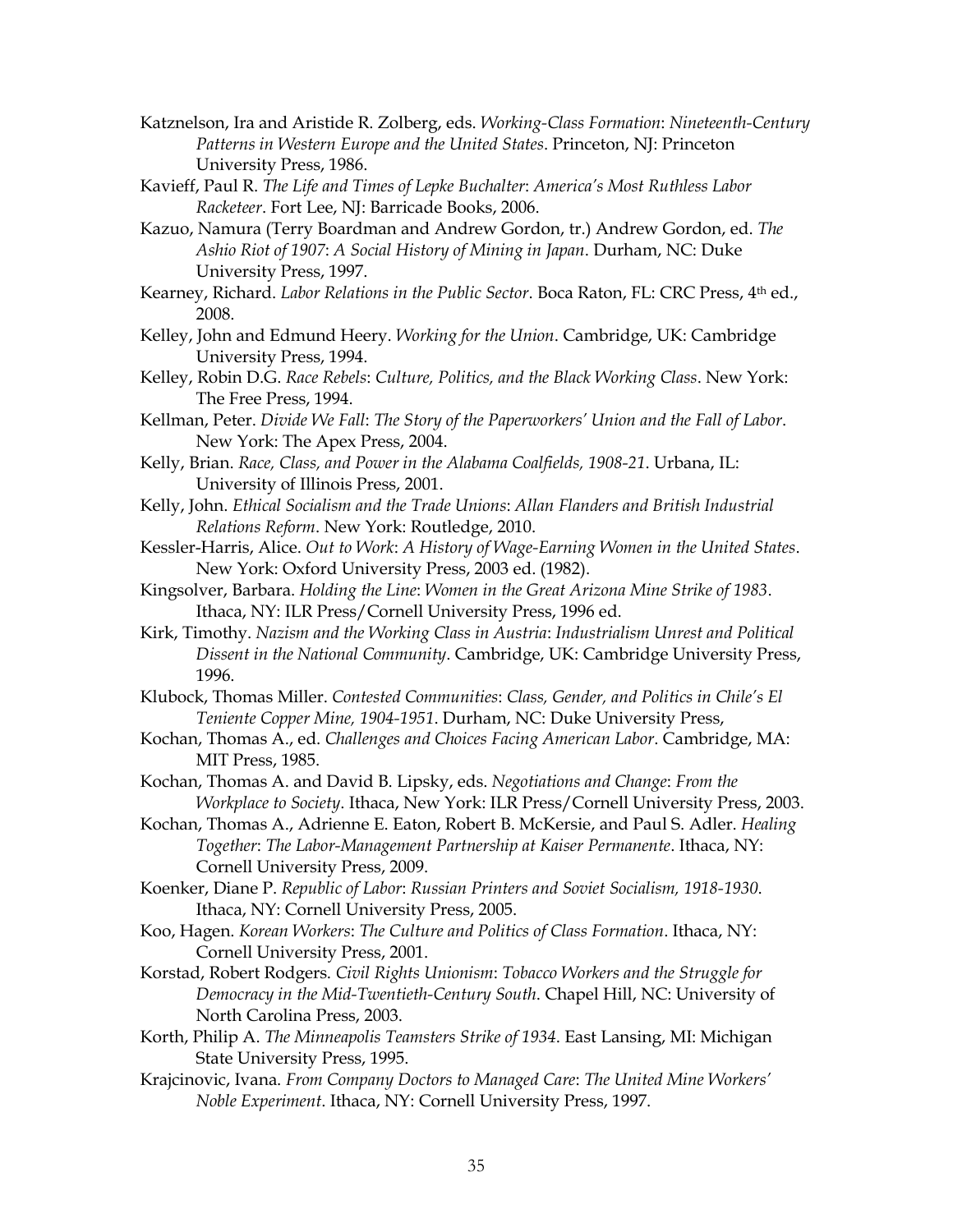Krause, Monika, Mary Nolan, Michael Palm, and Andrew Ross, eds. *The University Against Itself*: *The NYU Strike and the Future of the Academic Workplace*. Philadelphia, PA: Temple University Press, 2008.

Kubicek, Paul J. *Organized Labor in Postcommunist States*: *From Solidarity to Infirmity*. Pittsburgh, PA: University of Pittsburgh Press, 2004.

Kuhn, Clifford M. *Contesting the New South Order*: *The 1914-1915 Strike at Atlanta's Fulton Mills*. Chapel Hill, NC: University of North Carolina Press, 2001.

Kulczycki, John. *The Polish Coal Miners' Union and the German Labor Movement in the Ruhr, 1902-1934*: *National and Social Solidarity*. New York: Berg, 1997.

Kwong, Peter. *Forbidden Workers*: *Illegal Chinese Immigrants and American Labor*. New York: The New Press, 1997.

Laba, Roman. *The Roots of Solidarity*: *A Political Sociology of Poland's Working-Class Democratization*. Princeton, NJ: Princeton University Press, 1991.

LaBotz, Dan. *Teamsters for a Democratic Union*: *Rank and File Rebellion*. New York: Verso, 1990.

Lambert, Josiah Bartlett. *"If the Workers Took a Notion"*: *The Right to Strike and American Political Development*. Ithaca, NY: Cornell University Press, 2005.

Lamont, Michèle. *The Dignity of Working Men*: *Morality and the Boundaries of Race, Class, and Immigration*. New York: Russell Sage Foundation, 2000.

Lareau, Annette. *Unequal Childhoods*: *Class, Race, and Family Life.* Berkeley, CA: University of California Press, 2003.

Laurie, Bruce. *Artisans into Workers*: *Labor in Nineteenth-Century America*. Urbana, IL: University of Illinois Press, 1997 (1989).

Lawler, John. *Unionization and Democratization.* Columbia, SC: University of South Carolina Press, 1990.

Lawrence, Christopher M. *Blood and Oranges*: *Immigrant Labor and European Markets in Rural Greece*. New York: Berghahn Books, 2007.

Leab, Daniel J., ed. *The Labor History Reader*. Urbana, IL: University of Illinois Press, 2nd ed., 1985.

Le Blanc, Paul, ed. *Work and Struggle*: *Voices from U.S. Labor Radicalism*. New York: Routledge, 2010.

Lee, Ching Kwan. *Against the Law*: *Labor Protests in China's Rustbelt and Sunbelt*. Berkeley, CA: University of California Press, 2007.

Lee, Ching Kwan, ed. *Working in China*: *Ethnographies of Labor and Workplace Transformation*. New York: Routledge, 2007.

Leopold, Les. *The Man Who Hated Work and Loved Labor*: *The Life and Times of Tony Mazzocchi*. White River Junction, VT: Chelsea Green Publ. Co., 2007.

Levine, Bruce, *et al*. *Who Built America*? *Working People and the Nation's Economy, Politics, Culture, and Society,* Vol. 1. New York: Pantheon Books, 1989.

Levine, Marvin J. *Children for Hire*: *The Perils of Child Labor in the United States*. Westport, CT: Praeger, 2003.

Levitt, Martin Jay (with Terry Conrow). *Confessions of a Union Buster*. New York, Crown, 1993.

Levy, Peter B. *The New Left and Labor in the 1960s*. Urbana, IL: University of Illinois Press, 1994.

Lewin David, Bruce E. Kaufman and Paul J. Gollan, eds. *Advances in Industrial and Labor Relations*, Vol. 17. Bingley, UK: Emerald Group Publishing Ltd., 2010.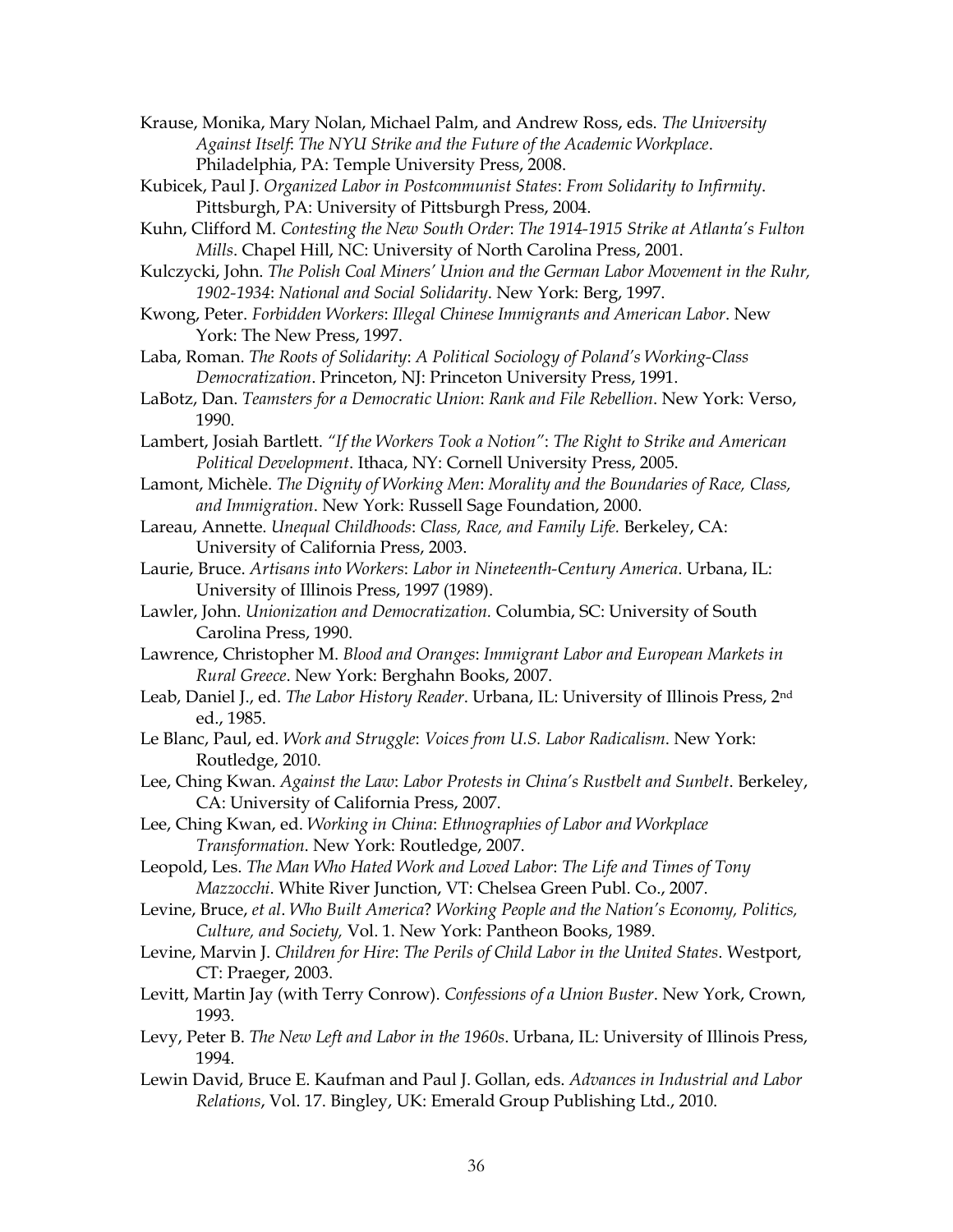- Lewis-Colman, David M. *Race against Liberalism*: *Black Workers and the UAW in Detroit*. Urbana, IL: University of Illinois Press, 2008.
- Lichtenstein, Nelson. *State of the Union*: *A Century of American Labor.* Princeton, NJ: Princeton University Press, 2003.
- Lichtenstein, Nelson and Howell John Harris, eds. *Industrial Democracy in America*: *The Ambiguous Promise.* Cambridge, UK: Cambridge University Press, 1993.
- Lichtenstein, Nelson, and The Report of the Twentieth Century Foundation Task Force on the Future of Unions. *What's Next for Organized Labor*? New York: The Century Foundation Press, 2000.
- Lichtenstein, Nelson and Elizabeth Tandy Shermer, eds. *The Right and Labor in America*: *Politics, Ideology, and Imagination*. Philadelphia, PA: University of Pennsylvania Press, 2012.
- Lipin, Lawrence M. *Workers and the Wild*: *Conservation, Consumerism, and Labor in Oregon, 1910-30*. Urbana, IL: University of Illinois Press, 2007.
- Lipman, Jana K. *Guantánamo*: *A Working-Class History between Empire and Revolution*. Berkeley, CA: University of California Press, 2008.
- Lipski, Jan Józef. *KOR*: *A History of the Workers' Defense Committee in Poland, 1976-1981*. Berkeley, CA: University of California Press, 1985.
- Livingstone, D.W. and Peter H. Sawchuck. *Hidden Knowledge*: *Organized Labor in the Information Age*. Lanham, MD: Rowman & Littlefield, 2004.
- Lockman, Zachary. *Workers and the Working Classes in the Middle East*: *Struggles, Histories, Historiographies*. Albany, NY: State University of New York Press, 1993.
- Lopez, Steven Henry. *Reorganizing the Rust Belt*: *An Inside Study of the American Labor Movement.* Berkeley, CA: University of California Press, 2004.
- Louie, Miriam Ching Yoon. *Sweatshop Warriors*: *Immigrant Women Workers Take On the Global Factory*. Cambridge, MA: South End Press, 2001.
- Lubrano, Alfred. *Limbo*: *Blue-Collar Roots, White-Collar Dreams*. Hoboken, NJ: John Wiley & Sons, 2004.
- Luce, Stephanie. *Fighting for a Living Wage*. Ithaca, NY: Cornell University Press, 2004.
- Lynch, Caitrin. *Retirement on the Line*: *Age, Work, and Value in an American Factory*. Ithaca, NY: Cornell University Press, 2012.
- Lynd, Alice and Staughton Lynd. *The New Rank and File*. Ithaca, NY: Cornell University Press, 2000.
- Lynd, Alice and Staughton Lynd, eds. *Rank and File*: *Personal Histories by Working-Class Organizers*. Chicago, IL: Haymarket Books, 2nd ed., 2012.
- Lynd, Staughton, ed. *"We Are All Leaders"*: *The Alternative Unionism of the Early 1930s*. Urbana, IL: University of Illinois Press, 1996.
- Macdonald, Cameron Lynne. *Shadow Mothers*: *Nannies, Au Pairs, and the Micropolitics of Mothering*. Berkeley, CA: University of California Press, 2011.
- Maltz, Diana. *British Aestheticism and the Urban Working Classes, 1870-1900*: *Beauty for the People*. New York: Palgrave Macmillan, 2005.
- Mann, Eric. *Taking on General Motors*: *A Case Study of the UAW Campaign to Keep GM Van Nuys Open.* Los Angeles, CA: Center for Labor Research and Education, Institute of Industrial Relations; University of California, Los Angeles, 1987.
- Mapes, Kathleen. *Sweet Tyranny*: *Migrant Labor, Industrial Agriculture, and Imperial Politics*. Urbana, IL: University of Illinois Press, 2009.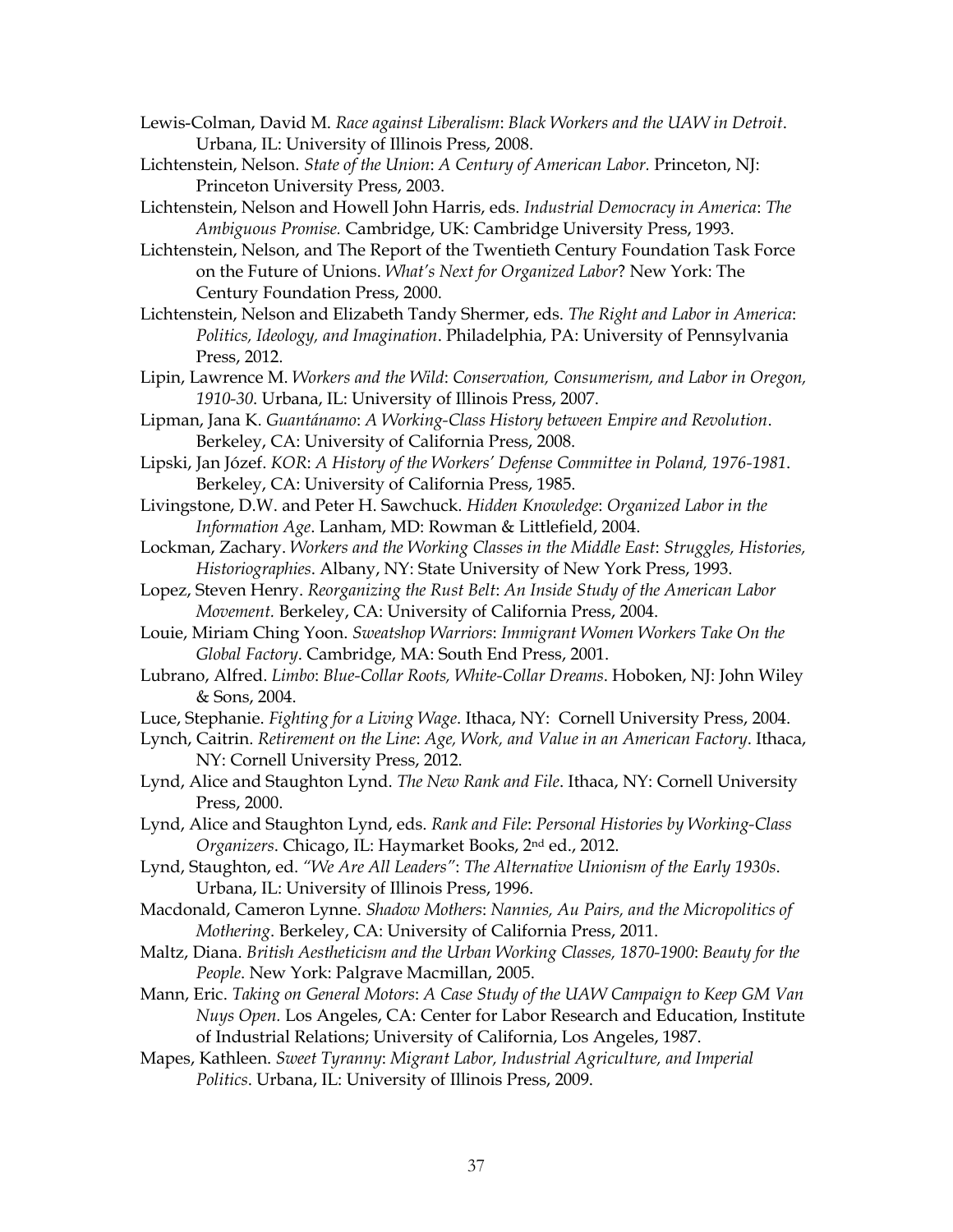- Markowitz, Linda. *Worker Activism after Successful Union Organizing*. Armonk, NY: M.E. Sharpe, 1999.
- Martin, Christopher R. *Framed!*: *Labor and the Corporate Media*. Ithaca, NY: Cornell University Press, 2004.
- Martin, Philip R. *Promise Unfulfilled*: *Unions, Immigration, and the Farm Workers*. Ithaca, New York: Cornell University Press, 2003.
- Mason, Mary Ann and Eve Mason Ekman. *Mothers on the Fast Track*: *How a New Generation Can Balance Family and Careers*. New York: Oxford University Press, 2007.
- Mason, Paul. *Live Working or Die Fighting*: *How the Working Class went Global*. Chicago, IL: Haymarket Books, 2010 (2007).
- Mason, Ronald. *Participatory and Workplace Democracy*. Carbondale, IL: Southern Illinois University Press, 1982.
- Mason, Tim. *Nazism, Fascism and the Working Class*. Cambridge, UK: Cambridge University Press, 1995.
- Massey, Douglas S. *Categorically Unequal*: *The American Stratification System*. New York: Russell Sage Foundation, 2007.
- Mathews, John. *Catching the Wave*: *Workplace Reform in Australia*. Sydney, Australia: Allen & Unwin, 1994.
- Matthiessen, Peter. *Sal Si Puedes*: *Cesar Chavez and the New American Revolution*. New York: Random House, 1970.
- May, Vanessa. *Unprotected Labor*: *Household Workers, Politics, and Middle-Class Reform in New York, 1870-1940*. Chapel Hill, NC: University of North Carolina Press, 2011.
- McColloch, Mark. *White Collar Workers in Transition*: *The Boom Years, 1940-1970*. Westport, CT: Greenwood Press, 1983.
- McDermott, Monica. *Working-Class White*: *The Making and Unmaking of Race Relations*. Berkeley, CA: University of California Press, 2006.
- McIlroy, John, Alan Campbell, and Keith Gildart, eds. *Industrial Politics and the 1926 Mining Lock-out*: *The Struggle for Dignity*. Cardiff: University of Wales Press, 2004.
- McMullen, David Lee. *Strike*! *The Radical Insurrections of Ellen Dawson*. Gainesville, FL: University Press of Florida, 2010.
- Meier, August and Elliot Rudwick. *Black Detroit and the Rise of the UAW*. New York: Oxford University Press, 1979.
- Mello, William J. *New York Longshoremen*: *Class and Power on the Docks*. Gainesville, FL: University Press of Florida, 2010.
- Mendelsohn, Ezra. *Class Struggle in the Pale*: *The Formative Years of the Jewish Workers' Movement in Tsarist Russia*. Cambridge, UK: Cambridge University Press, 2010.
- Mercier, Laurie. *Anaconda*: *Labor, Community, and Culture in Montana's Smelter City*. Urbana, IL: University of Illinois Press, 2001.
- Meskill, David. *Optimizing the German Workforce*: *Labor Administration from Bismarck to the Economic Miracle*. New York: Berghahn Books, 2010.
- Messenger, Jon C. and Naj Ghosheh, eds. *Offshoring and Working Conditions in Remote Work*. New York: Palgrave Macmillan (and the International Labour Organization), 2010.
- Metzgar, Jack. *Striking Steel*: *Solidarity Remembered*. Philadelphia, PA: Temple University Press, 2000.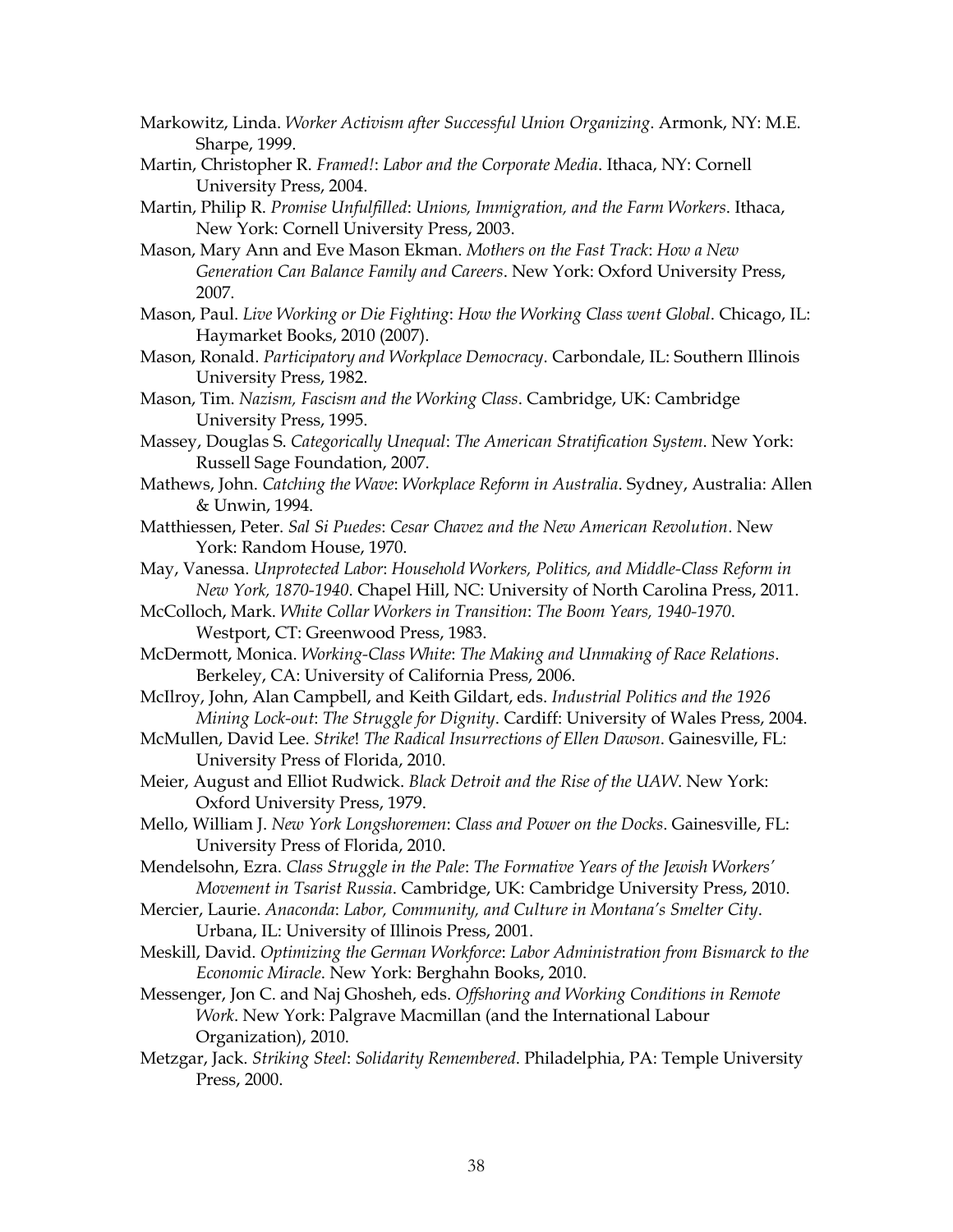- Meyer, Stephen, III. *The Five Dollar Day*: *Labor Management and Social Control in the Ford Motor Company, 1908-1921*. Albany, NY: State University of New York Press, 1981.
- Milkman, Ruth. *Gender at Work*: *The Dynamics of Job Segregation by Sex during World War II*. Urbana, IL: University of Illinois Press, 1987.
- Milkman, Ruth. *Organizing Immigrants*: *The Challenge for Unions in Contemporary California*. Ithaca, NY: Cornell University Press, 2000.
- Milkman, Ruth. *L.A. Story*: *Immigrant Workers and the Future of the U.S. Labor Movement.* New York: Russell Sage Foundation, 2006.
- Milkman, Ruth and Kim Voss, eds. *Rebuilding Labor*: *Organizing and Organizers in the New Union Movement.* Ithaca, NY: Cornell University Press, 2004.
- Millikan, William. *A Union Against Unions*: *The Minneapolis Citizens Alliance and Its Fight Against Organized Labor, 1903-1947*. St. Paul, MN: Minnesota Historical Society Press, 2001.
- Mills, C. Wright. *White Collar*: *The American Middle Classes.* New York: Oxford University Press, 2002 ed. (orig. publ. 1951).
- Milton, David. *The Politics of U.S. Labor*: *From the Great Depression to the New Deal.* New York: Monthly Review Press, 1982.
- Minchin, Timothy J. *Hiring the Black Worker*: *The Racial Integration of the Southern Textile Industry, 1960-1980.* Chapel Hill, NC: University of North Carolina Press, 1999.
- Mishel, Lawrence, Jared Bernstein and Sylvia Allegretto. *The State of Working America*: *2008/2009.* Ithaca, NY: ILR Press/Cornell University Press (Economic Policy Institute), 2009.
- Montgomery, David. *Workers' Control in America*. Cambridge, UK: Cambridge University Press, 1979.
- Montgomery, David. *The Fall of the House of Labor*: *The Workplace, the State and American Labor Activism, 1865-1925.* Cambridge, UK: Cambridge University Press, 1987.
- Moody, Kim. *An Injury to All*: *The Decline of American Unionism*. New York: Verso, 1988.
- Moody, Kim. *Workers in a Lean World*: *Unions in the International Economy*. London: Verso, 1997.
- Moody, Kim. *US Labor in Trouble and Transition*: *The Failures of Reform from Above, the Promise of Revival from Below*. London: Verso, 2007.
- Moreno, Paul D. Black *Americans and Organized Labor*: *A New History*. Baton, Rouge, LA: Louisiana State University Press, 2007.
- Mort, Jo-Ann, ed. *Not Your Father's Labor Movement*: *Inside the AFL-CIO*. New York: Verso, 1998.
- Murphy, Kevin. *Revolution and Counterrevolution*: *Class Struggle in a Moscow Metal Factory*. Chicago, IL: Haymarket Books, 2007.
- Murray, R. Emmett. *The Lexicon of Labor*. New York: The New Press, revised ed., 2010.
- Myconos, George. *The Globalizations of Organized Labor*: *1945-2005*. New York: Palgrave Macmillan, 2006.
- Nelson, Daniel. *American Rubber Workers and Organized Labor*, *1900-1941*. Princeton, NJ: Princeton University Press, 1988.
- Neufeld, Andrew and Andrew Parnaby. *The IWA in Canada*: *The Life and Times of an Industrial Union*. Vancouver, BC/IWA Canada: New Star Books, 2000.
- Newman, Katherine S. *No Shame in My Game*: *The Working Poor in the Inner City*. New York: Random House, 2000.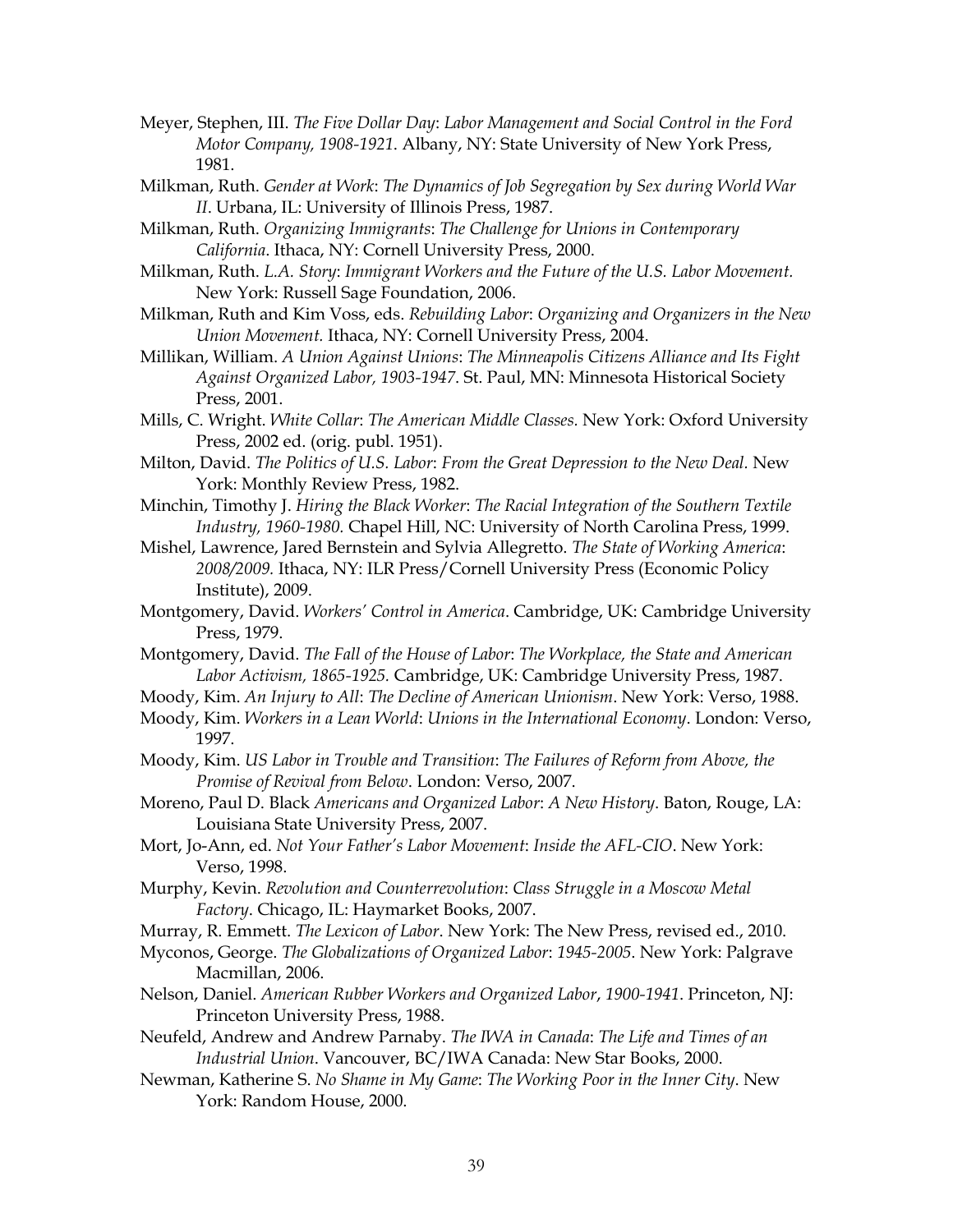- Newton, Roxanne. *Women Workers on Strike*: *Narratives of Southern Women Unionists*. New York: Routledge, 2006.
- Nicolaides, Becky M. *My Blue Heaven*: *Life and Politics in the Working-Class Suburbs of Los Angeles, 1920-1965*. Chicago, IL: University of Chicago Press, 2002.
- Nichols, John. *Uprising*: *How Wisconsin Renewed the Politics of Protest, from Madison to Wall Street*. New York: Nation Books, 2012.
- Nicholson, Philip Yale. *Labor's Story in the United States*. Philadelphia, PA: Temple University Press, 2004.
- Nissen, Bruce. *Fighting for Jobs*: *Case Studies of Labor-Community Coalitions Confronting Plant Closures*. Albany, NY: State University of New York Press, 1995.
- Nissen, Bruce, ed. *Which Direction for Organized Labor*? *Essays on Organizing, Outreach, and Internal Transformations*. Detroit, MI: Wayne State University Press, 1999.
- Nissen, Bruce, ed. *Unions in a Globalized Environment*: *Changing Borders, Organizational Boundaries, and Social Roles*. Armonk, NY: M.E. Sharpe, 2002.
- Noble, Charles. *Liberalism at Work*: *The Rise and Fall of OSHA*. Philadelphia, PA: Temple University Press, 1989.
- Northrup, David. *Indentured Labor in the Age of Imperialism, 1834-1922*. Cambridge, UK: Cambridge University Press, 1995.
- Norwood, Stephen H. *Labor's Flaming Youth*: *Telephone Operators and Worker Militancy, 1878-1923*. Urbana, IL: University of Illinois Press, 1991.
- Obach, Brian K. *Labor and the Environmental Movement*: *The Quest for Common Ground*. Cambridge, MA: MIT Press, 2004.
- O'Brien, Ruth. *Workers' Paradox*: *The Republican Origins of New Deal Labor Policy, 1886- 1935*. Chapel Hill, NC: University of North Carolina Press, 1998.
- O'Brien, Ruth, ed. *Telling Stories Out of Court*: *Narratives about Women and Workplace Discrimination*. Ithaca, NY: Cornell University Press, 2008.
- O'Donnell, L.A. *Irish Voice and Organized Labor in America*: *A Biographical Study*. Westport, CT: Praeger, 1997.
- Oestreicher, Richard Jules. *Solidarity and Fragmentation*: *Working People and Class Consciousness in Detroit, 1875-1900*. Urbana, IL: University of Illinois Press, 1986.
- O'Farrell, Brigid. *She Was One of Us*: *Eleanor Roosevelt and the American Worker*. Ithaca, NY: Cornell University Press, 2010.
- Opie, Frederick Douglass. *Black Labor Migration in Caribbean Guatemala, 1882-1923*. Gainesville, FL: University Press of Florida, 2009.
- Opler, Daniel J. For *All White-Collar Workers*: *The Possibilities of Radicalism in New York City's Department Store Unions, 1934-1953*. Columbus, OH: Ohio State University Press, 2007.
- Orenic, Liesl Miller. *On the Ground*: *Labor Struggles in the American Airline Industry*. Urbana, IL: University of Illinois Press, 2009.
- Orleck, Annelise. *Common Sense and a Little Fire*: *Women and Working-Class Politics in the United States, 1900-1965*. Chapel Hill, NC: University of North Carolina Press, 1995.
- Orren, Karen. *Belated Feudalism*: *Labor, the Law and Liberal Development in the United States*. Cambridge, UK: Cambridge University Press, 1991.
- Palmer, Bryan D. *James P. Cannon and the Origins of the American Revolutionary Left, 1890- 1928*. Urbana, IL: University of Illinois Press, 2007.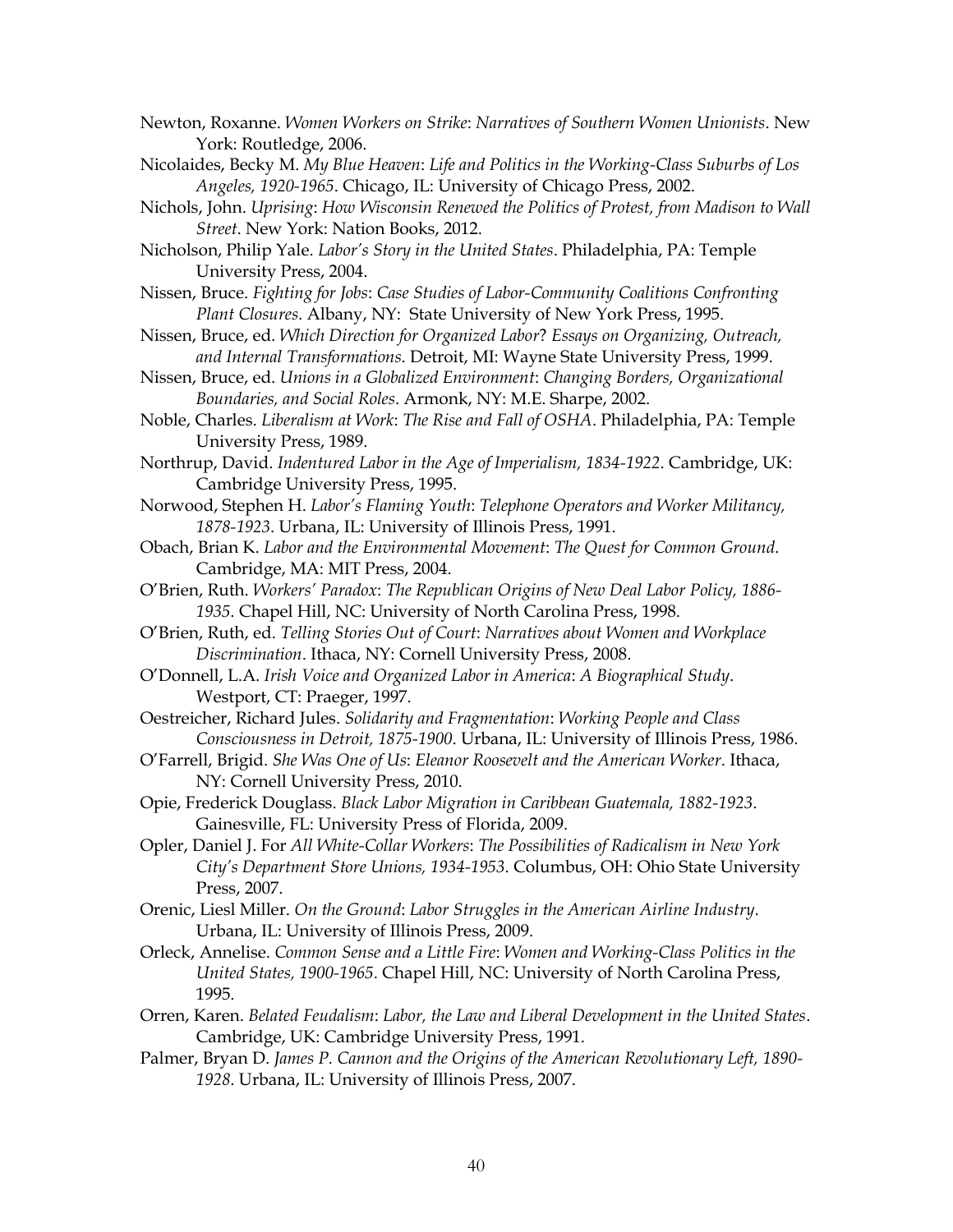Papp, Kris. *Working Construction*: *Why Working Class Men Put Themselves—and the Labor Movement—in Harm's Wa*y. Ithaca, NY: Cornell University Press, 2006.

- Panford, Kwamina. *African Labor Relations and Workers' Rights*: *Assessing the Role of the International Labor Organization*. Westport, CT: Greenwood Press, 1994.
- Papke, David Ray. *The Pullman Case*: *The Clash of Labor and Capital in Industrial America*. Lawrence, KS: University Press of Kansas, 1999.
- Parker, David L. *Before Their Time*: *The World of Child Labor*. New York: Quantuck Lane Press, 2007.
- Parker, D.S. *The Idea of the Middle Class*: *White-Collar Workers and Peruvian Society, 1900- 1950*. University Park, PA: Pennsylvania State University Press, 1998.
- Parmet, Robert D. *The Master of Seventh Avenue*: *David Dubinsky and the American Labor Movement*. New York: New York University Press, 2005.
- Parnaby, Andrew*. Citizen Docker*: *Making a New Deal on the Vancouver Waterfront, 1919- 1939*. Toronto: University of Toronto Press, 2008.
- Passerini, Luisa (Robert Lumley and Jude Bloomfield, tr.). *Fascism in Popular Memory*: *The Cultural Experience of the Turin Working Class*. Cambridge, UK: Cambridge University Press, 1987.
- Pastorello, Karen. *A Power Among Them*: *Bessie Abramowitz Hillman and the Making of the Amalgamated Clothing Workers of America*. Urbana, IL: University of Illinois Press, 2008.
- Patterson, Orlando*. The Ordeal of Integration*: *Progress and Resentment in America's "Racial" Crisis*. Washington, D.C.: Civitas/Counterpoint, 1997.
- Pawel, Miriam. *The Union of Their Dreams*: *Power, Hope, and Struggle in Cesar Chavez's Farm Worker Movement*. New York: Bloomsbury Press, 2009.
- Perlin, Ross. *Intern Nation*: *How to Earn Nothing and Learn Little in the Brave New Economy*. London: Verso, 2012.
- Phillips, Kimberley L. *Alabama North*: *African-American Migrants, Community, and Working-Class Activism in Cleveland, 1915-1945*. Urbana, IL: University of Illinois Press, 1999.
- Pierson, Stanley. *Marxist Intellectuals and the Working-Class Mentality in Germany, 1887- 1912*. Cambridge, MA: Harvard University Press, 1993.
- Piqueras, José and Vincent Sanz Rozalén, eds. *A Social History of Spanish Labour*: *New Perspectives on Class, Politics and Gender*. New York: Berhahn Books, 2007.
- Price, John. *Japan Works*: *Power and Paradox in Postwar Industrial Relations*. Ithaca, NY: Cornell University Press, 1997.
- Puette, William J. *Through Jaundiced Eyes*: *How the Media View Organized Labor*. Ithaca, NY: ILR Press, 1992.
- Rachleff, Peter. *Hard-Pressed in the Heartland*: *The Hormel Strike and the Future of the Labor Movement*. Boston, MA: South End Press, 1993.
- Rapaport, Rhona, Lotte Bailyn, Joyce K. Fletcher and Bettye H. Pruitt. *Beyond Work-Family Balance*: *Advancing Gender Equity and Workplace Performance*. San Francisco, CA: Jossey-Bass, 2002.
- Reed, Thomas L. and Karen Brandow. *The Sky Never Changes*: *Testimonies from the Guatemalan Labor Movement*. Ithaca, NY: Cornell University Press, 1996.
- Rees, Jonathan and Jonathan Z.S. Pollack, eds. *The Voice of the People*: *Primary Sources on the History of American Labor, Industrial Relations, and Working-Class Culture*. Wheeling, IL: Harlan Davidson, 2004.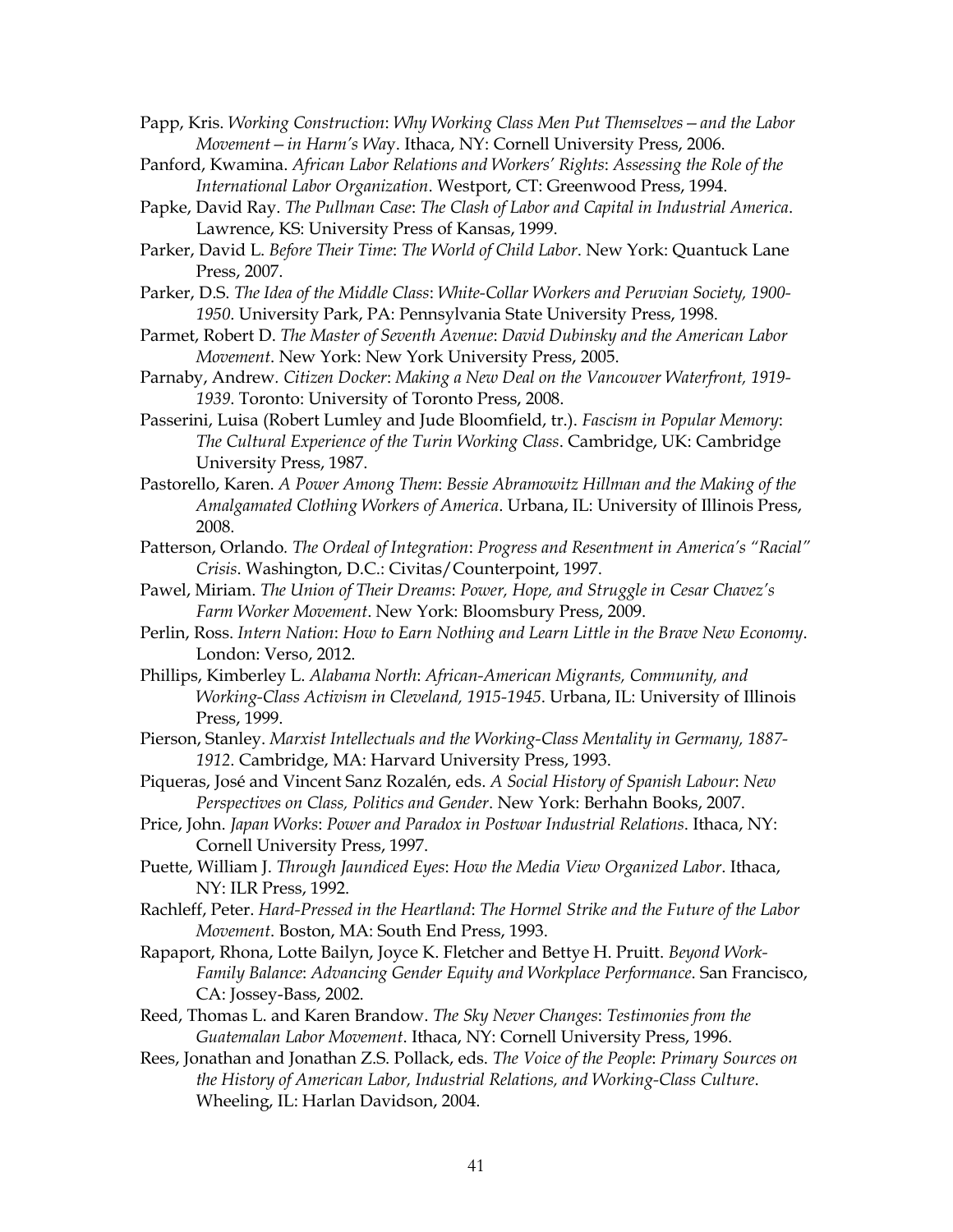Reinecke, John E. *The Filipino Piecemeal Sugar Strike of 1924-1925*. Honolulu, HI: University of Hawaii Press, 1997.

- Reynolds, David B., ed. *Partnering for Change*: *Unions and Community Groups Build Coalitions for Economic Justice*. Armonk, NY: M.E. Sharpe, 2004.
- Richards, Lawrence. *Union-Free America*: *Workers and Antiunion Culture*. Urbana, IL: University of Illinois Press, 2008.
- Roberson, James E*. Japanese Working Class Lives*: *An Ethnographic Study of Factory Workers*. New York: Routledge, 1998.
- Robertson, David Brian. *Capital, Labor, and State*: *The Battle for American Labor Markets from the Civil War to the New Deal*. Lanham, MD: Rowman & Littlefield, 2000.
- Roediger, David R. *The Wages of Whiteness*: *Race and the Making of the American Working Class*. London: Verso, revised ed., 1999.
- Rogers, Thomas D. *The Deepest Wounds*: *A Labor and Environmental History of Sugar in Northeast Brazil*. Chapel Hill, NC: University of North Carolina Press, 2010.
- Rose, Fred. *Coalitions Across the Class Divide*: *Lessons from the Labor, Peace and Environmental Movements*. Ithaca, NY: Cornell University Press, 2000.
- Rose, James D. *Duquesne and the Rise of Steel Unionism*. Urbana, IL: University of Illinois Press, 2001.
- Rose, Jonathan. *The Intellectual Life of the British Working Classes*. New Haven, CT: Yale University Press, 2nd ed., 2010.
- Rose, Nancy E. *Workfare or Fair Work*: *Women, Welfare, and Government Work Programs*. New Brunswick, NJ: Rutgers University Press, 1995.
- Rose, Nancy E. *Put to Work*: *The WPA and Public Employment in the Great Depression*. New York: Monthly Review Press, 2nd ed., 2009.
- Rosenblum, Jonathan D. *Copper Crucible*: *How the Arizona Miners' Strike of 1983 Recast Labor-Management Relations in America*. Ithaca, NY: ILR Press/Cornell University Press, 2nd ed., 1998.
- Ross, Andrew. *No-Collar*: *The Humane Workplace and Its Hidden Costs*. New York: Basic Books, 2003.
- Ross, Andrew, ed. *No Sweat*: *Fashion, Free Trade, and the Rights of Garment Workers*. London: Verso, 1997.
- Ross, Robert J.S. *Slaves to Fashion*: *Poverty and Abuse in the New Sweatshops*. Ann Arbor: MI: University of Michigan Press, 2004.
- Rossman, Jeffrey J. *Worker Resistance Under Stalin*: *Class and Revolution on the Shop Floor*. Cambridge, MA: Harvard University Press, 2005.
- Roth, Silke. *Building Movement Bridges*: *The Coalition of Labor Union Women*. Westport, CT: Praeger, 2003.
- Royster, Deirdre A. *Race and the Invisible Hand*: *How White Networks Exclude Black Men from Blue-Collar Jobs*. Berkeley, CA: University of California Press, 2003.
- Rueschemeyer, Dietrich*. Power and the Division of Labor*. Stanford, CA: Stanford University Press, 1986.
- Ruiz, Vicki L. *Cannery Women, Cannery Lives*: *Mexican Women, Unionization, and the California Food Processing Industry, 1930-1950*. Albuquerque, NM: University of New Mexico Press,
- Russell, Thadeus. *Out of the Jungle*: *Jimmy Hoffa and the Remaking of the American Working Class*. Philadelphia, PA: Temple University Press, 2001.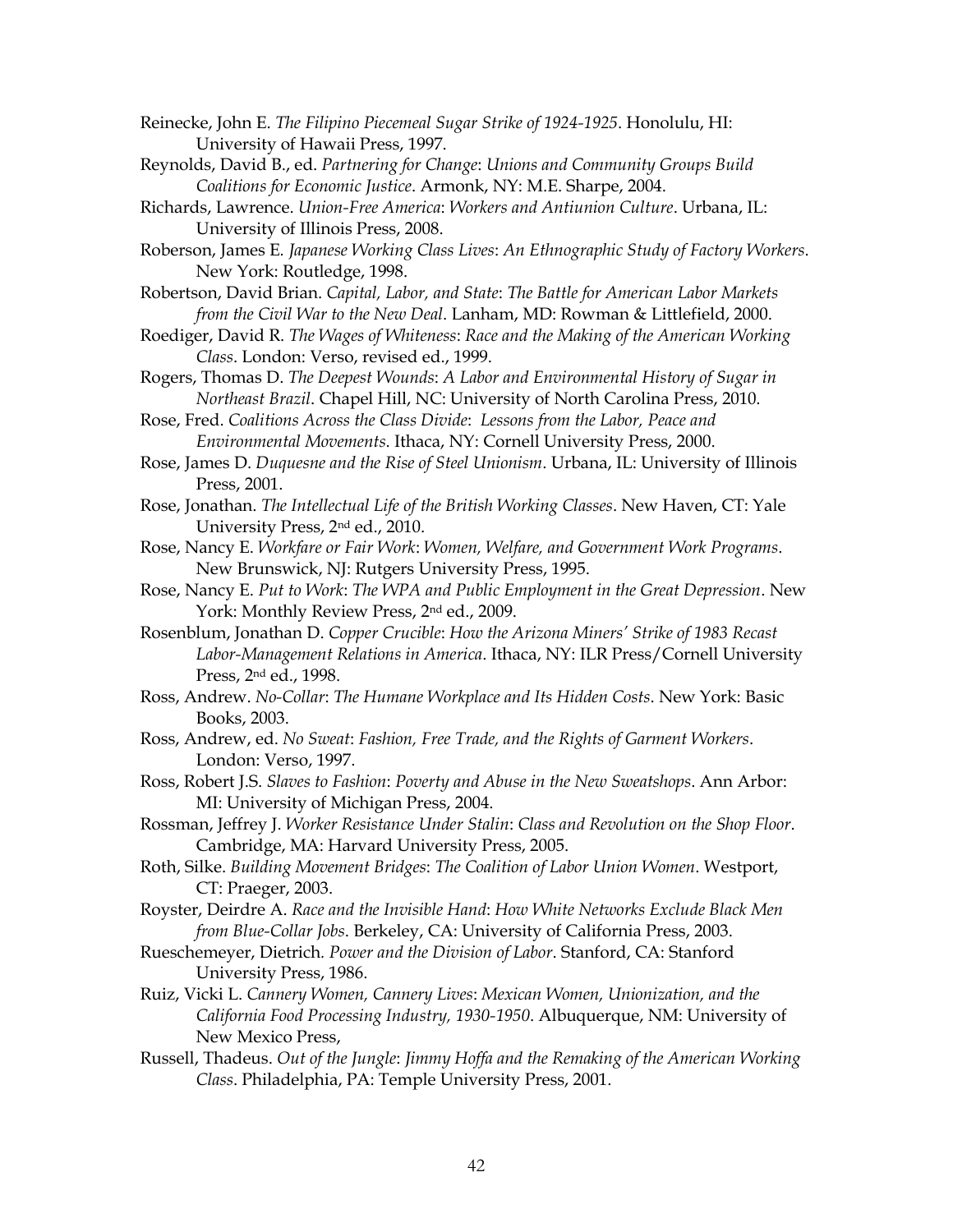- Russo, John and Sherry Lee Linkon, eds. *New Working-Class Studies*. Ithaca, NY: Cornell University Press, 2005.
- Sabel, Charles F. *Work and Politics*: *The Division of Labor in Industry*. Cambridge, UK: Cambridge University Press, 1982.
- Sako, Mari. *Shifting Boundaries of the Firm*: *Japanese Company—Japanese Labour*. New York: Oxford University Press, 2006.
- Sarat, Austin and Stuart Scheingold, eds. *Cause Lawyering*: *Political Commitments and Professional Responsibilities*. New York: Oxford University Press, 1998.
- Schiavone, Michael. *Unions in Crisis*? *The Future of Organized Labor in America*. Westport, CT: Praeger, 2008.
- Schleuning, Neal J. *Women, Community, and the Hormel Strike of 1985-86*. Westport, CT: Greenwood Press, 1994.
- Schmidt, James D. *Industrial Violence and the Legal Origins of Child Labor*. Cambridge, UK: Cambridge University Press, 2010.
- Schmitz, Cathryne L., Elizabeth KimJin Traver and Desi Larson, eds. *Child Labor*: *A Global View*. Westport, CT: Greenwood Press, 2004.
- Schor, Juliet B. *The Overworked American*. New York: Basic Books, 1991.
- Schwartzman, Kathleen C. *The Chicken Trail*: *Following Workers, Migrants, and Corporations across the Americas*. Ithaca, NY: Cornell University Press, 2013.
- Scontras, Charles A. *Organized Labor in Maine*: *Twentieth Century Origins*. Orono, ME: Bureau of Labor Education of the Continuing Education Division, University of Maine, 1985.
- Scontras, Charles A. *Organized Labor in Maine*: *War, Reaction, Depression, and the Rise of the CIO, 1914-1943*. Orono, ME: The Bureau of Labor Education, University of Maine, 2002.
- Seabrook, Jeremy. *Children of Other Worlds*: *Exploitation in the Global Market*. London: Pluto Press, 2001.
- Sennett, Richard. *The Craftsman*. New Haven, CT: Yale University Press, 2009.
- Sennett, Richard and Jonathan Cobb. *The Hidden Injuries of Class*. New York: Alfred A. Knopf, 1972.
- Shahid, Ayesha. *Silent Voices, Untold Stories*: *Women Domestic Workers in Pakistan and Their Struggle for Empowerment*. New Delhi: Oxford University Press, 2010.
- Shaw, Randy. *Beyond the Fields*: *Cesar Chavez, the UFW, and the Struggle for Justice in the 21st Century*. Berkeley, CA: University of California Press, 2010.
- Shipler, David K. *The Working Poor*: *Invisible in America*. New York: Vintage Books, 2005.
- Shogan, Robert. *The Battle of Blair Mountain*: *The Story of America's Largest Labor Uprising*. Boulder, CO: Westview Press, 2004.
- Sidel, Ruth. *Urban Survival*: *The World of Working-Class Women*. Lincoln, NE: University of Nebraska Press, 1995.
- Silbey, David. *The British Working Class and Enthusiasm for War, 1914-1916*. London: Frank Cass, 2005.
- Silver, Beverly J. *Forces of Labor*: *Workers' Movements and Globalization since 1870.* Cambridge, UK: Cambridge University Press, 2003.
- Simms, Melanie, Jane Holgate, and Edmund Heery. *Union Voices*: *Tactics and Tensions in UK Organizing*. Ithaca, NY: Cornell University Press, 2013.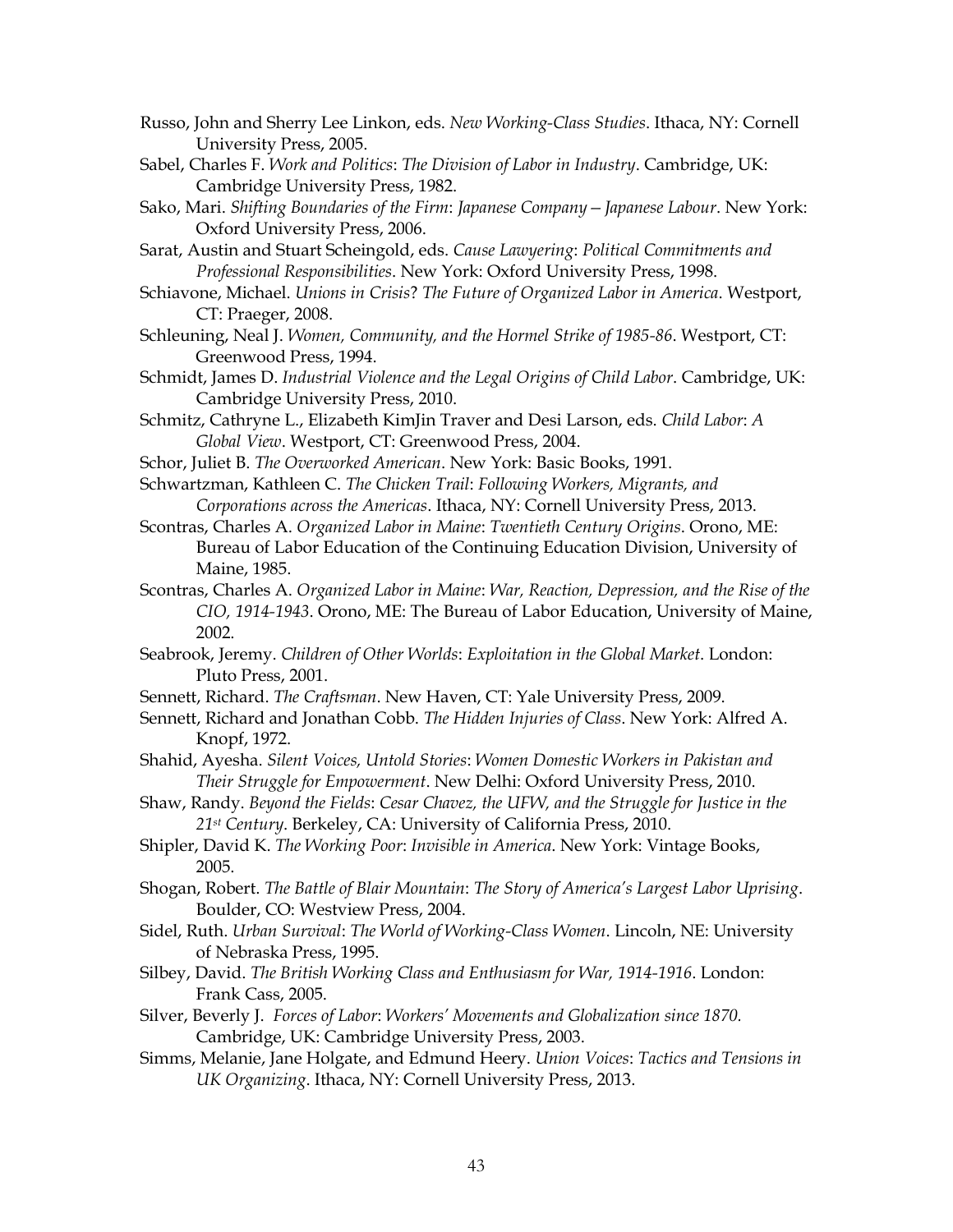- Sinyai, Clayton. *Schools of Democracy*: *A Political History of the American Labor Movement*. Ithaca, NY: Cornell University Press, 2006.
- Slater, Joseph E. *Public Workers*: *Government Employee Unions, the Law, and the State, 1900- 1962*. Ithaca, NY: Cornell University Press, 2004.
- Skocpol, Theda. *The Missing Middle*: *Working Families and the Future of American Social Policy*. (Century Foundation) New York: W.W. Norton & Co., 2000.
- Sloane, Arthur A. and Fred Witney. *Labor Relations*. Upper Saddle River, NJ: Prentice Hall, 13 ed., 2009.
- Smelser, Neil J. *Social Paralysis and Social Change*: *British Working-Class Education in the Nineteenth Century*. Berkeley, CA: University of California Press, 1991.
- Smith, S.A. *Like Cattle and Horses*: *Nationalism and Labor in Shanghai, 1895-1927*. Durham, NC: Duke University Press, 2002.
- Smith, Sharon. *Subterranean Fire*: *A History of Working-Class Radicalism in the United States*. Chicago, IL: Haymarket Books, 2006.
- Smith, Vicki and Esther B. Neuwirth. *The Good Temp*. Ithaca, NY: Cornell University Press, 2008.
- Solinger, Dorothy J. *States' Gains, Labor's Losses*: *China, France, and Mexico Choose Global Liaisons, 1980-2000*. Ithaca, NY: Cornell University Press, 2009.
- Stacey, Clare L. *The Caring Self*: *The Work Experiences of Home Care Aids*. Ithaca, NY: Cornell University Press, 2011.
- Stadohaur, Paul D. *Playing for Dollars*: *Labor Relations and the Sports Business*. Ithaca, NY: Cornell University Press, 1996.
- Steinberg, Marc W. *Fighting Words*: *Working-Class Formation, Collective Action, and Discourse in Early Nineteenth-Century England*. Ithaca, NY: Cornell University Press, 1999.
- Steinfeld, Robert J. *Coercion, Contract, and Free Labor in the Nineteenth Century*. Cambridge, UK: Cambridge University Press, 2001.
- Steinfeld, Robert J. *The Invention of Free Labor*: *The Employment Relation in English & American Law and Culture, 1350-1870*. Chapel Hill, NC: University of North Carolina Press, 2002.
- Stepan-Norris, Judith and Maurice Zeitlin. *Talking Union*. Urbana, IL: University of Illinois Press, 1996.
- Stepan-Norris, Judith and Maurice Zeitlin. *Left Out*: *Reds and America's Industrial Unions*. Cambridge, UK: Cambridge University Press, 2003.
- Stephenson, Charles and Robert Asher, eds. *Life and Labor*: *Dimensions of American Working-Class History.* Albany, NY: State University of New York Press, 1986.
- Stone, Pamela. *Opting Out*? *Why Women Really Quit Careers and Head Home*. Berkeley, CA: University of California Press, 2007.
- Stowell, David O. *Streets, Railroads, and the Great Strike of 1877*. Chicago, IL: University of Chicago Press, 1999.
- Stowell, David O., ed. *The Great Strikes of 1877*. Urbana, IL: University of Illinois Press, 2008.
- Stromquist, Shelton and Marvin Bergman, eds. *Unionizing the Jungles*: *Labor and Community in the Twentieth-Century Meatpacking Industry*. Iowa City. IA: University of Iowa Press. 1997.
- Suh, Doowon. *Political Protest and Labor Solidarity in Korea*: *White-collar labor movements after democratization (1987-1995)*. New York: Routledge, 2009.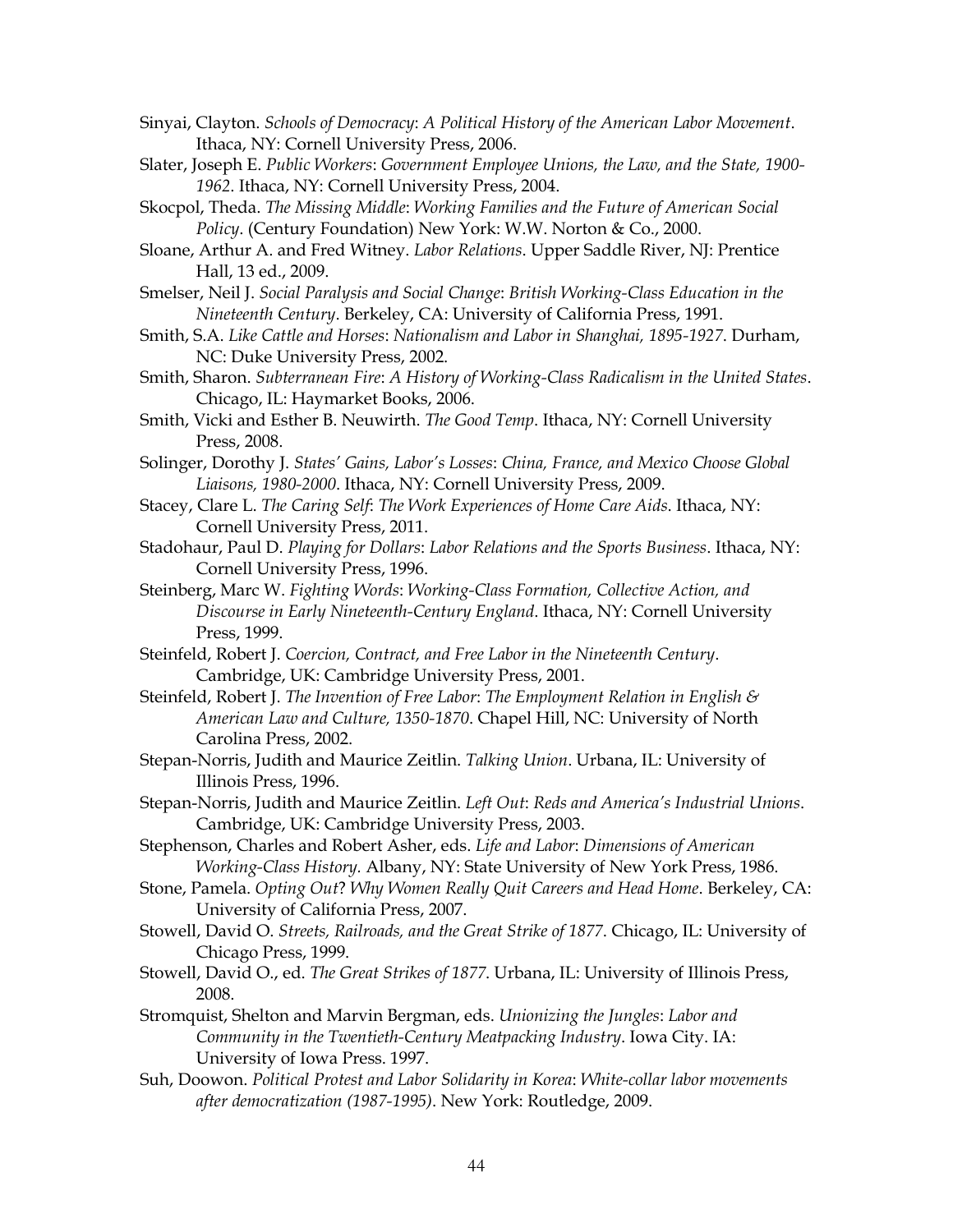- Tait, Vanessa. *Poor Workers' Unions*: *Rebuilding Labor from Below.* Boston, MA: South End Press, 2005.
- Tannock, Stuart. *Youth at Work*: *The Unionized Fast-Food and Grocery Workplace*. Philadelphia, PA: Temple University Press, 2001.
- Tattersall, Amanda. *Power in Coalition*: *Strategies for Strong Unions and Social Change*. Ithaca, NY: Cornell University Press, 2010.
- Taylor, Nick. American-Made, *The Enduring Legacy of the WPA*: *When FDR Put the Nation to Work.* New York: Bantam, 2008.
- Taylor, Ronald B. *Chavez and the Farmworkers*. Boston, MA: Beacon Press, 1975.
- Tea, Michelle, ed. *Without a Net*: *The Female Experience of Growing Up Working Class*. Emeryville, CA: Seal Press (Avalon), 2009.
- Terkel, Studs. *Working*. New York: Random House, 1972.
- Thomas, Keith, ed. *The Oxford Book of Work*. New York: Oxford University Press, 1999.
- Thompson, Charles D., Jr., and Melinda F. Wiggins. *The Human Cost of Food*: *Farmworkers' Lives, Labor and Advocacy*. Austin, TX: University of Texas Press, 2002.
- Thompson, E.P. *The Making of the English Working Class*. New York: Vintage Books, 1966 (1963).
- Tillman, Ray M. and Michael S. Cummings, eds. *The Transformation of U.S. Unions*: *Voices, Visions, and Strategies from the Grassroots.* Boulder, CO: Lynne Riennner, 1999.
- Tomaskovic-Devey, Donald. *Gender and Racial Inequality at Work*: *The Sources and Consequences of Job Segregation*. Ithaca, NY: Cornell University Press, 1993.
- Tomlins, Christopher L*. The State and the Unions*: *Labor Relations, Law, and the Organized Labor Movement in America, 1880-1960*. Cambridge, UK: Cambridge University Press, 1985.
- Tomlins, Christopher L. *Law, Labor and Ideology in the Early American Republic*. Cambridge, UK: Cambridge University Press, 1993.
- Tomlins, Christopher L. *Freedom Bound*: *Law, Labor, and Civic Identity in Colonizing English America, 1580-1865.* Cambridge, UK: Cambridge University Press, 2010.
- Touraine, Alain, *et al. Solidarity*: *Poland, 1980-1981*. Cambridge, UK: Cambridge University Press, 1983.
- Triece, Mary E. *On the Picket Line*: *Strategies of Working-Class Women during the Depression*. Urbana, IL: University of Illinois Press, 2007.
- Turner, Lowell and Daniel B. Cornfield, eds. *In the New Urban Battlegrounds*: *Local Solidarity in a Global Economy*. Ithaca, NY: Cornell University Press, 2007.
- Turner, Lowell, Harry C. Katz, and Richard W. Hurd, eds. *Rekindling the Movement*: *Labor's Quest for Relevance in the 21st Century*. Ithaca, NY: Cornell University Press, 2001.
- Uchitelle, Louis. *The Disposable American*: *Layoffs and Their Consequences*. New York: Vintage Books, 2007.
- Valdés, Dionicio Nodín. *Organized Agriculture and the Labor Movement before the UFW*: *Puerto Rico, Hawai'i, California*. Austin, TX: University of Texas Press, 2011.
- Van der Linden, Marcel. *Transnational Labour History*: *Explorations*. Aldershot: Ashgate, 2003.
- van Roozendaal, Gerda. *Trade Unions and Global Governance*: *The Quest of Trade Unions for a Social Clause*. New York: Routledge, 2002.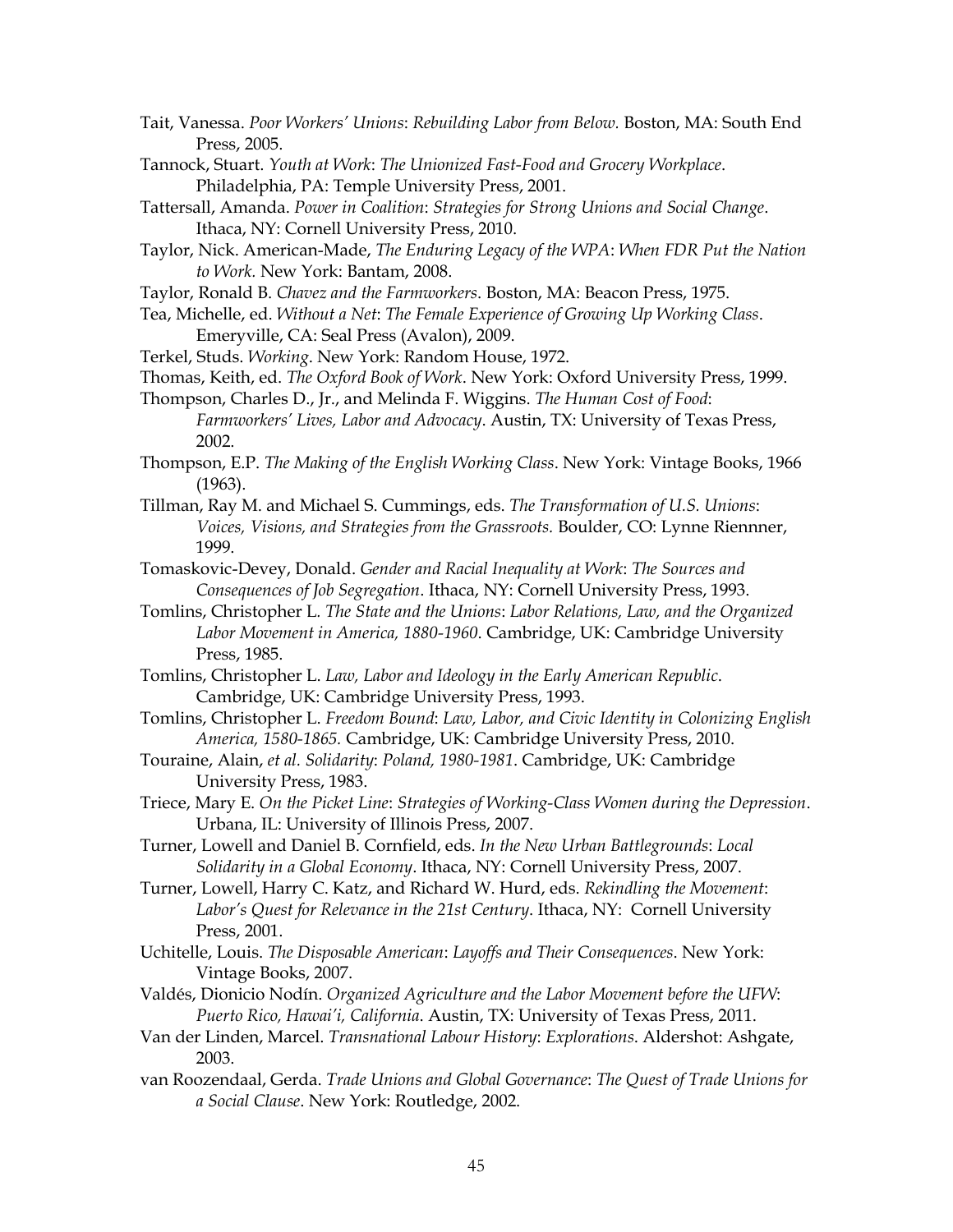Vapnek, Lara. *Breadwinners*: *Working Women and Economic Independence, 1865-1920*. Urbana, IL: University of Illinois Press, 2009.

- Vargas, Zaragosa. *Labor Rights are Civil Rights*: *Mexican American Workers in Twentieth Century America*. Princeton, NJ: Princeton University Press, 2005.
- Waite, Louise. *Embodied Working Lives*: *Manual Laboring in Maharashtra, India*. Lanham, MD: Lexington Books, 2006.

Walkowitz, Daniel J. *Working with Class*: *Social Workers and the Politics of Middle-Class Identity*. Chapel Hill, NC: University of North Carolina Press, 1999.

Walsh, David J. *On Different Planes*: *An Organizational Analysis of Cooperation and Conflict among Airline Unions*. Ithaca, NY: Cornell University Press, 1994.

Ware, Norman. *The Industrial Worker, 1840-1860*: *The Reaction of American Industrial Society to the Advance of the Industrial Revolution*. Chicago, IL: Ivan R. Dee, 1990 (1924).

Warren, Wilson J. *Struggling with "Iowa's Pride*:*" Labor Relations, Unionism, and Politics in the Rural Midwest since 1877*. Iowa City, IA: University of Iowa Press, 2000.

Wegs, J. Robert. *Growing Up Working Class*: *Continuity and Change among Viennese Youth, 1890-1938*. University Park, PA: Pennsylvania State University Press, 1999.

Weinberg, Carl R. *Labor, Loyalty, and Rebellion*: *Southwestern Illinois Coal Miners & World War I*. Carbondale, IL: Southern Illinois University Press, 2005.

Weir, Robert E. and James P. Hanlan, eds. *Historical Encyclopedia of American Labor,* 2 Vols. Westport, CT: Greenwood Press, 2004.

Weis, Lois*. Class Reunion: The Remaking of the American White Working Class*. New York: Routledge, 2004.

Weiss, Jillian T. *Transgender Workplace Diversity*: *Policy Tools, Training Issues, and Communication Strategies for HR and Legal Professionals*. North Charleston, SC: BookSurge Publ., 2007.

Wellman, David*. The Union Makes Us Strong*: *Radical Unionism on the San Francisco Waterfront*. Cambridge, UK: Cambridge University Press, 1995.

Wells, Miriam J*. Strawberry Fields*: *Politics, Class and Work in California Agriculture*. Ithaca, NY: Cornell University Press, 1996.

- Whalen, Robert Welden*. "Like Fire in Broom Straw"*: *Southern Journalism and the Textile Strikes of 1929-1931*. Westport, CT: Greenwood Press, 2001.
- Wheeler, Hoyt N. *The Future of the American Labor Movement*. Cambridge, UK: Cambridge University Press, 2002.

White, Jenny B. *Money Makes Us Relatives*: *Women's Labor in Urban Turkey*. New York: Routledge, 2nd ed., 2004.

Whyte, William Foote and Kathleen King Whyte. *Making Mondragon*: *The Growth and Dynamics of the Worker Cooperative Complex*. Ithaca, NY: ILR Press/Cornell University Press, revised ed., 1991.

Wilentz, Sean. *Chants Democratic*: *New York City and the Rise of the American Working Class, 1788-1850*. New York: Oxford University Press, 1986.

Williams, Joan. *Unbending Gender*: *Why Family and Work Conflict and What to Do About It*. New York: Oxford University Press, 2000.

Willis, Paul. *Learning to Labor*: *How Working Class Kids Get Working Class Jobs*. New York: Columbia University Press, 1981 ed.

Wilson, Warren J. *Struggling with "Iowa's Pride*:*" Labor Relations, Unionism, and Politics in the Rural Midwest since 1877*. Iowa City, IA: University of Iowa Press, 2000.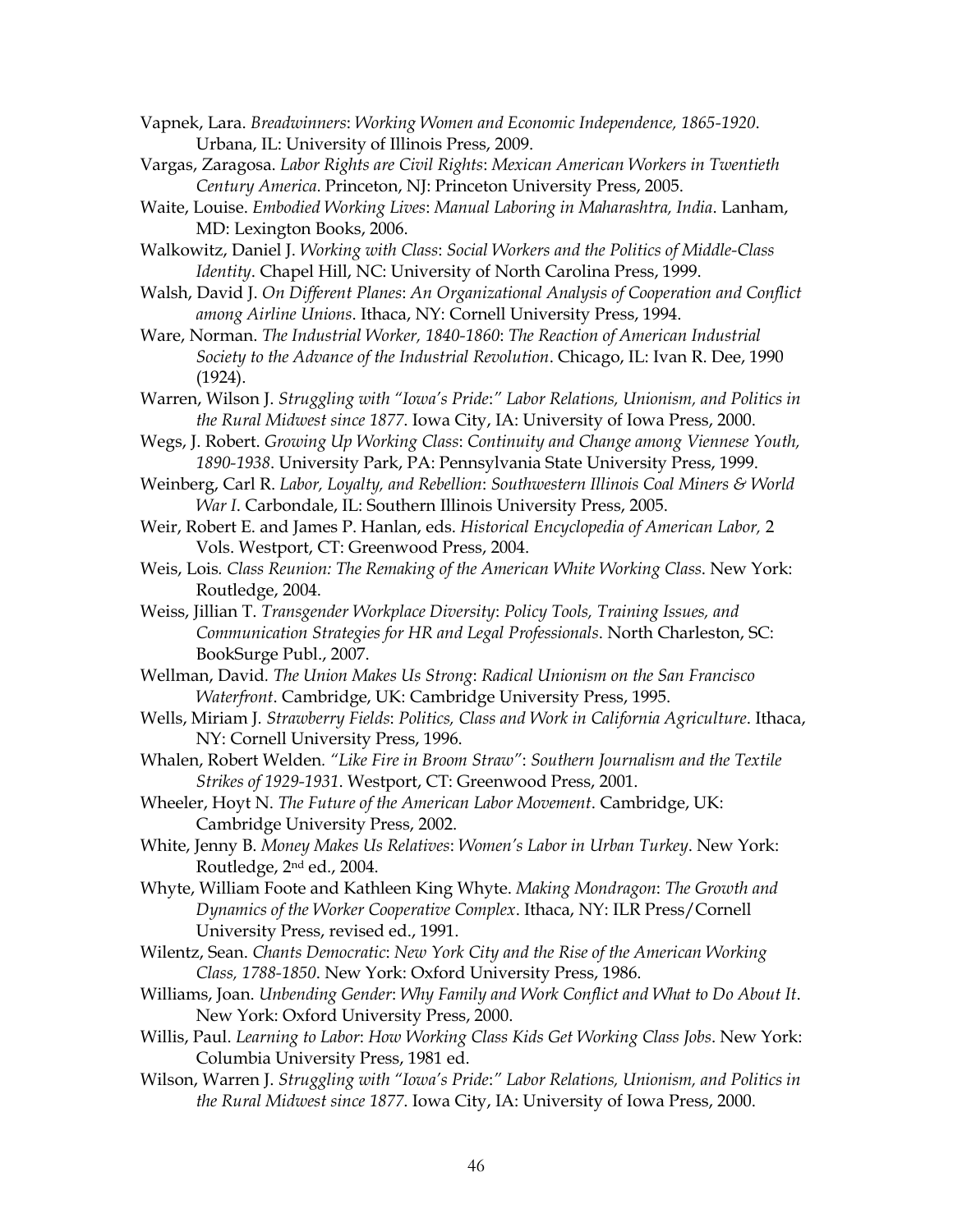- Wilson, William Julius. *When Work Disappears*: *The World of the New Urban Poor*. New York: Vintage, 1996.
- Winn, Peter, ed. *Victims of the Chilean Miracle*: *Workers and Neoliberalism in the Pinochet Era, 1973-2002*. Durham, NC: Duke University Press, 2004.
- Winslow, Cal. *Labor's Civil War in California*: *The NUHW Workers' Rebellion*. Oakland, CA: PM Press, 2010.
- Witte, John F. *Democracy, Authority, and Alienation in Work*: *Workers' Participation in an American Corporation*. Chicago, IL: University of Chicago Press, 1980.
- Witwer, David. *Corruption and Reform in the Teamsters Union*. Urbana, IL: University of Illinois Press, 2003.
- Witwer, David. *Shadow of the Racketeer*: *Scandal in Organized Labor*. Urbana, IL: University of Illinois Press, 2009.
- Wolfe, Joel. *Working Women, Working Men*: *Sao Paulo and the Rise of Brazil's Industrial Working Class, 1900-1955*. Durham, NC: Duke University Press, 1993.
- Wyman, Mark. *Hard Rock Epic*: *Western Miners and the Industrial Revolution, 1860-1910*. Berkeley, CA: University of California Press, 1989.
- Yates, Michael D. *Longer Hours, Fewer Jobs*: *Employment and Unemployment in the United States.* New York: Monthly Review Press, 1993.
- Yates, Michael D. *Why Unions Matter*. New York: Monthly Review Press, 1998.
- Yates, Michael D., ed. *Wisconsin Uprising*: *Labor Fights Back*. New York: Monthly Review Press, 2010.
- Yeates, Pádraig. *Lockout*: *Dublin, 1913*. New York: Palgrave, 2000.
- Zandy, Janet. *Hands*: *Physical Labor, Class, and Cultural Work*. New Brunswick, NJ: Rutgers University Press, 2004.
- Zaniello, Tom. Working Stiffs, *Union Maids, Reds, and Riffraff*: *An Expanded Guide to Films about Labor*. Ithaca, NY: ILR Press/Cornell University Press, 2003 ed.
- Zelnik, Reginald E. *Law and Disorder on the Narova River*: *the Kreenholm Strike of 1872*. Berkeley, CA: University of California Press, 1995.
- Zieger, Robert H. *The CIO, 1935-1955*. Chapel Hill, NC: University of North Carolina Press, 1995.
- Zieger, Robert H. and Gilbert J. Gall. *American Workers, American Unions*: *The Twentieth Century*. Baltimore, MD: Johns Hopkins University Press, 3rd ed., 2002.
- Zinn, Howard, Dana Frank and Robin D.G. Kelley. *Three Strikes*: *Miners, Musicians, Salesgirls and the Fighting Spirit of Labor's Last Century*. Boston, MA: Beacon Press, 2001.
- Zonderman, David. *Uneasy Allies*: *Working for Labor Reform in Nineteenth-Century Boston*. Amherst, MA: University of Massachusetts Press, 2011.
- Zweig, Michael. *The Working Class Majority*: *America's Best Kept Secret*. Ithaca, NY: ILR Press, 2000.

(I have related bibliographies on 'Marx and Marxism,' and 'Global Distributive Justice.')

### See too these sites:

AFL-CIO[: http://www.aflcio.org/](http://www.aflcio.org/) American Rights at Work:<http://www.americanrightsatwork.org/>